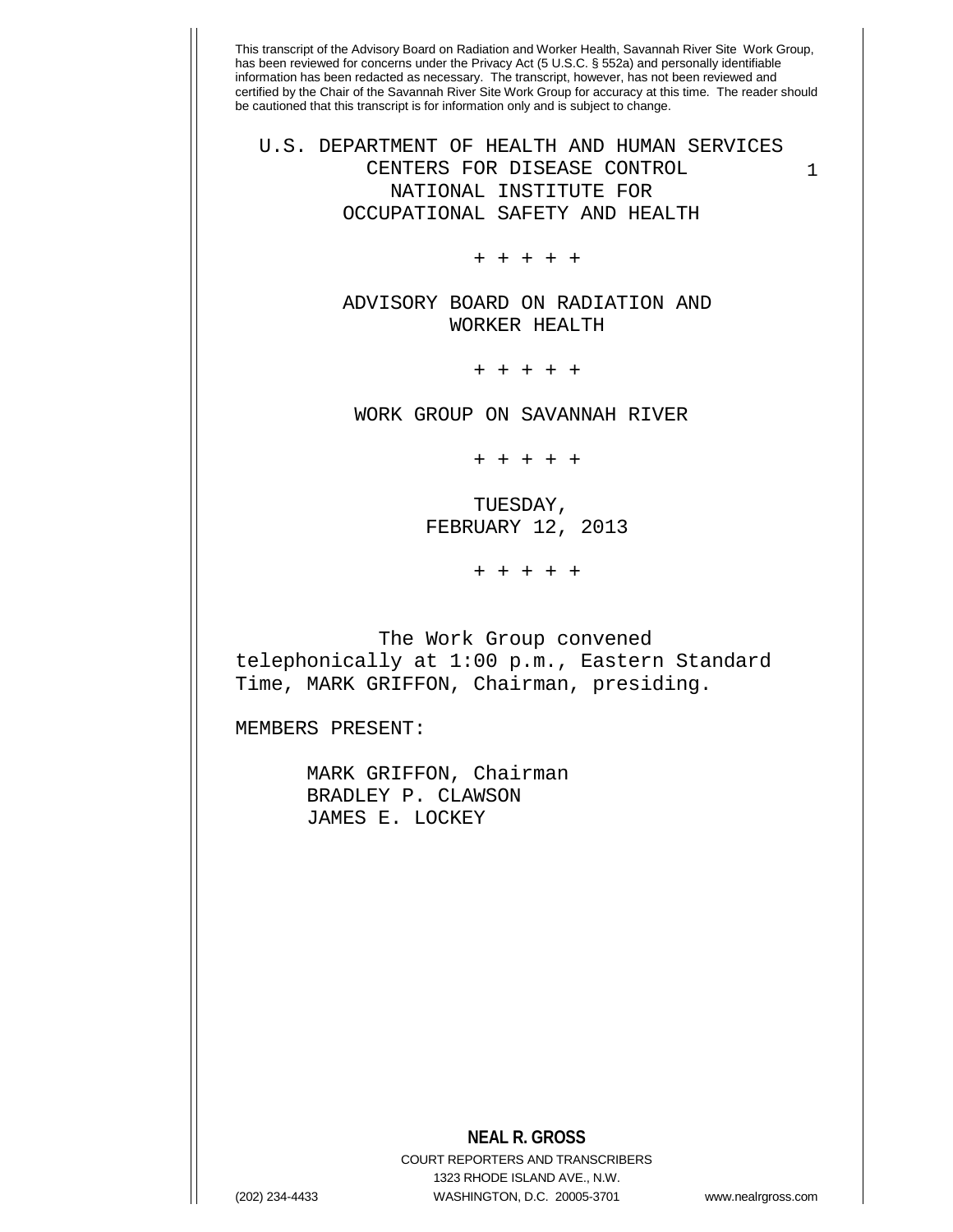ALSO PRESENT:

 THEODORE M. KATZ, Designated Federal Official DAVID ANDERSON MATT ARNO, ORAU Team ELIZABETH BRACKETT, ORAU Team JOE FITZGERALD, SC&A STU HINNEFELD, DCAS MIKE MAHATHY, ORAU Team ARJUN MAKHIJANI, SC&A PAT McCLOSKEY, ORAU Team JIM NETON, DCAS KNUT RINGEN LAVON RUTHERFORD, DCAS TIM TAULBEE, DCAS

## **NEAL R. GROSS**

COURT REPORTERS AND TRANSCRIBERS 1323 RHODE ISLAND AVE., N.W. (202) 234-4433 WASHINGTON, D.C. 20005-3701 www.nealrgross.com

2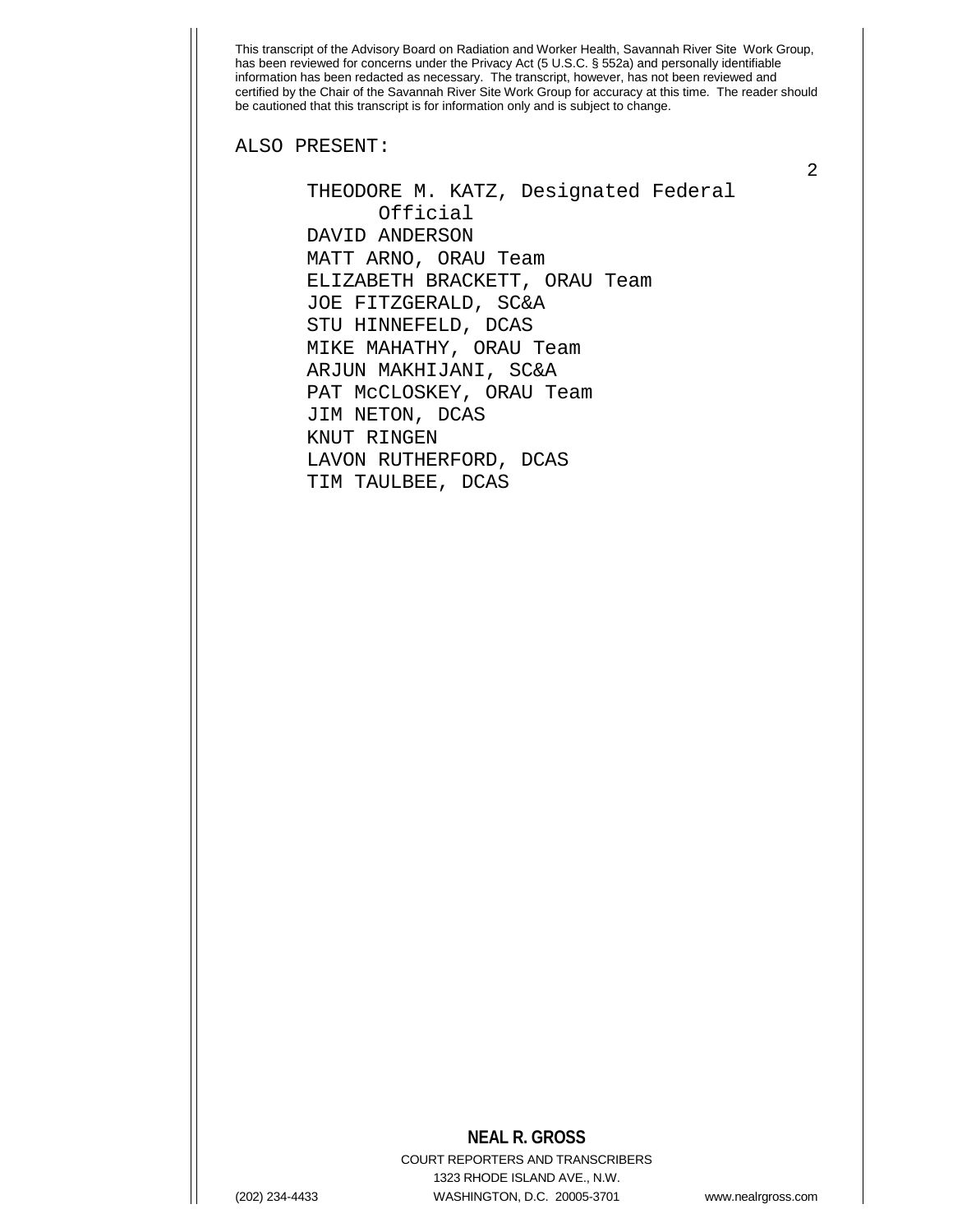|                    | certified by the Chair of the Savannah River Site Work Group for accuracy at this time. The reader should<br>be cautioned that this transcript is for information only and is subject to change. |                    |
|--------------------|--------------------------------------------------------------------------------------------------------------------------------------------------------------------------------------------------|--------------------|
|                    | TABLE OF CONTENTS                                                                                                                                                                                |                    |
| <b>AGENDA ITEM</b> |                                                                                                                                                                                                  | PAGE               |
|                    | Welcome and roll call                                                                                                                                                                            | 4                  |
|                    | 1. Update of NIOSH actions                                                                                                                                                                       | 6                  |
|                    | a. OTIB-81                                                                                                                                                                                       | 6                  |
|                    | b. Np urinalysis data availability<br>post 1990                                                                                                                                                  | 9                  |
| $\mathsf{C}$ .     | Status of whole body scan issues<br>discussed on technical call                                                                                                                                  | 13                 |
|                    | d. Example DRs                                                                                                                                                                                   | 14                 |
|                    | 2. Update of SCA actions                                                                                                                                                                         | 24                 |
| a.                 | Status of site visit                                                                                                                                                                             | 24                 |
| b.                 | Status of review of Addendum 3,<br>regarding thorium dose                                                                                                                                        | 27                 |
| $\mathsf{C}$ .     | reconstruction<br>Status of review of                                                                                                                                                            | 27                 |
|                    | ORAUT-RPRT-56 on Np (Matrix<br>issue 5)                                                                                                                                                          |                    |
| d.                 | Status of review of other ORAUT<br>reports issued last year:                                                                                                                                     | 29                 |
|                    | trivalent actinides, tritium,                                                                                                                                                                    |                    |
|                    | fission products, exotic<br>radionuclides                                                                                                                                                        |                    |
|                    | 3. Other matrix issues                                                                                                                                                                           | 48                 |
|                    |                                                                                                                                                                                                  |                    |
|                    |                                                                                                                                                                                                  |                    |
|                    |                                                                                                                                                                                                  |                    |
|                    |                                                                                                                                                                                                  |                    |
|                    |                                                                                                                                                                                                  |                    |
|                    |                                                                                                                                                                                                  |                    |
|                    |                                                                                                                                                                                                  |                    |
|                    | <b>NEAL R. GROSS</b><br><b>COURT REPORTERS AND TRANSCRIBERS</b>                                                                                                                                  |                    |
|                    | 1323 RHODE ISLAND AVE., N.W.                                                                                                                                                                     |                    |
| (202) 234-4433     | WASHINGTON, D.C. 20005-3701                                                                                                                                                                      | www.nealrgross.com |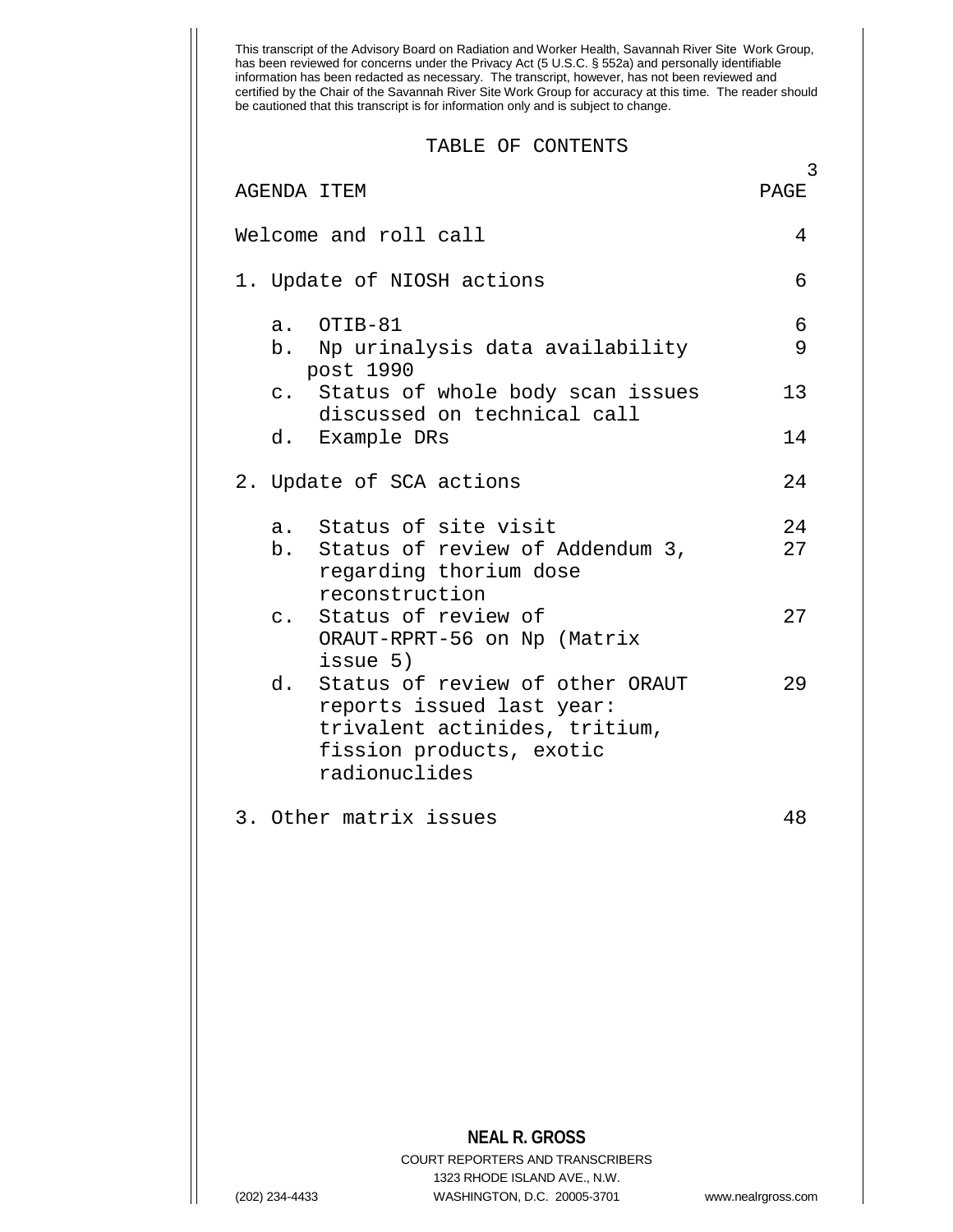This transcript of the Advisory Board on Radiation and Worker Health, Savannah River Site Work Group, has been reviewed for concerns under the Privacy Act (5 U.S.C. § 552a) and personally identifiable information has been redacted as necessary. The transcript, however, has not been reviewed and certified by the Chair of the Savannah River Site Work Group for accuracy at this time. The reader should be cautioned that this transcript is for information only and is subject to change. **NEAL R. GROSS** COURT REPORTERS AND TRANSCRIBERS 1323 RHODE ISLAND AVE., N.W.  $\begin{array}{c|c|c|c|c|c} 1 & & & \text{P-R-O-C-E-E-D-I-N-G-S} & & & \text{A} \end{array}$  $2 \parallel$  (1:00 p.m.) 3 WELCOME AND ROLL CALL 4 MR. KATZ: Why don't we do the 5 || roll call and remind Board Members and  $6 \parallel$  agency-related staff to keep the conflict of 7 interest since we are speaking about specific 8 || sites. And we'll get going beginning with 9 Board Members. 10 (Roll call.) 11 MR. KATZ: Okay. Very good. The 12 || agenda is on the website, NIOSH website, under 13 || the Board section, under Meetings. There is  $14$  an agenda. I don't believe there are any 15 || other documents associated with the agenda or  $16$  || they certainly are not posted. 17 And let me just ask everyone who 18 is not speaking, not speaking, mute your 19 phones. Press \*6 if you don't have a mute 20 || button to mute your phone. And then press \*6 21 || again to come off of mute. That will make the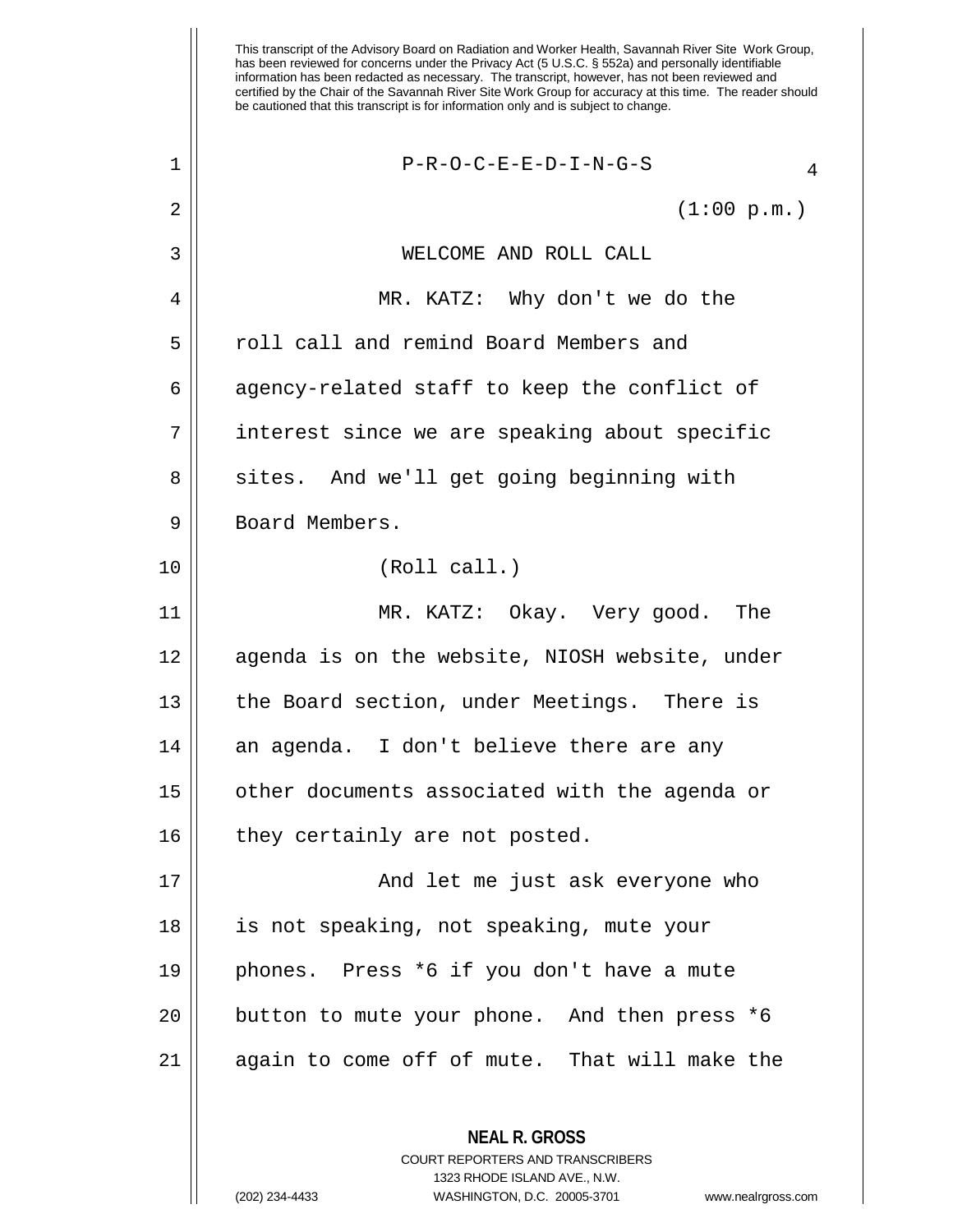This transcript of the Advisory Board on Radiation and Worker Health, Savannah River Site Work Group, has been reviewed for concerns under the Privacy Act (5 U.S.C. § 552a) and personally identifiable information has been redacted as necessary. The transcript, however, has not been reviewed and certified by the Chair of the Savannah River Site Work Group for accuracy at this time. The reader should be cautioned that this transcript is for information only and is subject to change. **NEAL R. GROSS** COURT REPORTERS AND TRANSCRIBERS 1323 RHODE ISLAND AVE., N.W. 1 || audio better. 2 And, Mark, it's your agenda. 3 CHAIRMAN GRIFFON: Okay. Thanks, 4 Ted. And thanks, everyone, for making this  $5 \parallel$  call. 6 Yes. I had put together a brief 7 agenda. And it falls primarily in two 8 | sections, the first section being NIOSH 9 | actions, the second being SC&A updates and 10 actions. And then last is other matrix items 11 that we may have not covered. So, as NIOSH 12 || and SC&A are doing these two items, I would  $13$  also say it might be useful to, if I missed 14 || anything, you know, elaborate on other work 15 that you are working on. But I think I hit 16 || the primary ones that we want to discuss. And 17 some of this is follow-up from a technical call 18 || that we had. So I hope this will be useful in  $19 \parallel$  that regard as well. 20 || So I think I can turn it over to, 21 probably Tim if you are going to be addressing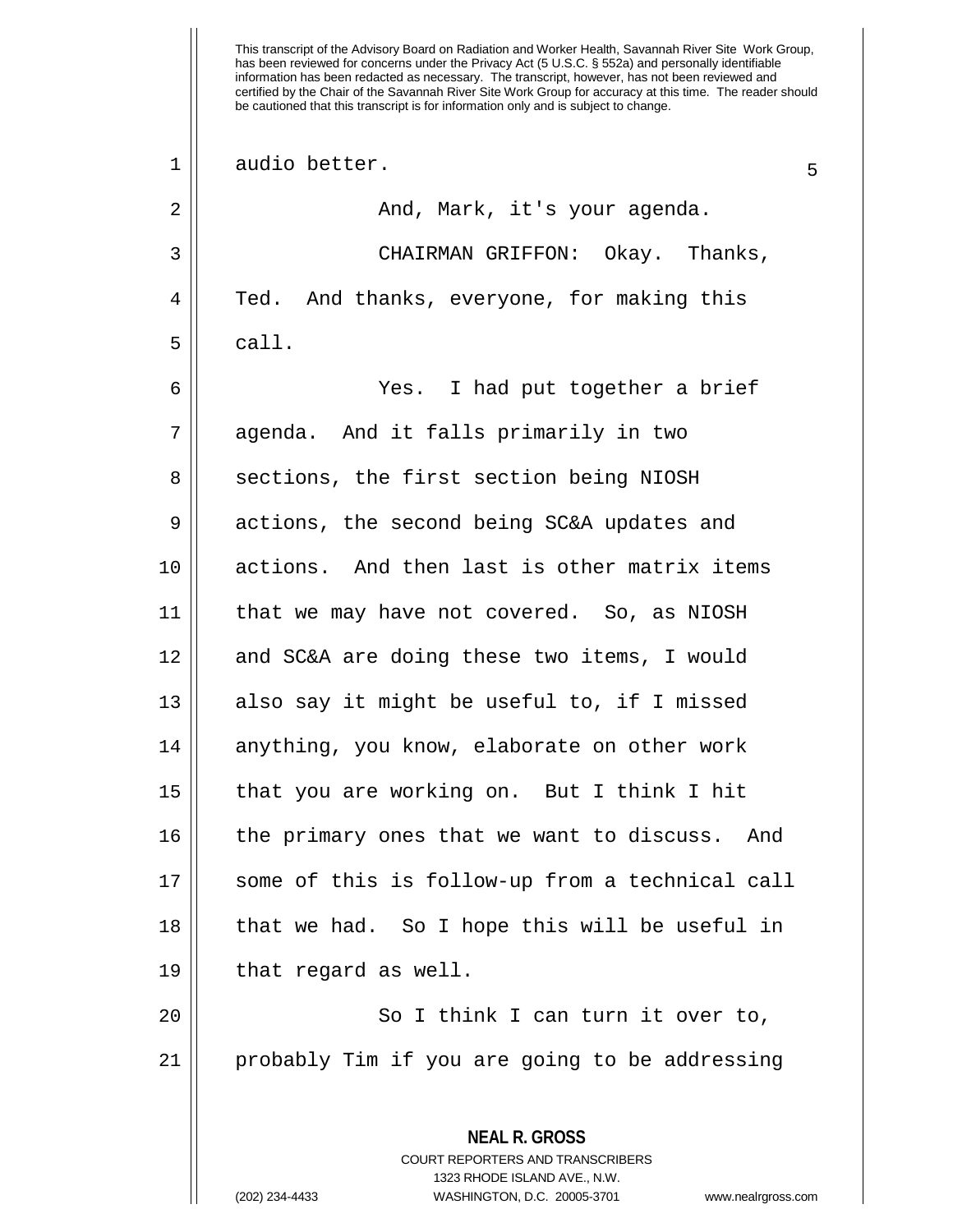**NEAL R. GROSS** 1 || these to start with OTIB-81. And maybe you  $6\frac{1}{6}$ 2 || can just describe this just so everyone knows 3 what OTIB-81 is. And you can go through the 4 | items in any order you think makes sense, too. 5 | I should say that. 6 DR. TAULBEE: Okay. 7 CHAIRMAN GRIFFON: All right. 8 DR. TAULBEE: No problem, Mark. 9 1. UPDATE OF NIOSH ACTIONS 10 A. OTIB-81 11 DR. TAULBEE: OTIB-81 is our 12 || general coworker model for the entire Savannah 13 || River Site, which incorporates tritium, 14 plutonium, uranium, neptunium, americium, 15 | curium, californium, mixed fission products. 16 I think I sent you an email last 17 || evening about identifying that OTIB-81 has 18 been approved internally here at NIOSH. And 19 || so I posted it out there for the Work Group 20 Members that they can now begin to review and 21 look at. It hasn't been approved for public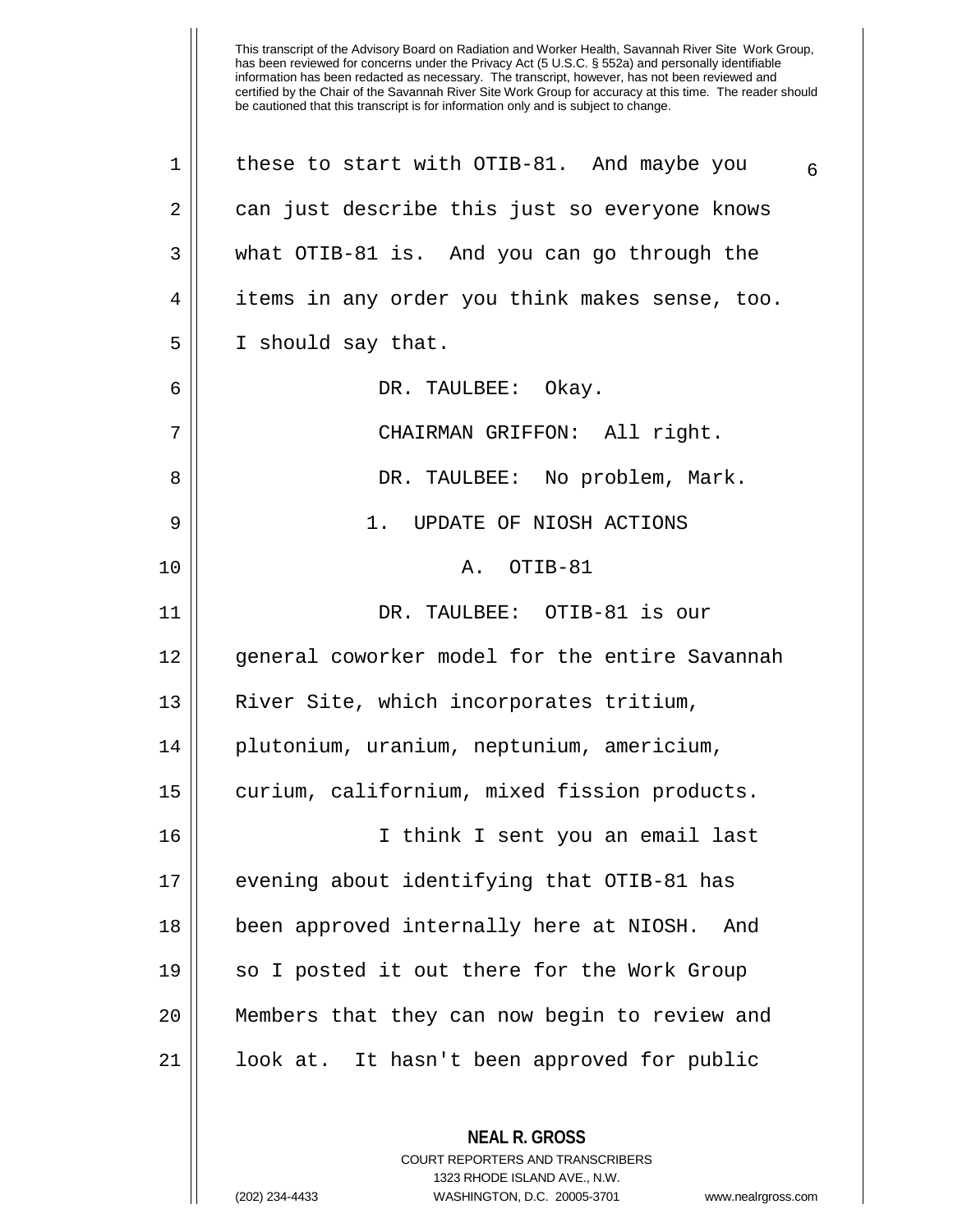1 | release yet. I was hoping it would be by  $\frac{7}{7}$ 2 || yesterday evening or today, but we are just 3 || waiting on the final review from DOE for 4 public release. It shouldn't be an issue at  $5 \parallel$  all. 6 It has already gone through one 7 particular review. So as soon as that is 8 || available, we will post it on our website,  $9 \parallel$  but, as far as we're concerned, you know, it 10 is there for the Work Group to begin to review 11 or consider as part of our coworker models for 12 workers who were at Savannah River and didn't 13 || have bioassay for a particular radionuclide. 14 Now, keep in mind that in the 15 past, we have had a very low need for a 16 || coworker model because there is so much 17 || bioassay for the workers in particular areas; 18 || for example, workers in the tritium 19 facilities. Virtually everybody was monitored 20 for tritium. And so this coworker model is 21 || really for cases where we're applying it to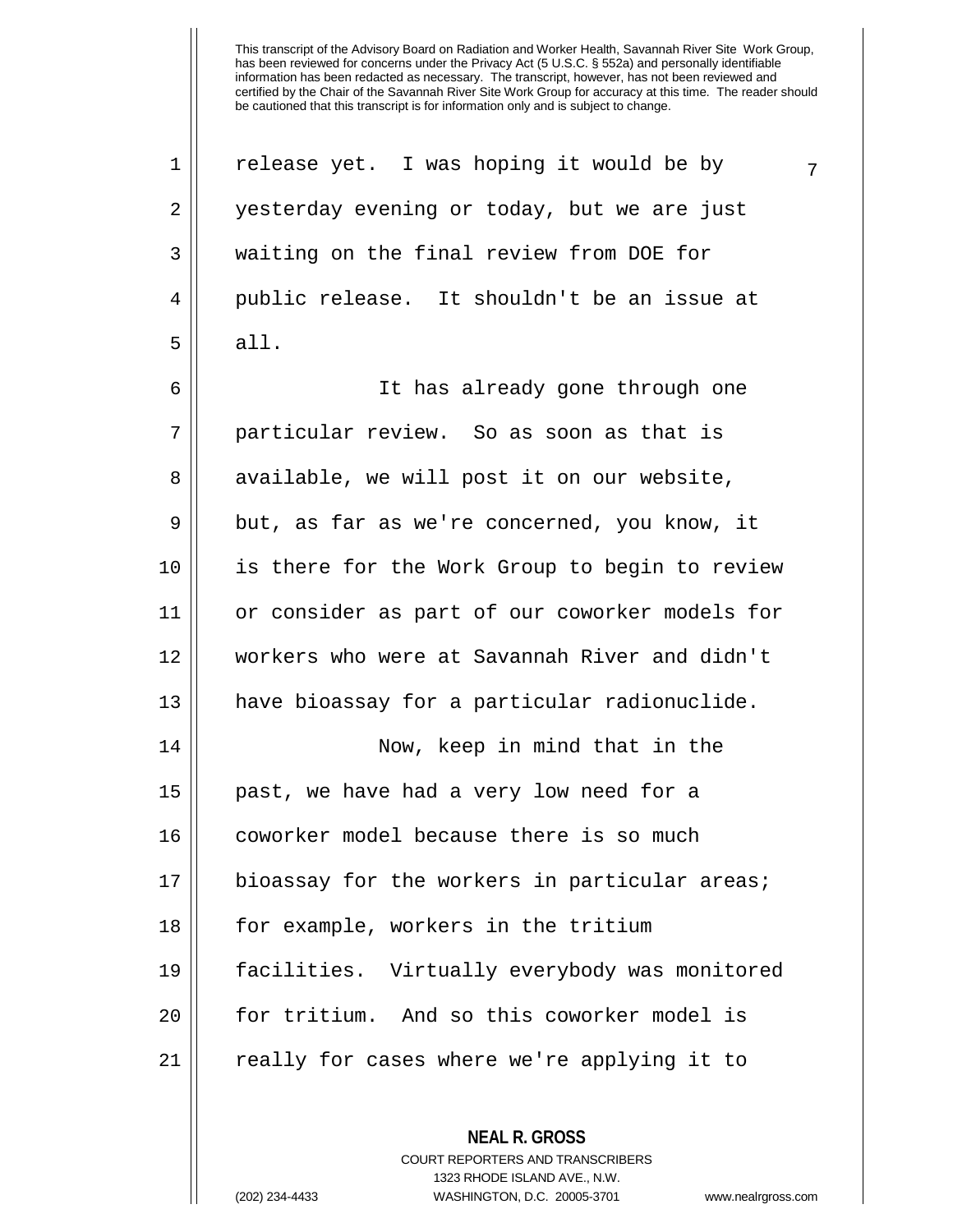| monitored that the site didn't monitor. So<br>2<br>3<br>the population is not huge for this the<br>application of this particular OTIB, but it's<br>4<br>5<br>there for the worker to review now.<br>MEMBER CLAWSON: Hey, Tim, this is<br>6<br>7<br>Brad Clawson. I hate to interrupt, but where<br>8<br>is this OTIB? Is it on the SRDB or what would<br>9<br>it be under?<br>10<br>DR. TAULBEE: It would be under<br>the Savannah River Site SEC directory on your<br>11<br>12<br>-- I don't know if it's your O: drive or K:<br>13<br>drive. I don't know which one it is you all<br>14<br>call it. Has anybody in the Work Group been |                    |
|-------------------------------------------------------------------------------------------------------------------------------------------------------------------------------------------------------------------------------------------------------------------------------------------------------------------------------------------------------------------------------------------------------------------------------------------------------------------------------------------------------------------------------------------------------------------------------------------------------------------------------------------|--------------------|
|                                                                                                                                                                                                                                                                                                                                                                                                                                                                                                                                                                                                                                           |                    |
|                                                                                                                                                                                                                                                                                                                                                                                                                                                                                                                                                                                                                                           |                    |
|                                                                                                                                                                                                                                                                                                                                                                                                                                                                                                                                                                                                                                           |                    |
|                                                                                                                                                                                                                                                                                                                                                                                                                                                                                                                                                                                                                                           |                    |
|                                                                                                                                                                                                                                                                                                                                                                                                                                                                                                                                                                                                                                           |                    |
|                                                                                                                                                                                                                                                                                                                                                                                                                                                                                                                                                                                                                                           |                    |
|                                                                                                                                                                                                                                                                                                                                                                                                                                                                                                                                                                                                                                           |                    |
|                                                                                                                                                                                                                                                                                                                                                                                                                                                                                                                                                                                                                                           |                    |
|                                                                                                                                                                                                                                                                                                                                                                                                                                                                                                                                                                                                                                           |                    |
|                                                                                                                                                                                                                                                                                                                                                                                                                                                                                                                                                                                                                                           |                    |
|                                                                                                                                                                                                                                                                                                                                                                                                                                                                                                                                                                                                                                           |                    |
|                                                                                                                                                                                                                                                                                                                                                                                                                                                                                                                                                                                                                                           |                    |
|                                                                                                                                                                                                                                                                                                                                                                                                                                                                                                                                                                                                                                           |                    |
| 15<br>able to find that?                                                                                                                                                                                                                                                                                                                                                                                                                                                                                                                                                                                                                  |                    |
| 16<br>CHAIRMAN GRIFFON:                                                                                                                                                                                                                                                                                                                                                                                                                                                                                                                                                                                                                   | Yes.<br>I.         |
| 17<br>haven't. I didn't get a chance to look at                                                                                                                                                                                                                                                                                                                                                                                                                                                                                                                                                                                           |                    |
| your email last night. I was traveling this<br>18                                                                                                                                                                                                                                                                                                                                                                                                                                                                                                                                                                                         |                    |
| morning. So I have not.<br>19                                                                                                                                                                                                                                                                                                                                                                                                                                                                                                                                                                                                             |                    |
| 20<br>MEMBER CLAWSON: That's been my                                                                                                                                                                                                                                                                                                                                                                                                                                                                                                                                                                                                      |                    |
| 21<br>problem. I haven't been able to get onto it,                                                                                                                                                                                                                                                                                                                                                                                                                                                                                                                                                                                        |                    |
| <b>NEAL R. GROSS</b><br><b>COURT REPORTERS AND TRANSCRIBERS</b>                                                                                                                                                                                                                                                                                                                                                                                                                                                                                                                                                                           |                    |
| 1323 RHODE ISLAND AVE., N.W.<br>(202) 234-4433<br>WASHINGTON, D.C. 20005-3701                                                                                                                                                                                                                                                                                                                                                                                                                                                                                                                                                             | www.nealrgross.com |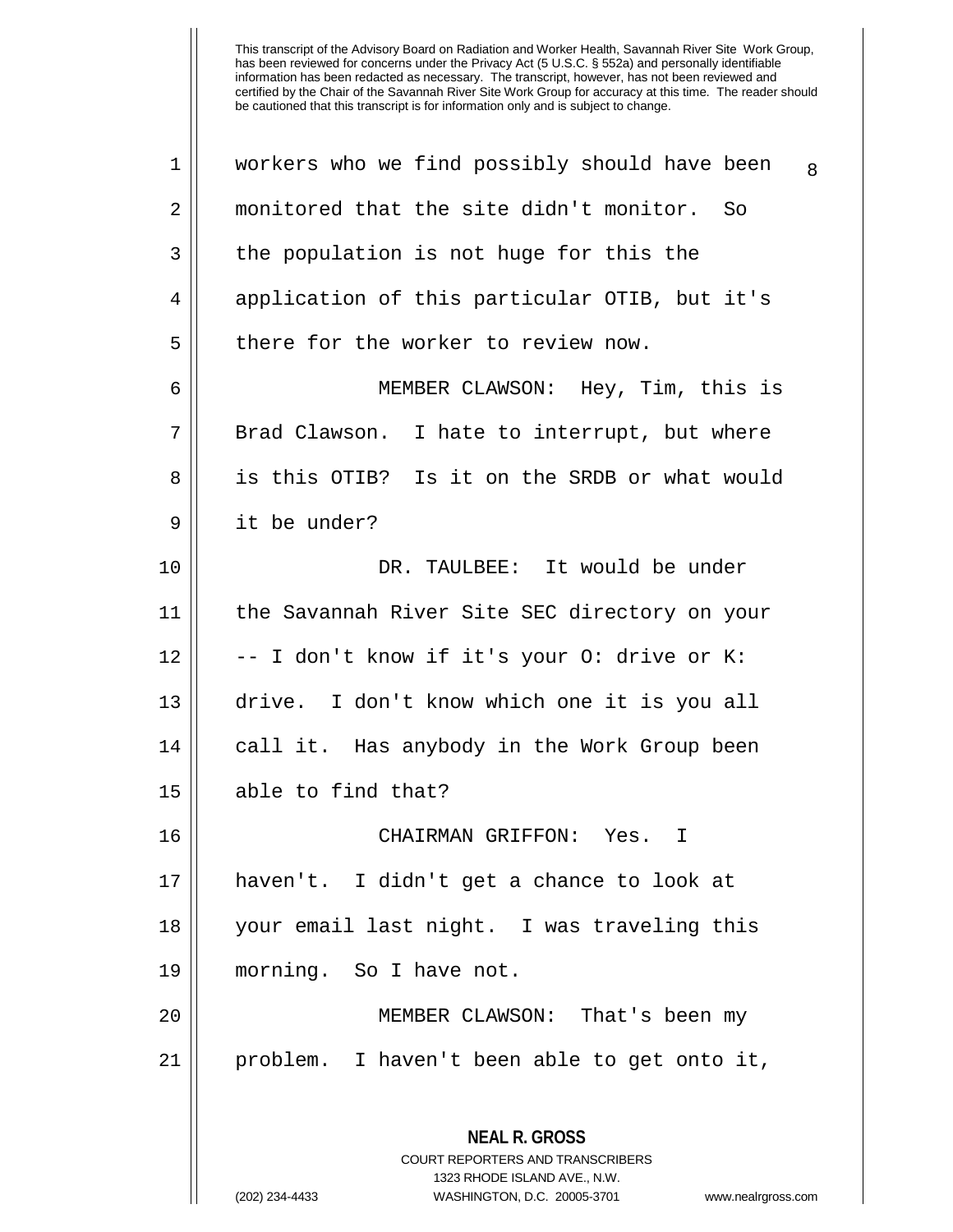| $\mathbf 1$ | but I needed to know for sure where it was at<br>$\overline{9}$                                                                                                        |
|-------------|------------------------------------------------------------------------------------------------------------------------------------------------------------------------|
| 2           | so I could kind of refine my search. Sorry                                                                                                                             |
| 3           | about interrupting. I just wanted to make                                                                                                                              |
| 4           | sure I knew where it was at.                                                                                                                                           |
| 5           | MR. KATZ: Tim, this is Ted. This                                                                                                                                       |
| 6           | is Ted. That was Brad a moment ago. Tim, I                                                                                                                             |
| 7           | didn't get a copy of an email or anything                                                                                                                              |
| 8           | related to this, but could you please send it                                                                                                                          |
| 9           | to me so I can make sure it gets distributed                                                                                                                           |
| 10          | to everyone it needs to go to?                                                                                                                                         |
| 11          | DR. TAULBEE: Sure. Will do.                                                                                                                                            |
| 12          | Sorry, Ted. I apologize for not having you on                                                                                                                          |
| 13          | that. Okay. And yes, I will do that so that                                                                                                                            |
| 14          | everybody can find it.                                                                                                                                                 |
| 15          | DR. KATZ: Okay. Thanks.                                                                                                                                                |
| 16          | DR. NETON: Maybe even put the                                                                                                                                          |
| 17          | pack, the file pack --                                                                                                                                                 |
| 18          | DR. TAULBEE: I will try and put                                                                                                                                        |
| 19          | the file pack in that email -- okay? -- which                                                                                                                          |
| 20          | kind of gets us to item number 2.                                                                                                                                      |
| 21          | NP URINALYSIS DATA AVAILABILITY POST<br>B.                                                                                                                             |
|             | <b>NEAL R. GROSS</b><br><b>COURT REPORTERS AND TRANSCRIBERS</b><br>1323 RHODE ISLAND AVE., N.W.<br>(202) 234-4433<br>WASHINGTON, D.C. 20005-3701<br>www.nealrgross.com |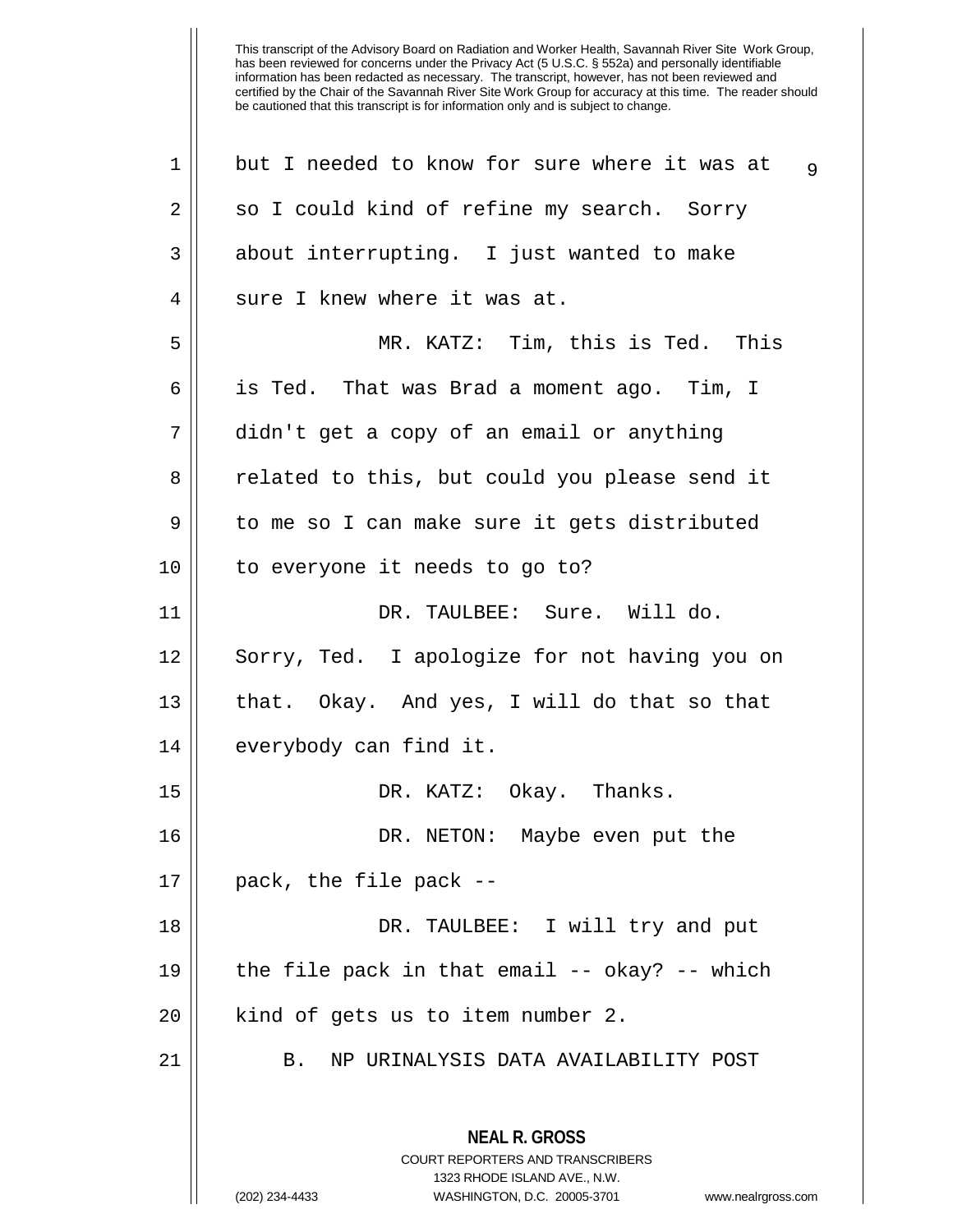| $\mathbf 1$ | 1990<br>10                                     |  |
|-------------|------------------------------------------------|--|
| 2           | DR. TAULBEE: This is where I                   |  |
| 3           | think there is a miscommunication, I think     |  |
| 4           | from our technical call about the neptunium    |  |
| 5           | urinalysis availability post-1990. In OTIB-    |  |
| 6           | 81, there are hundreds of neptunium results    |  |
| 7           | post-1990 that we used in the coworker models  |  |
| 8           | all the way up through 2006.                   |  |
| 9           | So this data is available. And we              |  |
| 10          | used it as part of OTIB-81. I think there is   |  |
| 11          | some misunderstanding with the -- I believe it |  |
| 12          | was Report 56. Is that the right number?       |  |
| 13          | What the intent of that report was, it's       |  |
| 14          | simply to compare construction trades workers  |  |
| 15          | with regular operations workers for neptunium  |  |
| 16          | exposures.                                     |  |
| 17          | And so we only went up through                 |  |
| 18          | 1989 for that particular comparison. And we    |  |
| 19          | weren't seeing any difference. So we didn't    |  |
| 20          | continue on with that. You know, if the Work   |  |
| 21          | Group feels that it is important that we       |  |
|             |                                                |  |
|             | <b>NEAL R. GROSS</b>                           |  |

COURT REPORTERS AND TRANSCRIBERS 1323 RHODE ISLAND AVE., N.W.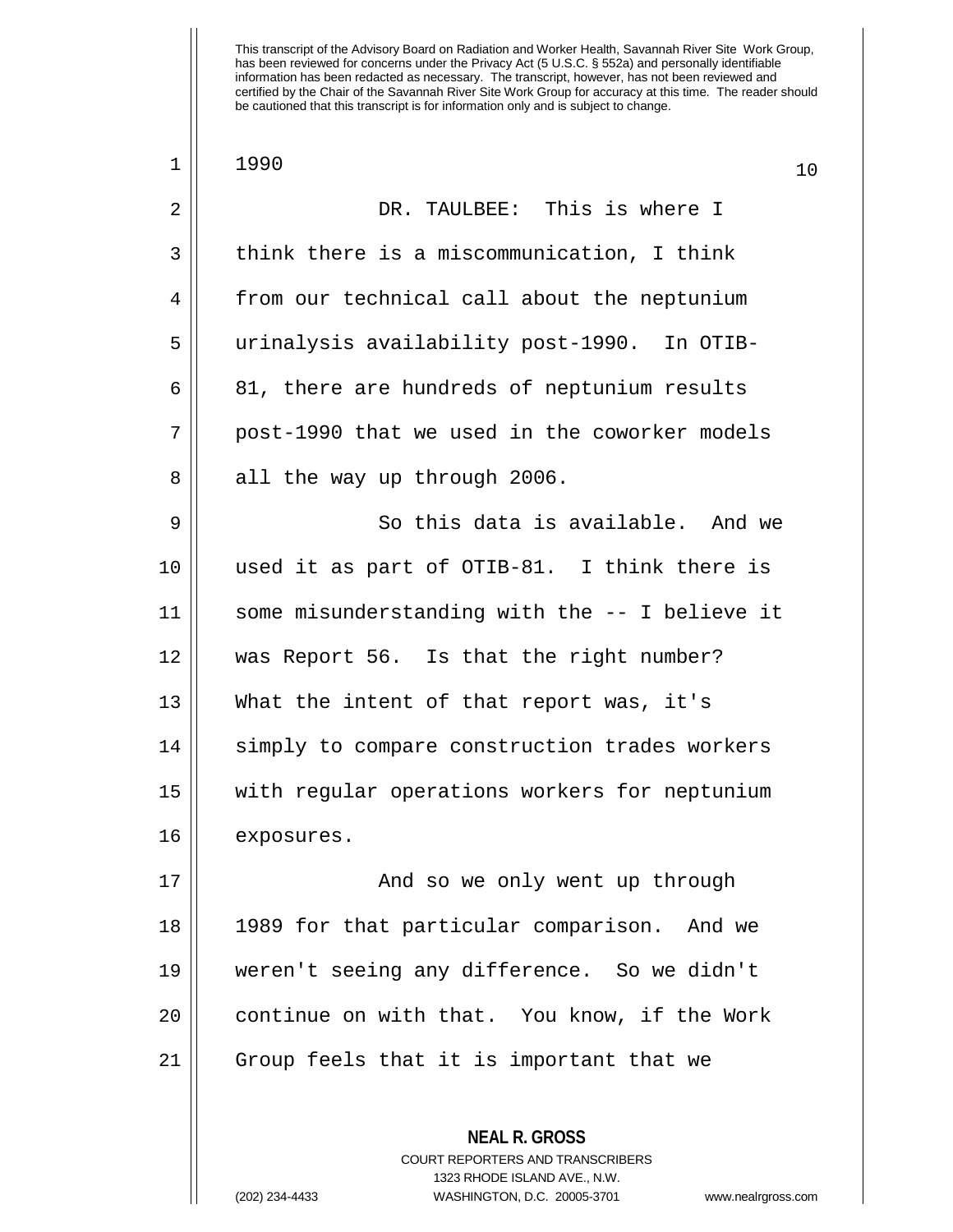| $\mathbf 1$ | continue on with that evaluation for the<br>11 |
|-------------|------------------------------------------------|
| 2           | post-1989, we can. It's just a lot of coding   |
| 3           | effort to try and identify who is construction |
| 4           | trades, who wasn't, whereas previous efforts   |
| 5           | have made that very easy for us to do.         |
| 6           | So there is data available. It is              |
| 7           | there in OTIB-81. So that is one of the        |
| 8           | things that I just think there is a            |
| 9           | misunderstanding on this particular agenda     |
| 10          | item. Are there any questions associated with  |
| 11          | that neptunium urinalysis data?                |
| 12          | DR. MAKHIJANI: This is Arjun.                  |
| 13          | Actually, once you explained that the Report   |
| 14          | 56 was to compare construction workers and     |
| 15          | non-construction workers, I understood that.   |
| 16          | So there wasn't a misunderstanding. It's,      |
| 17          | during the call, you had said that you are     |
| 18          | going to use urinalysis data post-1990.<br>And |
| 19          | 1990 and afterwards was not mentioned at all   |
| 20          | in Report 56. And so we didn't have the        |
| 21          | urinalysis data. And so the request was to     |
|             |                                                |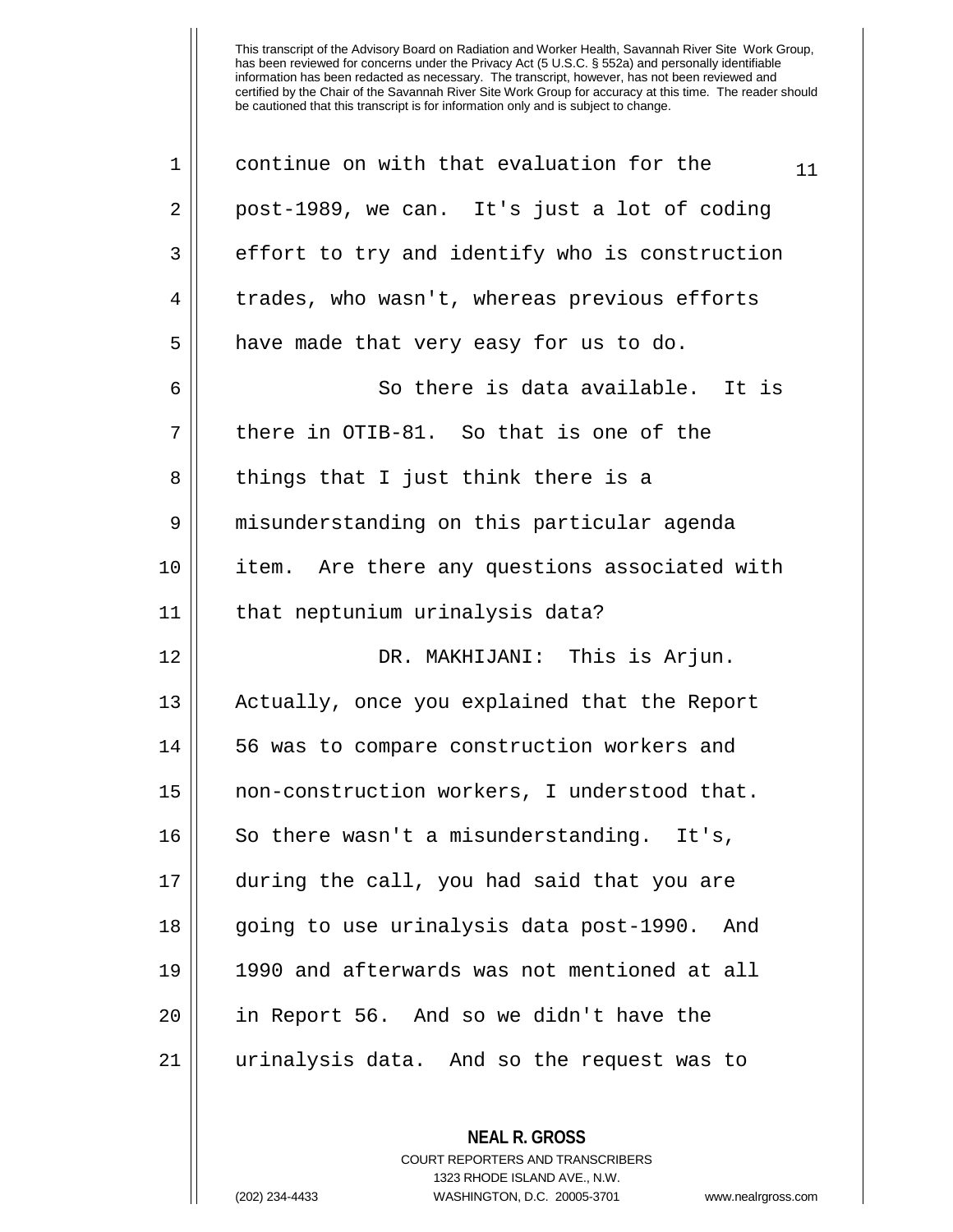**NEAL R. GROSS** COURT REPORTERS AND TRANSCRIBERS 1323 RHODE ISLAND AVE., N.W. 1 || make it available. Presumably, is it there in  $12$ 2 || a spreadsheet format that you can post? 3 DR. TAULBEE: It is not in 4 | spreadsheet form in OTIB-81, obviously. But,  $5 \parallel$  sure, we can get that data posted for you. 6 DR. MAKHIJANI: Yes, because we 7 || will need that. We will need the detailed 8 compilation of the data to look at. 9 DR. TAULBEE: Okay. Do you just 10 need it for neptunium or for other 11 radionuclides for 81? 12 DR. MAKHIJANI: We would need all 13  $\vert$  of the data that you have used in TIB-81. 14 Now, some of it we may have or we may not 15 have. I thought we had all of the tritium 16 data that you are using, but maybe you updated 17 your files. So if you could put the files  $18$  || that you are using with the dates on which 19 they were compiled in that same directory, it 20 would be very helpful. 21 DR. TAULBEE: Okay. We will get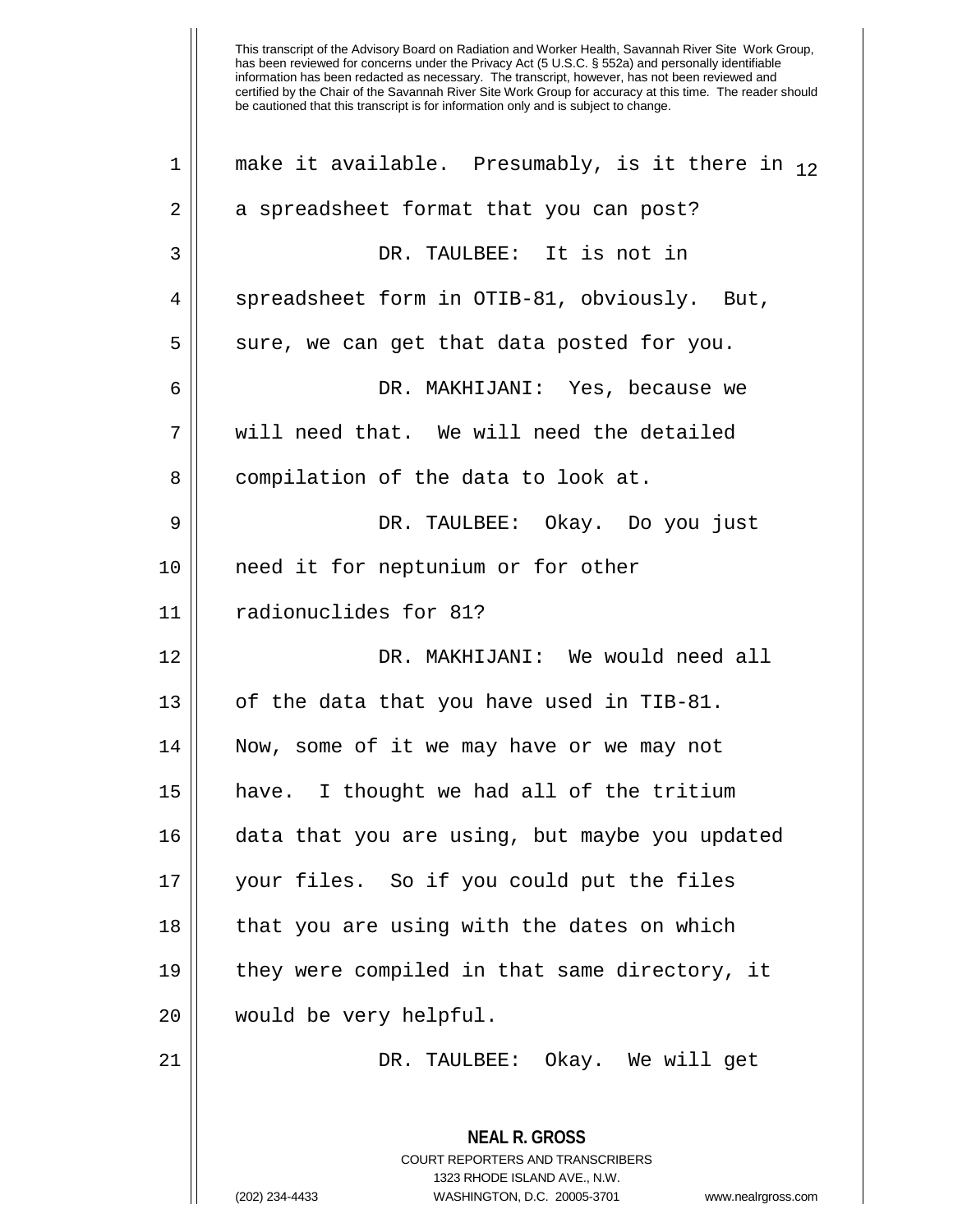**NEAL R. GROSS** COURT REPORTERS AND TRANSCRIBERS 1323 RHODE ISLAND AVE., N.W. (202) 234-4433 WASHINGTON, D.C. 20005-3701 www.nealrgross.com 1 || that posted. It is probably going to take us  $_{13}$  $2 \parallel$  a few days to compile all of that. So give us  $3 \parallel$  a couple of weeks here, and we'll get that up 4 | there for you. 5 DR. MAKHIJANI: That's fine. I  $6 \parallel$  have one other question, if I might, Mark. 7 | That pre-1990 neptunium dose reconstruction 8 || method has not changed from what you indicated 9 || in Report 56, right? It's still using the 10 || whole body count. 11 DR. TAULBEE: That is correct. 12 DR. MAKHIJANI: Okay. Fine. 13 MR. ARNO: Jim, this is Matt Arno. 14 || Let me clarify. It's the body counts for a 15 certain time period. In the '60s, it's 16 usually using urinalysis data. 17 DR. TAULBEE: Yes. Thank you, 18 Matt, for reminding me of that. Yes. And 19 || OTIB-81 actually points that out, Arjun, that 20 || in the 1960s, we were using urinalysis. 21 Nineteen seventies and '80s, we used whole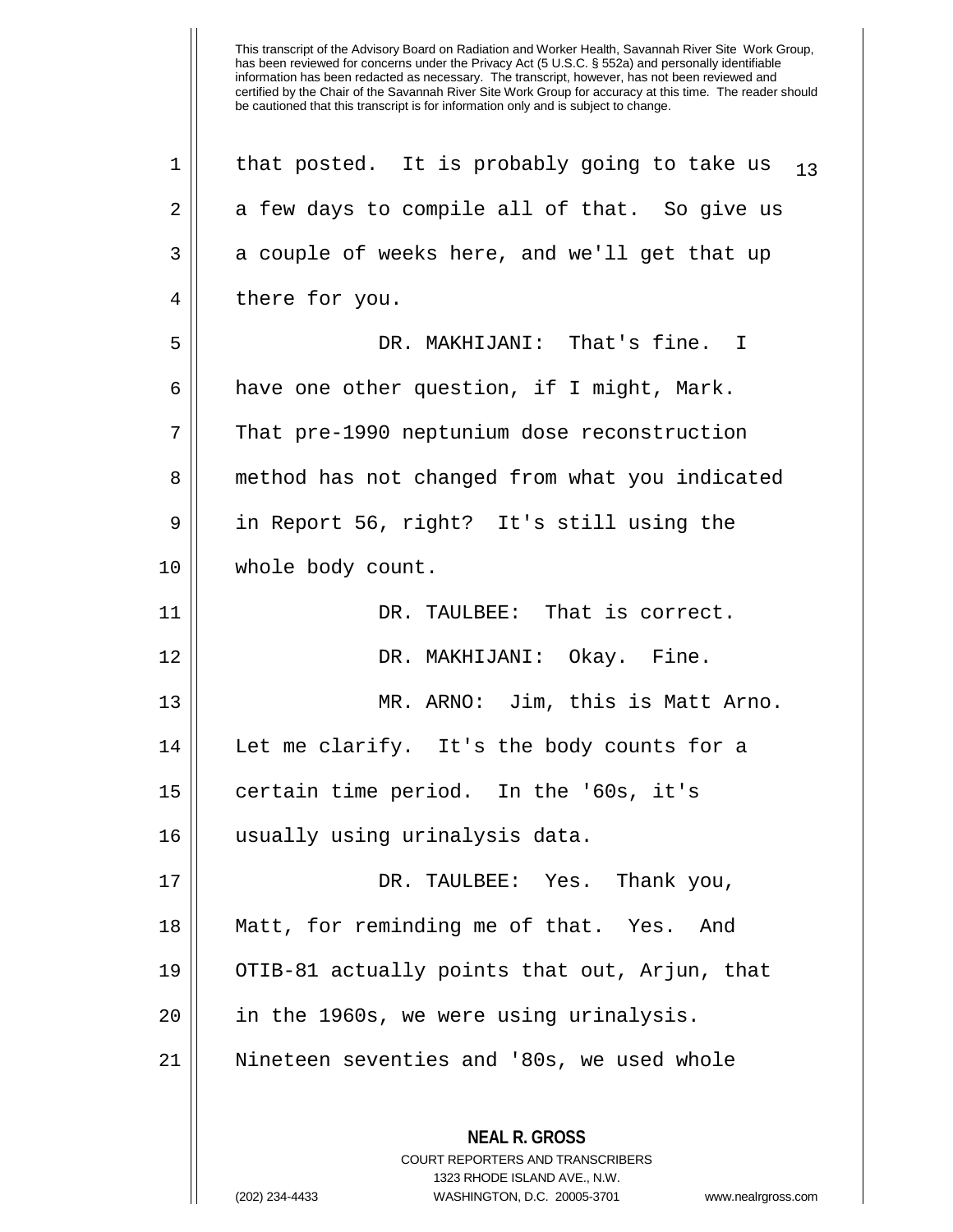This transcript of the Advisory Board on Radiation and Worker Health, Savannah River Site Work Group, has been reviewed for concerns under the Privacy Act (5 U.S.C. § 552a) and personally identifiable information has been redacted as necessary. The transcript, however, has not been reviewed and certified by the Chair of the Savannah River Site Work Group for accuracy at this time. The reader should be cautioned that this transcript is for information only and is subject to change. **NEAL R. GROSS** COURT REPORTERS AND TRANSCRIBERS 1323 RHODE ISLAND AVE., N.W. (202) 234-4433 WASHINGTON, D.C. 20005-3701 www.nealrgross.com 1 || body count. And in the 1990s, we go back to  $_{14}$ 2 urinalysis. 3 DR. MAKHIJANI: Yes. I am just 4 | focused on the post-'72 period. So that's why 5 I asked that. Thanks. 6 DR. TAULBEE: Thanks, Matt. Okay. 7 || C. STATUS OF WHOLE BODY SCAN ISSUES 8 DISCUSSED ON TECHNICAL CALL 9 DR. TAULBEE: Status on the whole 10 body scan issues discussed on the technical 11 call. We're still looking into this. And so 12 I don't really have too much of an update 13 || other than we are still investigating this. 14 And we have had some conference calls 15 discussing it. And as we get more details, I 16 || will provide that to the Work Group. 17 || D. EXAMPLE DRS 18 DR. TAULBEE: The final one, 19 example DRs, we are going to conduct some 20 || example dose reconstructions and give them to 21 || the Work Group here. The task ordering just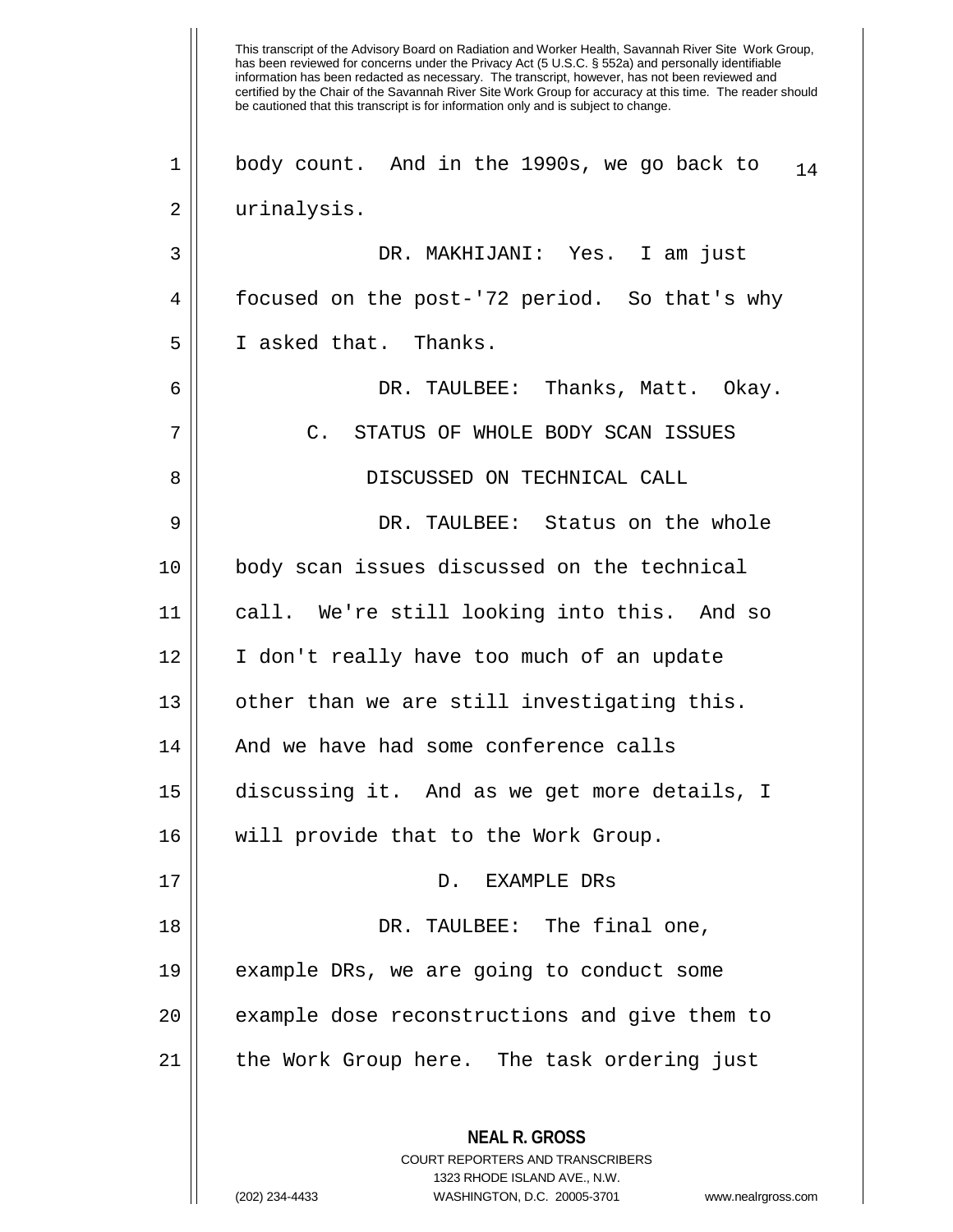| 1              | went from Grady over to ORAU yesterday. So<br>15                                                                                                                       |
|----------------|------------------------------------------------------------------------------------------------------------------------------------------------------------------------|
| $\overline{2}$ | that will be in the works. So I don't have a                                                                                                                           |
| 3              | schedule just yet because I've got to look                                                                                                                             |
| 4              | against their staffing and other priorities.                                                                                                                           |
| 5              | So when I get a date as to that, Mark, I will                                                                                                                          |
| 6              | give you an update as to when we expect to                                                                                                                             |
| 7              | have those completed and delivered to the Work                                                                                                                         |
| 8              | Group, but I don't have a date right now.                                                                                                                              |
| 9              | CHAIRMAN GRIFFON: Okay.                                                                                                                                                |
| 10             | DR. TAULBEE: And so that is                                                                                                                                            |
| 11             | pretty much an update of us here at NIOSH.                                                                                                                             |
| 12             | CHAIRMAN GRIFFON: And did you do                                                                                                                                       |
| 13             | -- you might have just hit on this -- the                                                                                                                              |
| 14             | example DRs?                                                                                                                                                           |
| 15             | DR. TAULBEE: Yes.                                                                                                                                                      |
| 16             | CHAIRMAN GRIFFON:<br>That was your                                                                                                                                     |
| 17             | last item?<br>Okay.                                                                                                                                                    |
| 18             | DR. TAULBEE: That's correct.                                                                                                                                           |
| 19             | CHAIRMAN GRIFFON: Okay. Sorry.                                                                                                                                         |
| 20             | DR. TAULBEE: Once I get the date                                                                                                                                       |
| 21             | of when those will be completed, then we will                                                                                                                          |
|                | <b>NEAL R. GROSS</b><br><b>COURT REPORTERS AND TRANSCRIBERS</b><br>1323 RHODE ISLAND AVE., N.W.<br>(202) 234-4433<br>WASHINGTON, D.C. 20005-3701<br>www.nealrgross.com |
|                |                                                                                                                                                                        |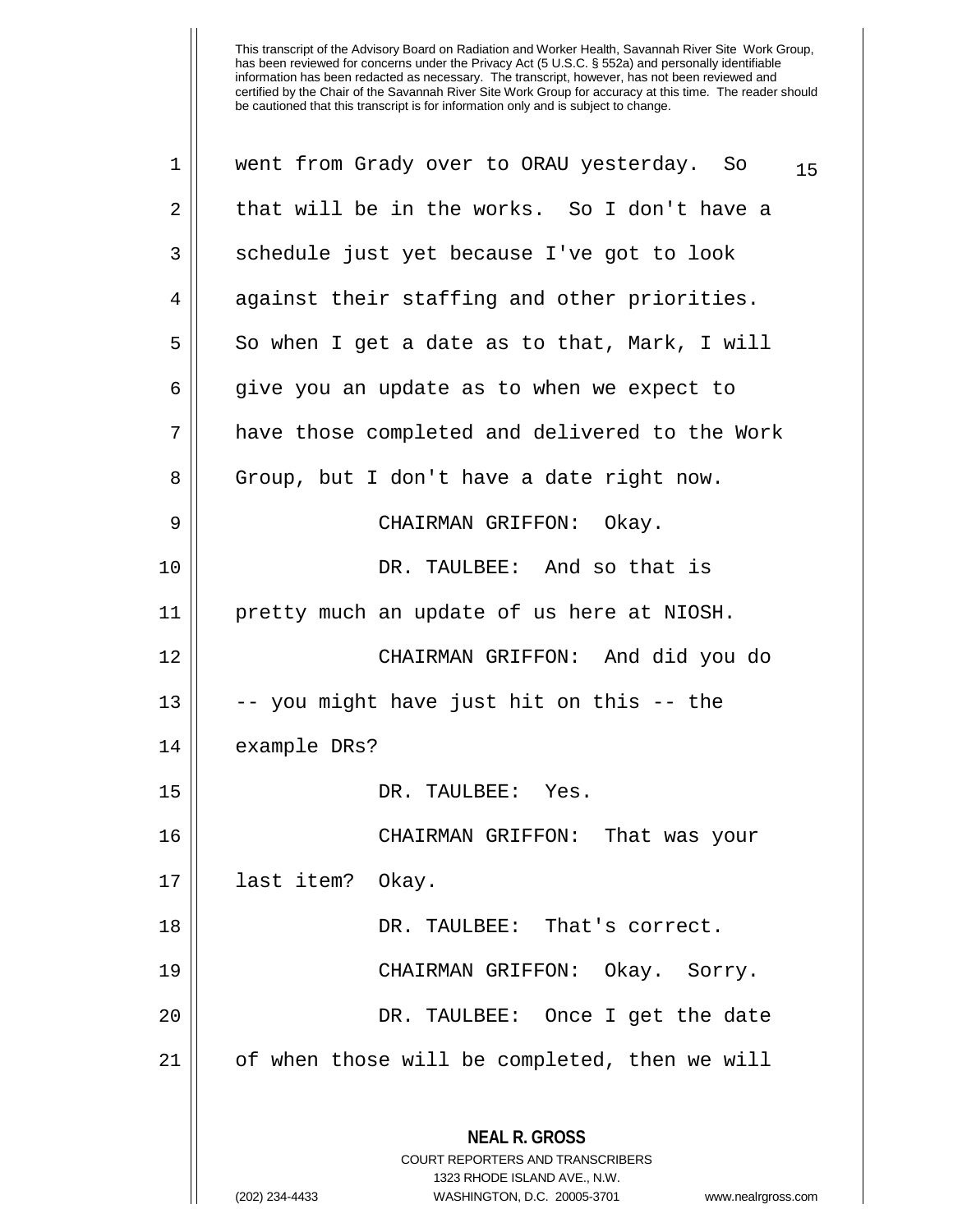| 1  | be able to give that to you.<br>16                                  |
|----|---------------------------------------------------------------------|
| 2  | CHAIRMAN GRIFFON: Okay.                                             |
| 3  | DR. TAULBEE: I guess one other                                      |
| 4  | item that I could bring up here: this has to                        |
| 5  | do with the thorium discussion during the                           |
| 6  | technical call of whether thorium comes                             |
| 7  | through in that second extraction or whether                        |
| 8  | it comes out in the first one -- and we have                        |
| 9  | had a radiochemist look at this. And clearly                        |
| 10 | it goes with the second extraction. Less than                       |
| 11 | one percent will be going out with the first                        |
| 12 | one, with plutonium, uranium and neptunium.                         |
| 13 | So we have got a White Paper on                                     |
| 14 | that. If the Work Group wants to see, we can                        |
| 15 | certainly do that now or if you wanted to wait                      |
| 16 | until -- I don't know if SC&A is going to make                      |
| 17 | a comment about that or not, but if they do,                        |
| 18 | our response is basically prepared for that                         |
| 19 | already.                                                            |
| 20 | DR. MAKHIJANI: Yes. Well, as you                                    |
| 21 | know, this is an item of concern from the                           |
|    |                                                                     |
|    | <b>NEAL R. GROSS</b><br><b>COURT REPORTERS AND TRANSCRIBERS</b>     |
|    | 1323 RHODE ISLAND AVE., N.W.                                        |
|    | WASHINGTON, D.C. 20005-3701<br>(202) 234-4433<br>www.nealrgross.com |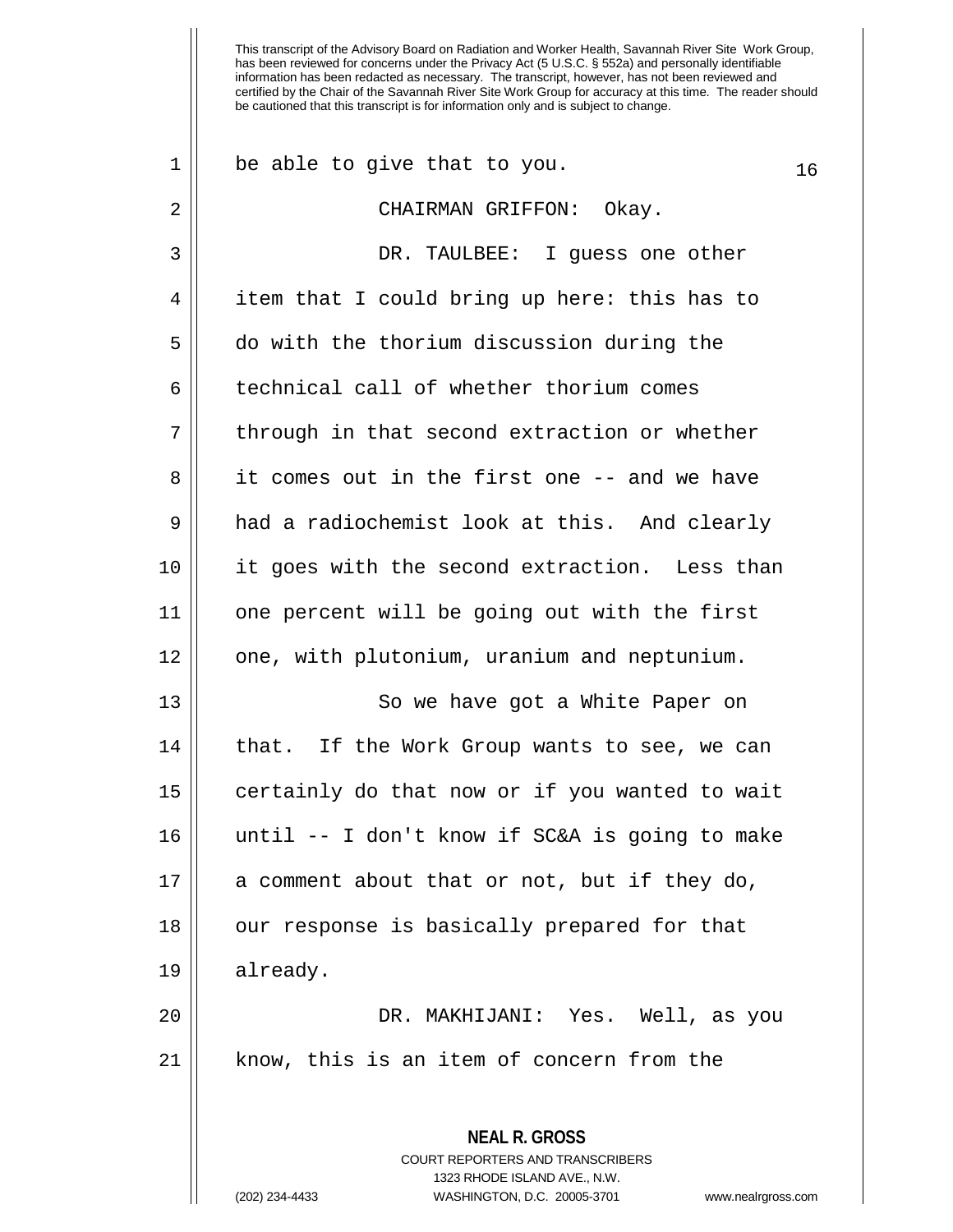| 1  | technical call. And so definitely we could<br>17                                                |
|----|-------------------------------------------------------------------------------------------------|
| 2  | make a comment on it. So if you have data to                                                    |
| 3  | give us as to what the efficiency in the                                                        |
| 4  | second extraction round is of thorium compared                                                  |
| 5  | to americium, curium and californium, that                                                      |
| 6  | would be very helpful.                                                                          |
| 7  | DR. TAULBEE: Well, it's in that                                                                 |
| 8  | paper of 97 percent.                                                                            |
| 9  | DR. MAKHIJANI: No. That is the                                                                  |
| 10 |                                                                                                 |
| 11 | DR. TAULBEE: No. That is the                                                                    |
| 12 | second one, Arjun.                                                                              |
| 13 | DR. MAKHIJANI: I have a                                                                         |
| 14 | misunderstanding about this. The 97 percent                                                     |
| 15 | relates to when the eight or nine actinides                                                     |
| 16 | are separated together. That is where the                                                       |
| 17 | thorium efficiency is 97 percent. I've read                                                     |
| 18 | the paper.                                                                                      |
| 19 | DR. TAULBEE: Arjun, I've had a                                                                  |
| 20 | Ph.D. radiochemist read the paper as well.                                                      |
| 21 | And he's telling me that less than one percent                                                  |
|    | <b>NEAL R. GROSS</b><br><b>COURT REPORTERS AND TRANSCRIBERS</b><br>1323 RHODE ISLAND AVE., N.W. |
|    | (202) 234-4433<br>WASHINGTON, D.C. 20005-3701<br>www.nealrgross.com                             |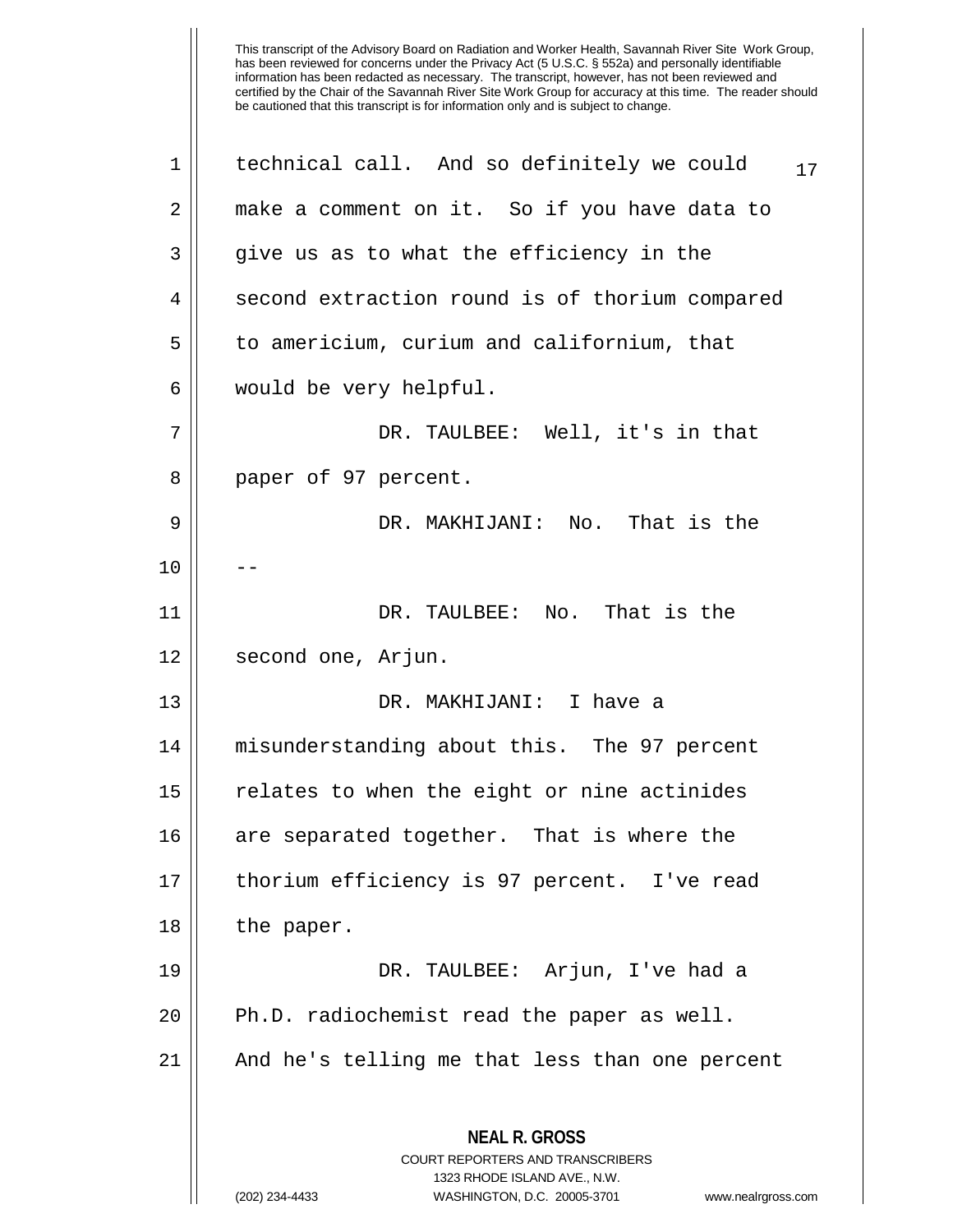**NEAL R. GROSS** COURT REPORTERS AND TRANSCRIBERS 1323 RHODE ISLAND AVE., N.W. 1 || goes out with the plutonium. That 97 percent  $_{18}$  $2 \parallel$  is, in fact, that second extraction. 3 DR. MAKHIJANI: That's what I'm  $4 \parallel$  asking, is the paper that you referred to did 5 || not mention the efficiency in the second  $6 \parallel$  extraction. And so if you have a 7 || radiochemist's opinion on paper about that  $8 \parallel$  second one, it will be very useful to have it. 9 DR. TAULBEE: Okay. 10 MEMBER CLAWSON: Hey, Tim, this is 11 Brad. Can I ask you a question on the samples 12 || that you're going to do? How are these 13 || samples going to be picked? Are they just 14 || qoing to be random or are they going to be of  $15$  || actual cases or  $-$ - these sample DRs, how are 16 you going to choose which ones you are going 17 to do? 18 DR. TAULBEE: In the past, Brad, 19 what we have done is just general examples. 20 We haven't taken actual cases and done this. 21 We have grabbed some typical scenarios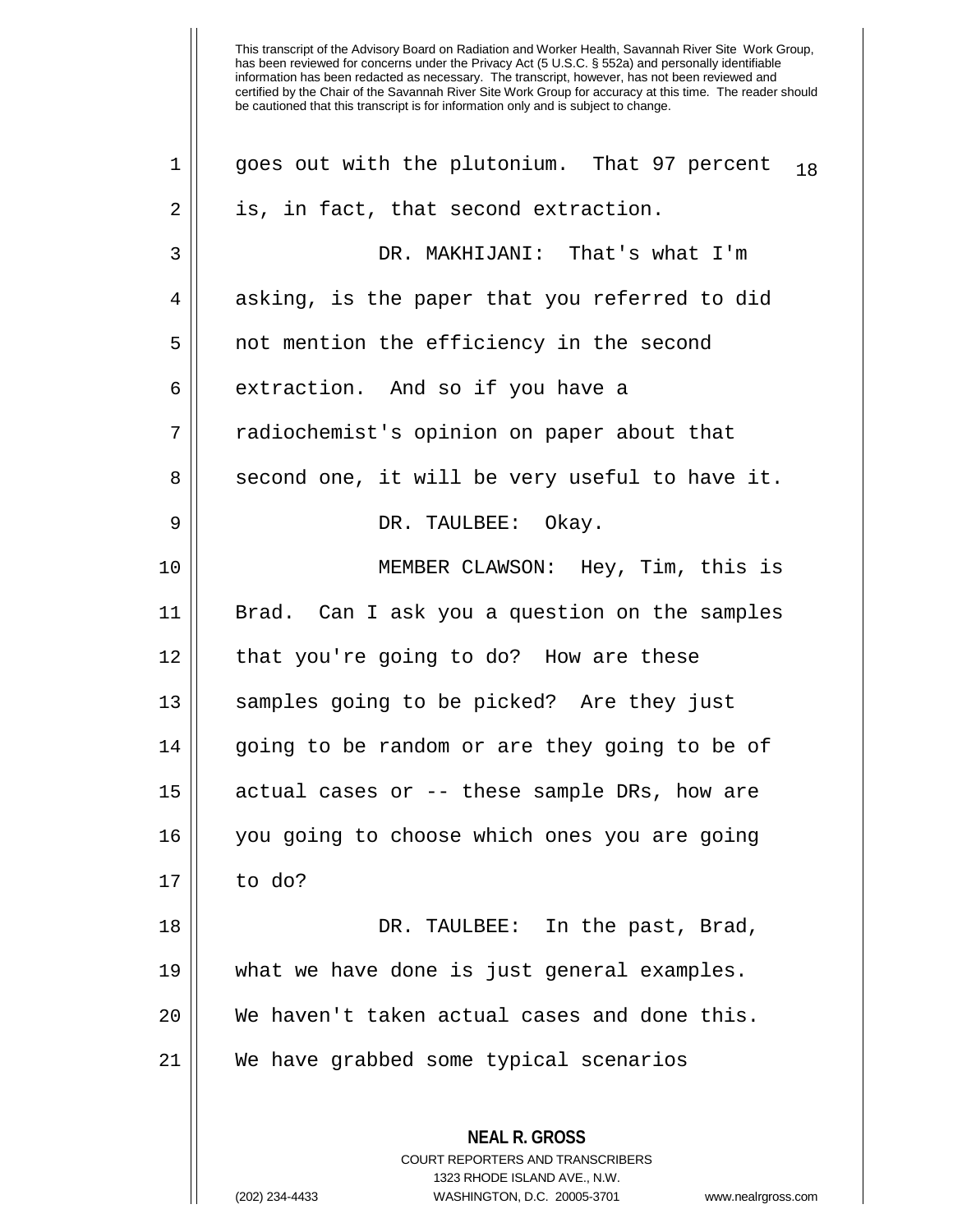**NEAL R. GROSS** COURT REPORTERS AND TRANSCRIBERS 1323 RHODE ISLAND AVE., N.W. 1 | informed from actual cases, but generally we  $_{19}$ 2 || will take scenarios of a worker being exposed 3 || in this area for this period of time and then 4 calculate out their dose and show how the 5 | methodology works. 6 MEMBER CLAWSON: Okay. That's 7 || what I was wondering. I just wondered if they 8 were going to be actual cases or if they were 9 | just going to be illustrations, how it would 10 do those. Thank you. 11 DR. TAULBEE: Okay. 12 CHAIRMAN GRIFFON: Okay. And I 13 || think it goes without saying that SC&A, I 14 mean, you are going to review OTIB-81. And I 15 don't think we have to retask or anything, 16 || just part of our continuing effort here. 17 DR. MAKHIJANI: Yes. 18 CHAIRMAN GRIFFON: Yes. 19 DR. MAKHIJANI: I think, you know, 20 || essentially some of what I imagine is in OTIB- $21$  || 81 in terms of a method but not the detailed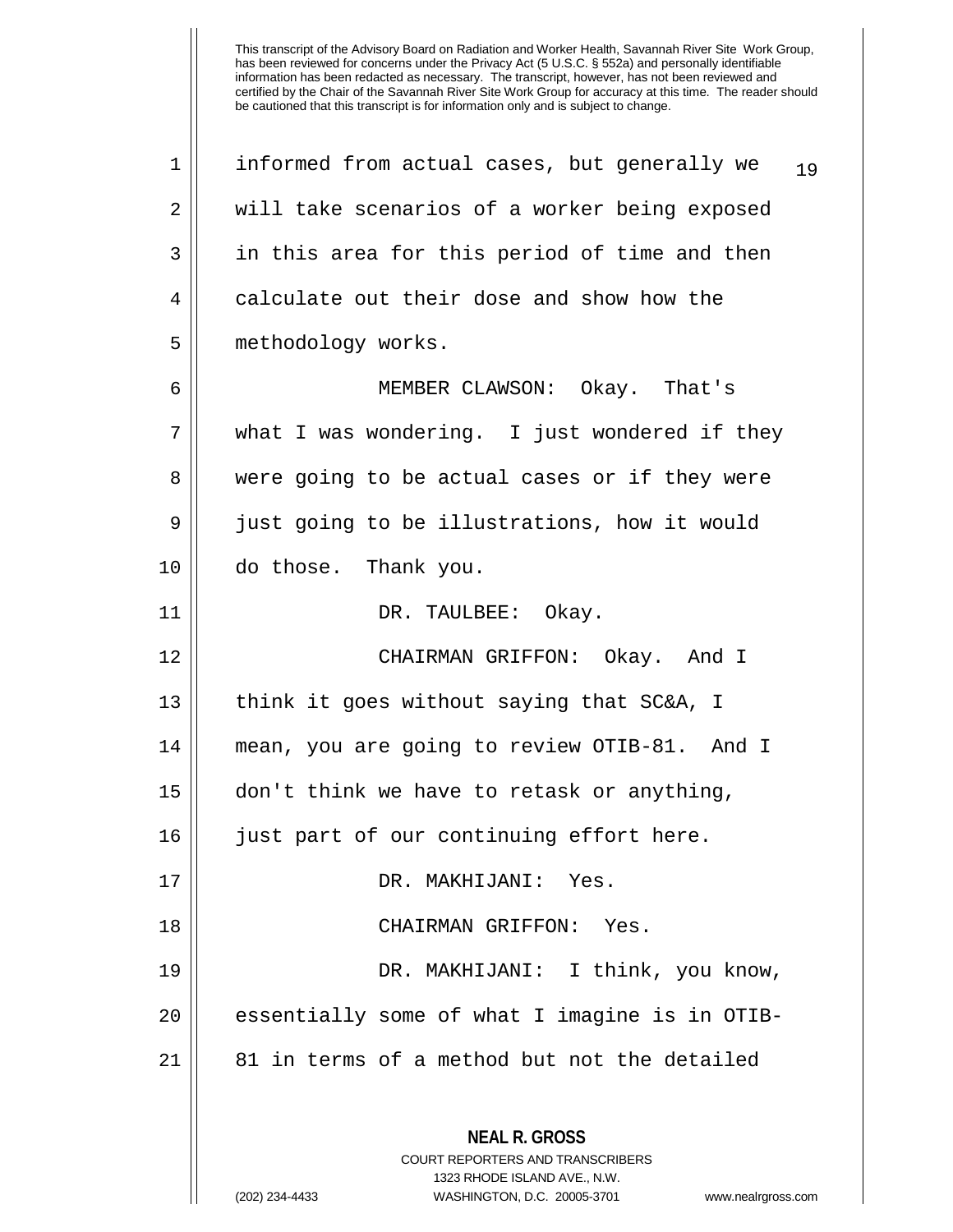**NEAL R. GROSS** COURT REPORTERS AND TRANSCRIBERS 1323 RHODE ISLAND AVE., N.W. 1 || data is already being examined, you know, and  $_{20}$ 2 we've had that technical call about it. So 3 || yes, we will include OTIB-81 in the review, 4 || yes. Sure. 5 I had a question about the example 6 dose reconstruction to follow up on what I 7 || think Brad asked. 8 CHAIRMAN GRIFFON: Yes, please. 9 DR. MAKHIJANI: In this particular 10 instance, you know, a lot of what is at issue 11 is, do we know who was working with neptunium 12 || and who was working with thorium? So it 13 || actually would be useful to have actual cases, 14 you know, examination of actual claims to see 15 in the real world -- because I have looked at 16 claims to see what is in the DOE files. And 17 it's more difficult than what I read in Report  $18 \parallel 56.$ 19 || And it does raise questions, at 20 || least at this stage, that could be set to rest 21 || by these examples or since we attribute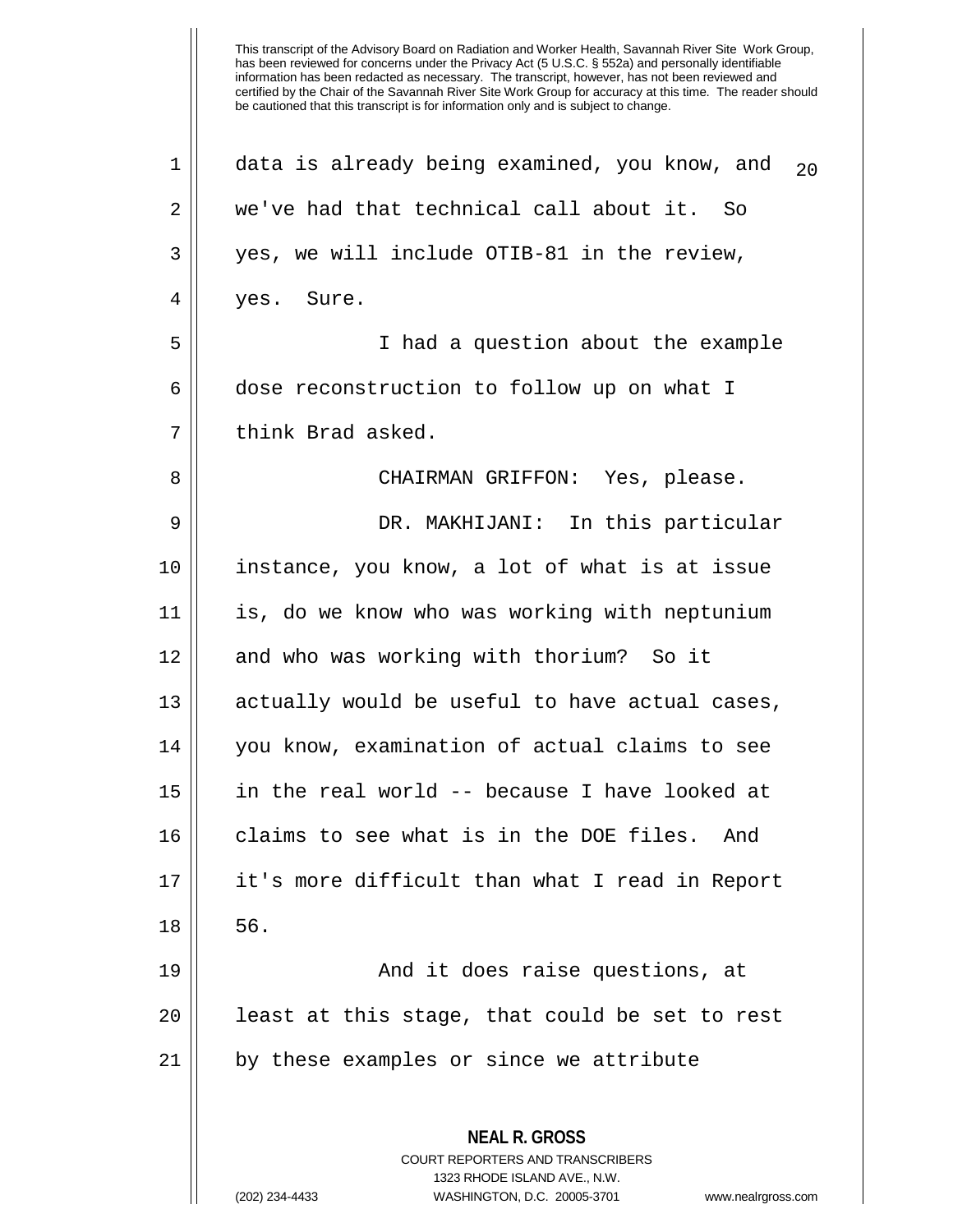**NEAL R. GROSS** COURT REPORTERS AND TRANSCRIBERS 1323 RHODE ISLAND AVE., N.W. 1 || everything to neptunium, that you see for  $_{21}$ 2 chromium-51, what happens to chromium-51 3 exposure? Are you going to attribute the same 4 || peaks to chromium and use the same data for 5 d two different radionuclides? 6 || And so there would be practical 7 questions that arise when you look at actual 8 data. And it would be useful to address  $9$  | actual data, at least in the case of 10 neptunium. 11 DR. NETON: Arjun, this is Jim. I 12 || think we prefer not to use actual cases for 13 || various reasons, mostly for Privacy Act 14 | considerations. But I think we can get very 15 || close in putting scenarios together that would 16 || answer your questions. So we kind of know 17 what your questions are. 18 DR. MAKHIJANI: Okay. Yes, so 19 long as the concern is addressed, you know. 20 DR. NETON: Sure, I understand 21 what you are saying, but I'd hate to go pull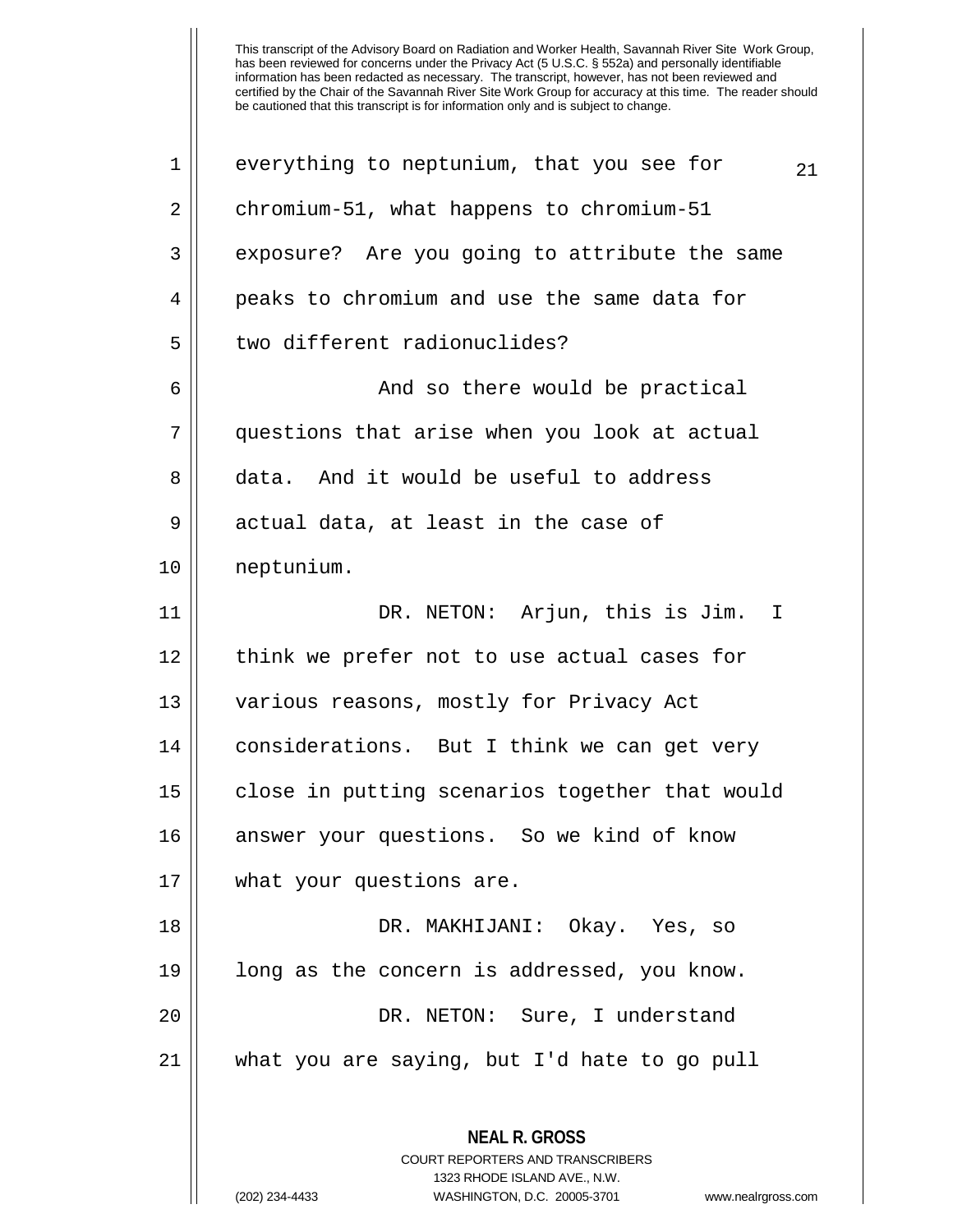| $\mathbf 1$    | an actual case. It just doesn't make me feel<br>22                                              |
|----------------|-------------------------------------------------------------------------------------------------|
| $\overline{2}$ | comfortable to do that in public.                                                               |
| 3              | DR. MAKHIJANI: Sure.                                                                            |
| 4              | MEMBER CLAWSON: Mark, this is                                                                   |
| 5              | Brad again. Maybe this is something that the                                                    |
| 6              | Subcommittee for Dose Reconstruction can also                                                   |
| 7              | keep in mind of upcoming cases, that we may                                                     |
| 8              | actually want to pull one of these and have it                                                  |
| 9              | reviewed as an actual case, as a dose                                                           |
| 10             | reconstruction, as we have done before. It's                                                    |
| 11             | something to think about.                                                                       |
| 12             | CHAIRMAN GRIFFON: Yes. I agree,                                                                 |
| 13             | Brad. We should be aware of that on the DR                                                      |
| 14             | committee going forward. Also, I think, you                                                     |
| 15             | know, we probably want to find one that                                                         |
| 16             | applied the coworker models. And, as Tim                                                        |
| 17             | suggested, it is probably not many that -- you                                                  |
| 18             | know, so it might be hard to select that, but                                                   |
| 19             | I take your point. I agree.                                                                     |
| 20             | MEMBER CLAWSON: Okay. Thank you.                                                                |
| 21             | CHAIRMAN GRIFFON: All right. Is                                                                 |
|                | <b>NEAL R. GROSS</b><br><b>COURT REPORTERS AND TRANSCRIBERS</b><br>1323 RHODE ISLAND AVE., N.W. |
|                | WASHINGTON, D.C. 20005-3701<br>(202) 234-4433<br>www.nealrgross.com                             |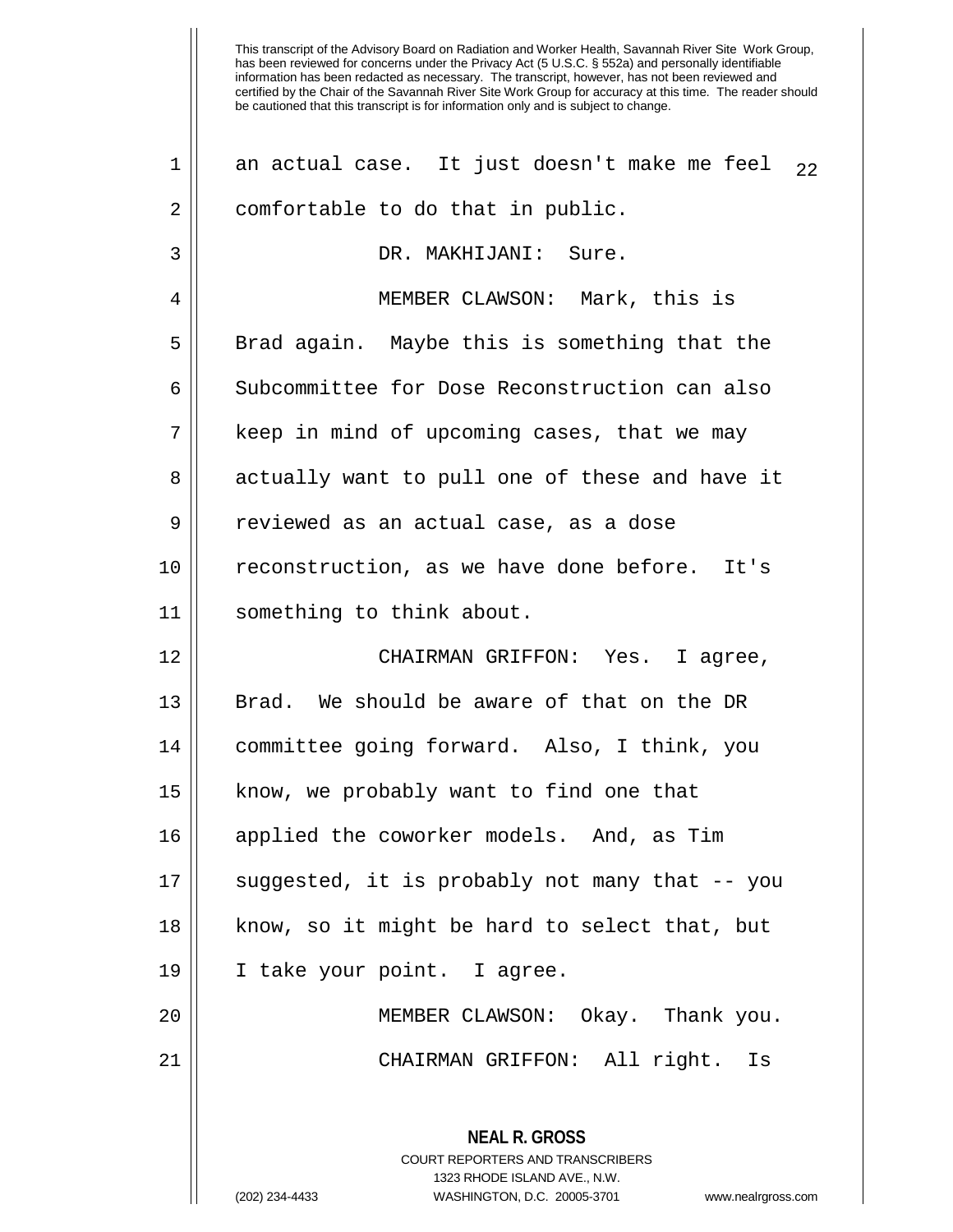This transcript of the Advisory Board on Radiation and Worker Health, Savannah River Site Work Group, has been reviewed for concerns under the Privacy Act (5 U.S.C. § 552a) and personally identifiable information has been redacted as necessary. The transcript, however, has not been reviewed and certified by the Chair of the Savannah River Site Work Group for accuracy at this time. The reader should be cautioned that this transcript is for information only and is subject to change. **NEAL R. GROSS** COURT REPORTERS AND TRANSCRIBERS 1323 RHODE ISLAND AVE., N.W. 1 || there any more from Tim for a NIOSH update?  $23$ 2 DR. TAULBEE: Nope. That's all  $3 \parallel$  I've got. 4 CHAIRMAN GRIFFON: Okay. I just  $5 \parallel$  have a couple of actions that I noted. I 6 || might have missed something. But you are 7 || going to -- NIOSH will post all of the data 8 || associated with TIB-81 along with the TIB-81.  $9 \parallel$  That might take several days, but you're going 10 to get that up there soon. 11 The second action is the example 12 DRs, you're -- they're not yet posted. You'll 13 || let us know about the timing on that in the 14 fairly near future. And then a follow-up 15 action on this White Paper: you're going to 16 provide an expert opinion on this issue of the 17 || second extraction. Does that sound like 18 accurate there, Tim? 19 DR. TAULBEE: Yes. The only other  $20$  | one that I had on there is to get Ted the 21 | information of where OTIB-81 is.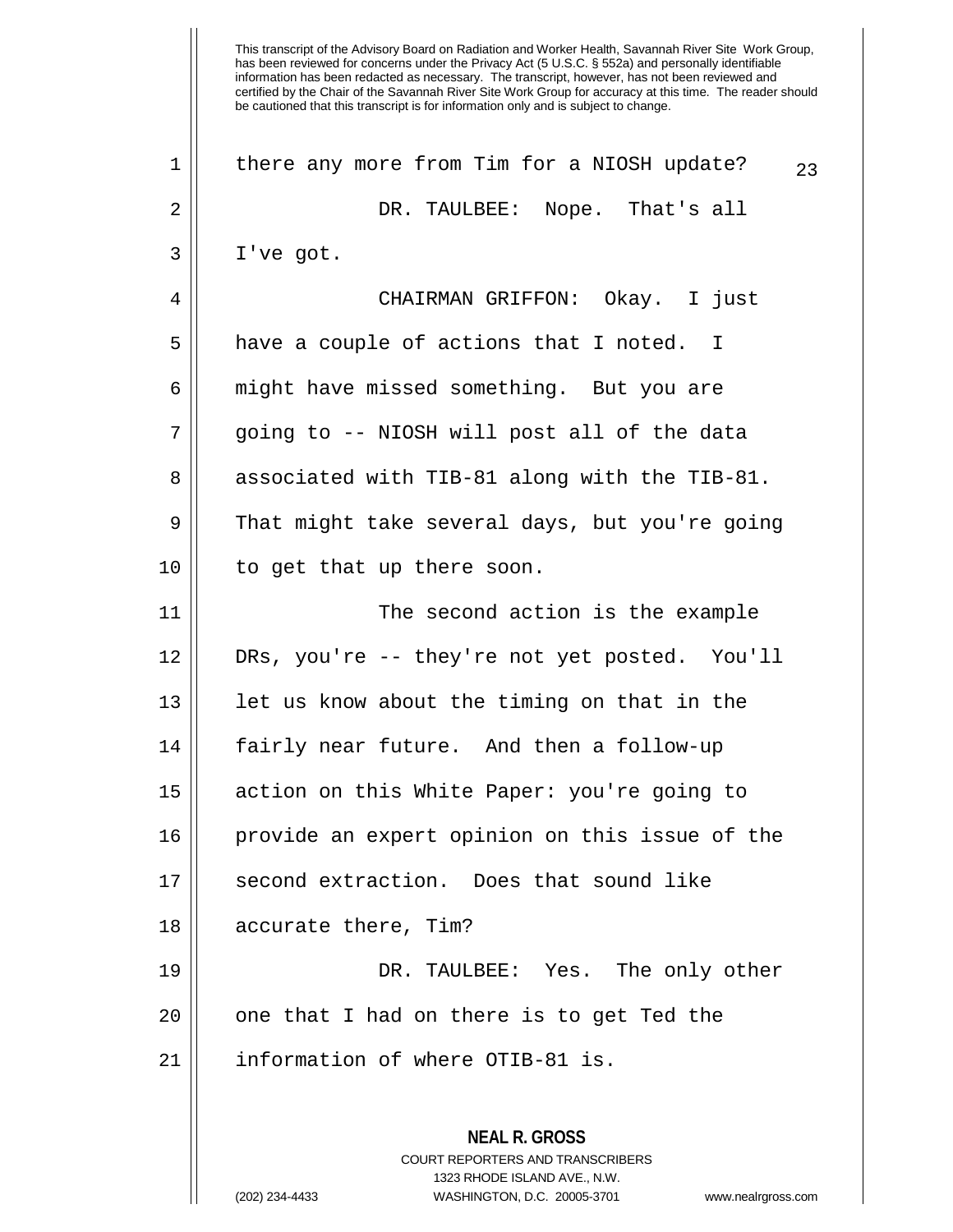This transcript of the Advisory Board on Radiation and Worker Health, Savannah River Site Work Group, has been reviewed for concerns under the Privacy Act (5 U.S.C. § 552a) and personally identifiable information has been redacted as necessary. The transcript, however, has not been reviewed and certified by the Chair of the Savannah River Site Work Group for accuracy at this time. The reader should be cautioned that this transcript is for information only and is subject to change. **NEAL R. GROSS** COURT REPORTERS AND TRANSCRIBERS 1323 RHODE ISLAND AVE., N.W. (202) 234-4433 WASHINGTON, D.C. 20005-3701 www.nealrgross.com  $1 \parallel$  CHAIRMAN GRIFFON: Okay. Yes.  $_{24}$ 2 DR. TAULBEE: So that's what I had 3 ll listed. 4 CHAIRMAN GRIFFON: I didn't note 5 ll that. Yes. That's fine. 6 DR. TAULBEE: And, by the way, 7 Mark, on those example DRs, the first part 8 || will be getting you a schedule of when those 9 would be done. 10 || CHAIRMAN GRIFFON: Right. 11 DR. TAULBEE: I hope to have that 12 || within the next few weeks. 13 CHAIRMAN GRIFFON: Okay. 14 DR. TAULBEE: Okay. 15 CHAIRMAN GRIFFON: All right. 16 DR. TAULBEE: Thanks. 17 CHAIRMAN GRIFFON: Thank you. And 18 19 DR. MAKHIJANI: You hope to have 20 | the schedule or the dose reconstruction? 21 CHAIRMAN GRIFFON: I think the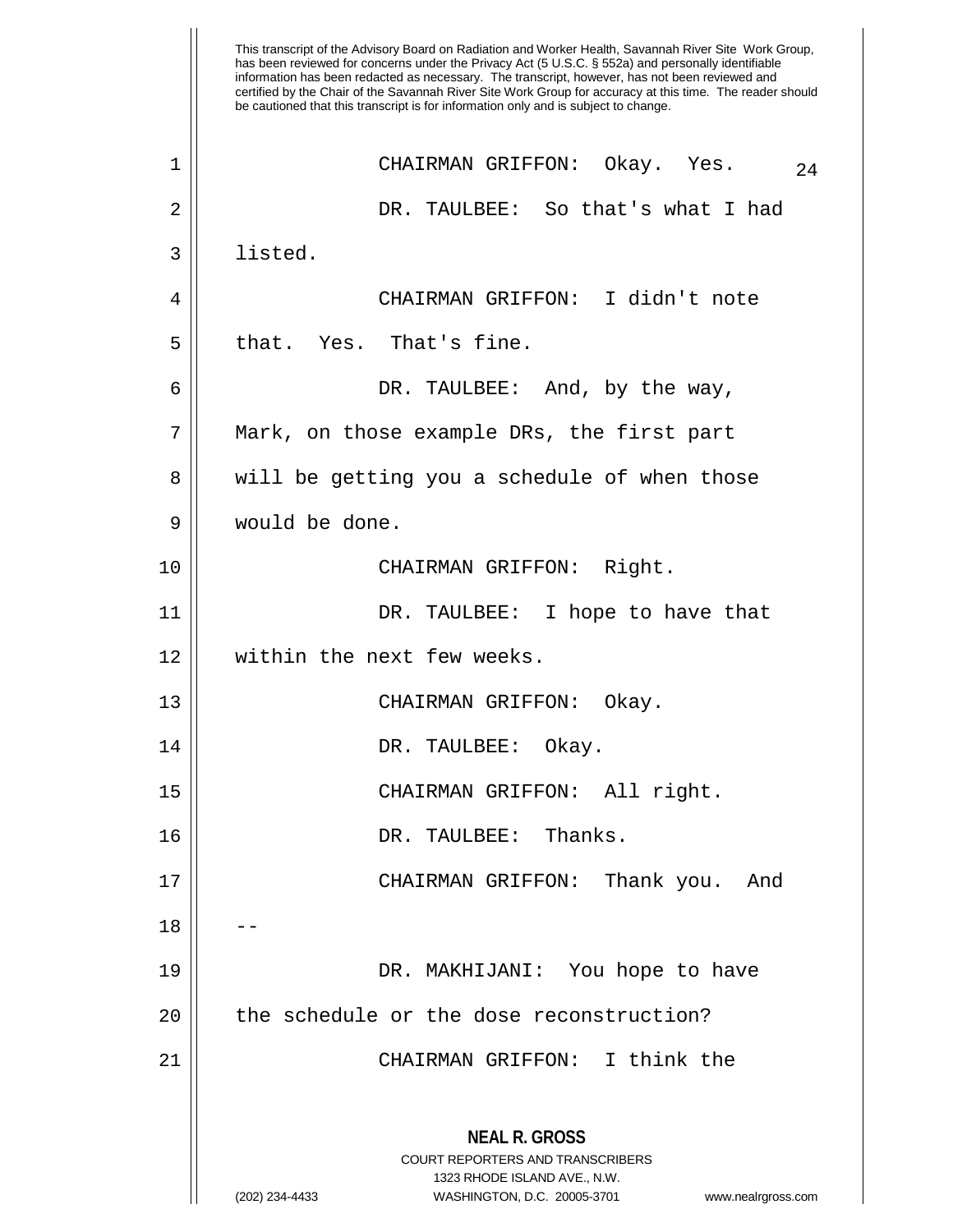This transcript of the Advisory Board on Radiation and Worker Health, Savannah River Site Work Group, has been reviewed for concerns under the Privacy Act (5 U.S.C. § 552a) and personally identifiable information has been redacted as necessary. The transcript, however, has not been reviewed and certified by the Chair of the Savannah River Site Work Group for accuracy at this time. The reader should be cautioned that this transcript is for information only and is subject to change. **NEAL R. GROSS** COURT REPORTERS AND TRANSCRIBERS 1323 RHODE ISLAND AVE., N.W. (202) 234-4433 WASHINGTON, D.C. 20005-3701 www.nealrgross.com  $1 \parallel$  schedule, he was saying 25 2 DR. MAKHIJANI: Okay. 3 DR. TAULBEE: Schedule. 4 CHAIRMAN GRIFFON: Yes. All 5 || right. Arjun? 6 DR. MAKHIJANI: Yes. Well, Joe is  $7 \parallel$  going to give the  $-$ 8 CHAIRMAN GRIFFON: Oh, okay. 9 DR. MAKHIJANI: -- update on the 10 statuses. 11 2. UPDATE OF SC&A ACTIONS 12 A. STATUS OF SITE VISIT 13 MR. FITZGERALD: Yes, it's been 14 || about two weeks since we got the data capture 15 plan into Savannah River and also the request 16 | letters in to their management by hard copy. 17 And at the same time, I had a call 18 with Greg Lewis, who then approved funding for 19 || Savannah River to go ahead and do the data 20 | capture. So, again, it's been about two 21 weeks. So I will check with them to confirm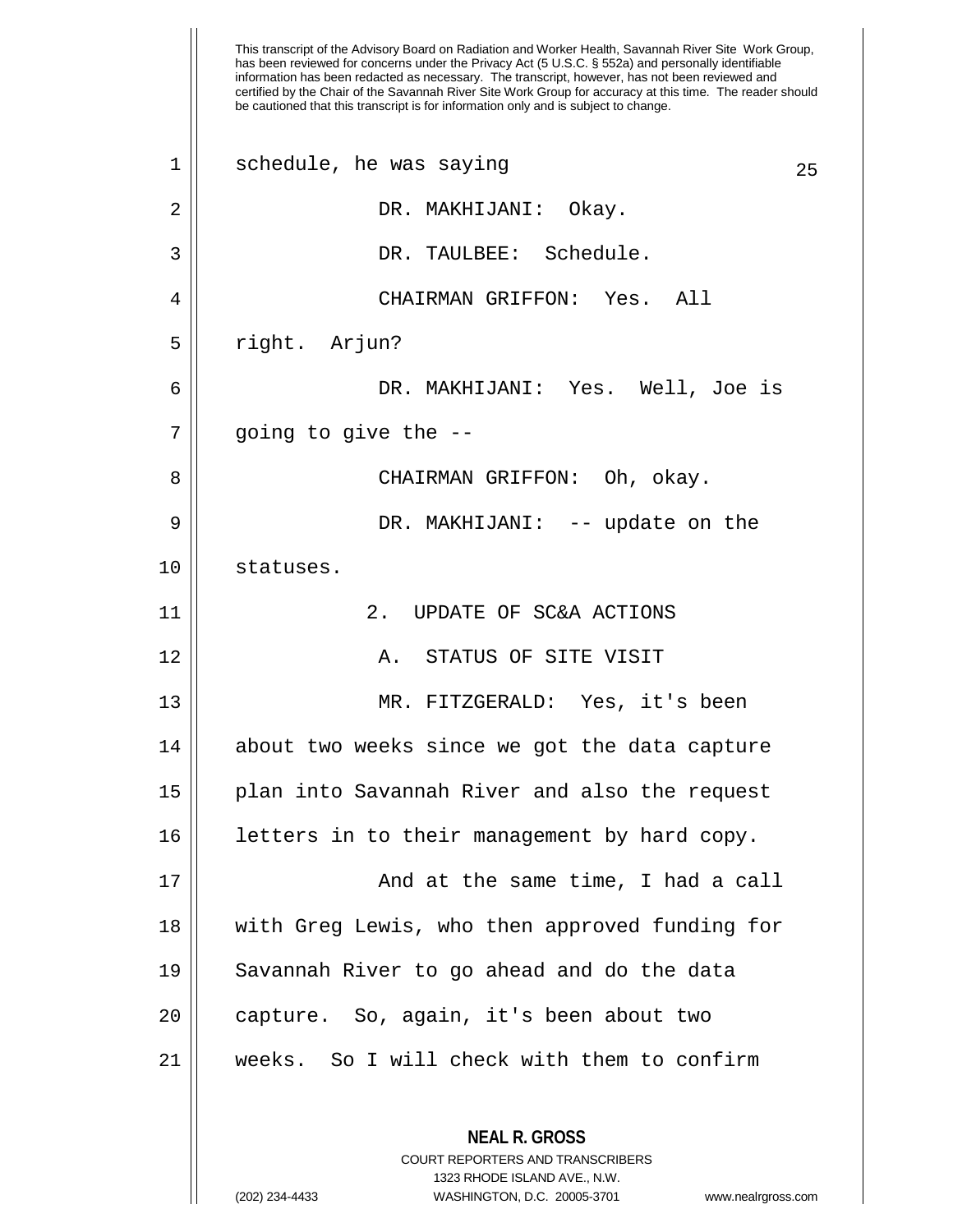1 || where they stand. I doubt they're, you know,  $_{26}$ 2 || ready for us but just to see where they stand  $3 \parallel$  and what guesstimate that they would have as 4 | far as what time frame. 5 I would think it's not going to be 6 || until maybe latter March depending on what the 7 budget issue is, but I will try to feed back 8 anything I hear from them. I will contact our 9 || point of contact down there. 10 My understanding right now, we 11 have three folks from SC&A: myself, John  $12$  | Stiver, and one other and Tim Taulbee, 13 certainly. I don't know who else will be 14 || slotted for that. There will probably be at 15 || some point we need to collect those names and 16 || get these security clearances transferred. 17 I'll go ahead and send an email out. And if 18 || people can begin confirming who would want to 19 participate in that data capture, I'll start 20 keeping that list so that Savannah River can  $21$  || have that when we're ready.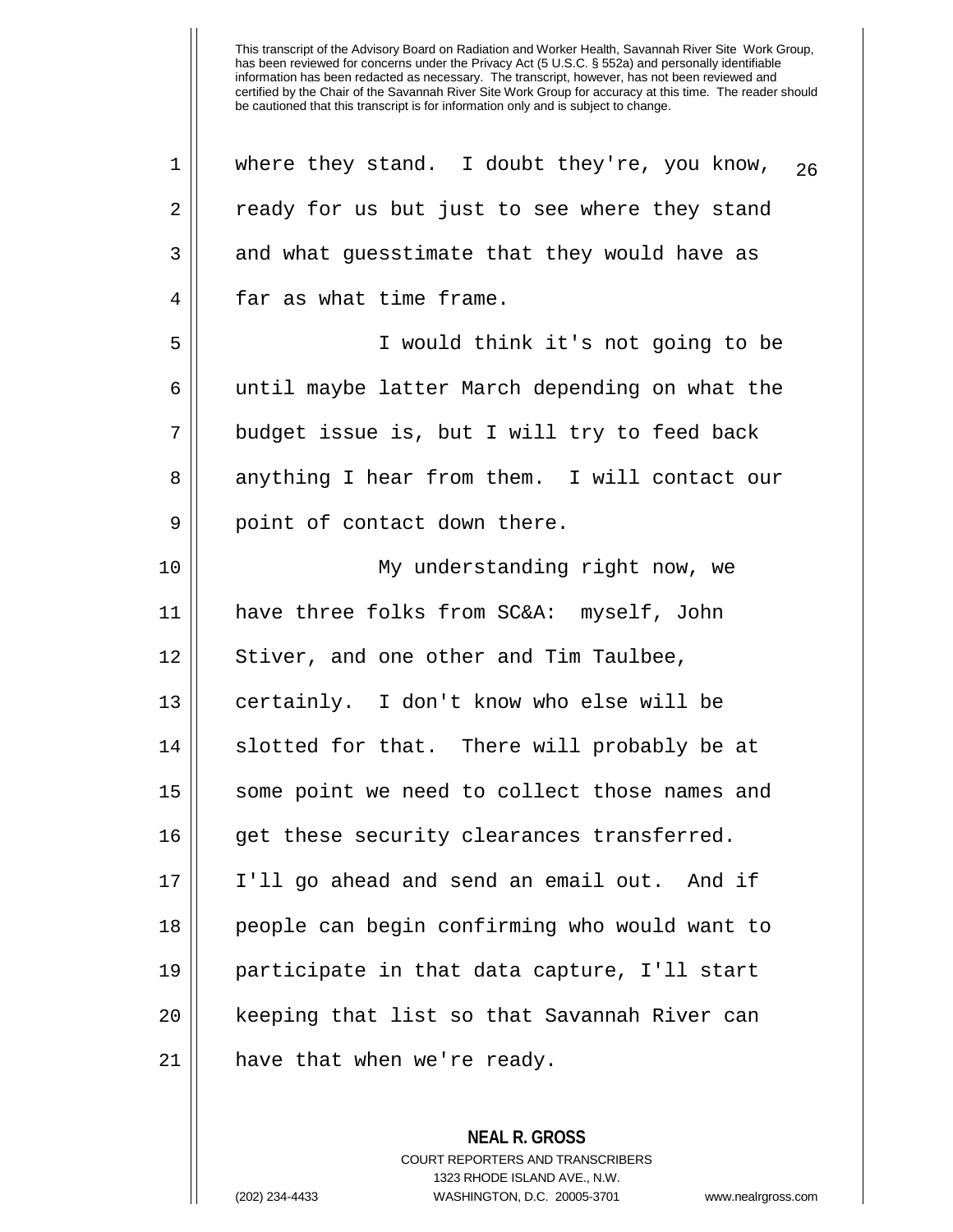| $\mathbf 1$    | DR. MAKHIJANI: And we sent a list $27$         |
|----------------|------------------------------------------------|
| 2              | of names for interviews also to DOE.           |
| 3              | MR. FITZGERALD: Right. That was                |
| $\overline{4}$ | part of data capture. They had those names,    |
| 5              | right.                                         |
| 6              | DR. TAULBEE: This is Tim. From                 |
| 7              | the NIOSH ORAU side, there will be one or two  |
| 8              | of us. It depends upon which dates you select  |
| 9              | for the data capture. So just keep us posted   |
| 10             | and let us know as soon as you find out what   |
| 11             | dates there are. And then we can give you the  |
| 12             | names of who would be tagging along for this   |
| 13             | data capture.                                  |
| 14             | MR. FITZGERALD: My guess is, you               |
| 15             | know, by the time they have figured out who is |
| 16             | available for interview and what the retrieval |
| 17             | is on the boxes, that is when we will start    |
| 18             | getting some dates that we can pass around.    |
| 19             | But we will certainly pass that around, make   |
| 20             | sure everybody has the opportunity to figure   |
| 21             | out schedule-wise if they can come.            |
|                |                                                |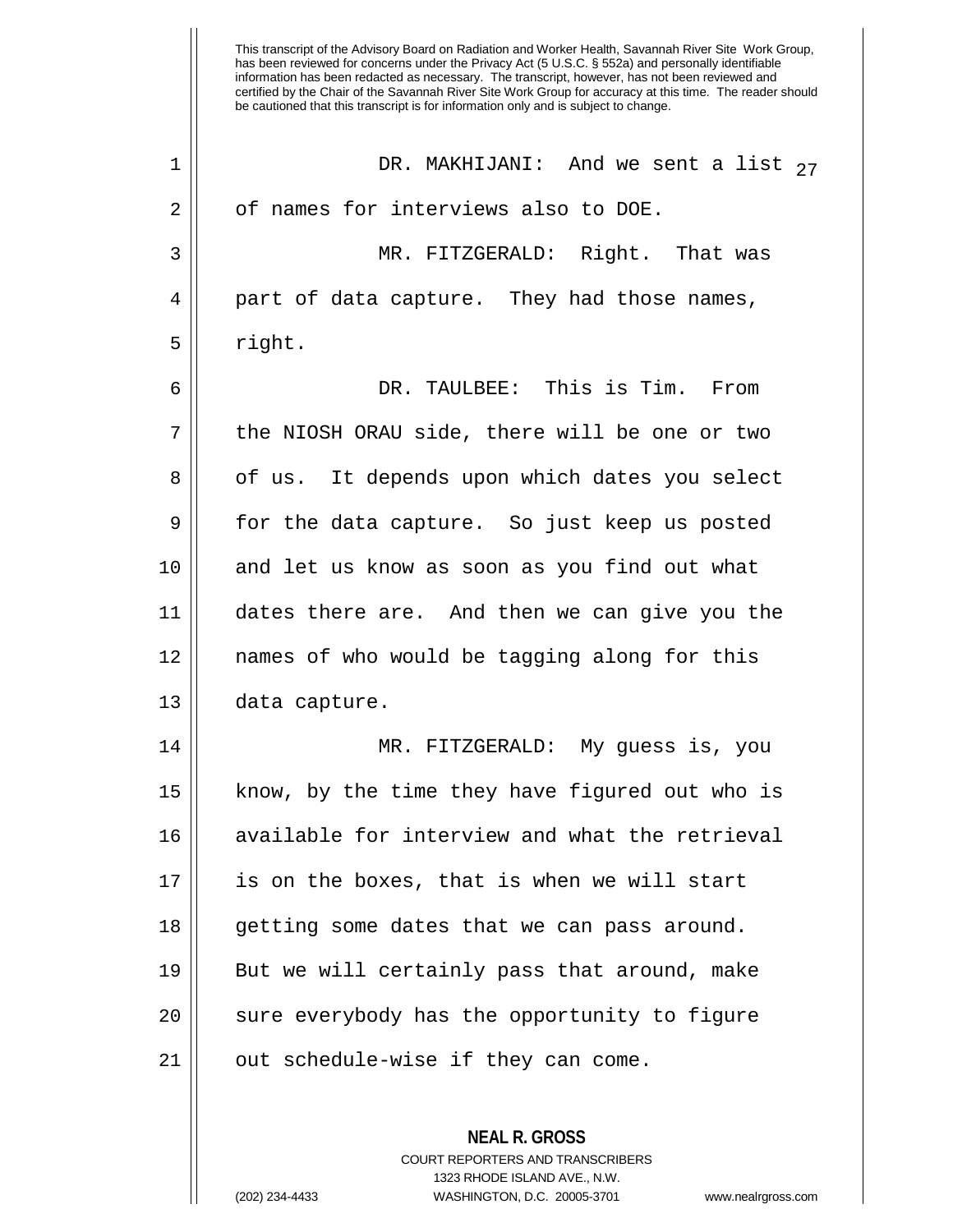has been reviewed for concerns under the Privacy Act (5 U.S.C. § 552a) and personally identifiable information has been redacted as necessary. The transcript, however, has not been reviewed and certified by the Chair of the Savannah River Site Work Group for accuracy at this time. The reader should be cautioned that this transcript is for information only and is subject to change. **NEAL R. GROSS** COURT REPORTERS AND TRANSCRIBERS  $\begin{array}{ccc} 1 & \vert & \vert & \end{array}$  DR. TAULBEE: Thank you.  $\begin{array}{ccc} 28 & \vert & \vert & \vert & \end{array}$ 2 DR. MAKHIJANI: That is our 3 || update. Do you want us to move to the next 4 item? 5 CHAIRMAN GRIFFON: Yes. Sorry, 6 || Arjun. Go ahead. 7 || B. STATUS OF REVIEW OF ADDENDUM 3, 8 || REGARDING THORIUM DOSE RECONSTRUCTION 9 || C. STATUS OF REVIEW OF ORAUT-RPRT-56 10 ON NP (MATRIX ISSUE 5) 11 DR. MAKHIJANI: Why don't we take 12 || the next two items together: Review of 13 || Addendum 3, which is thorium; and review of 14 Report 56? We've started intensive review of 15 both of these things. That is one of the 16 || things that led up to the technical call 17 because we had quite a number of questions. 18 Joyce is looking at the technical 19 issue. We have compiled some claimant data  $20$  || that we are looking at in more detail as to 21 how those proposed dose reconstruction methods

1323 RHODE ISLAND AVE., N.W.

This transcript of the Advisory Board on Radiation and Worker Health, Savannah River Site Work Group,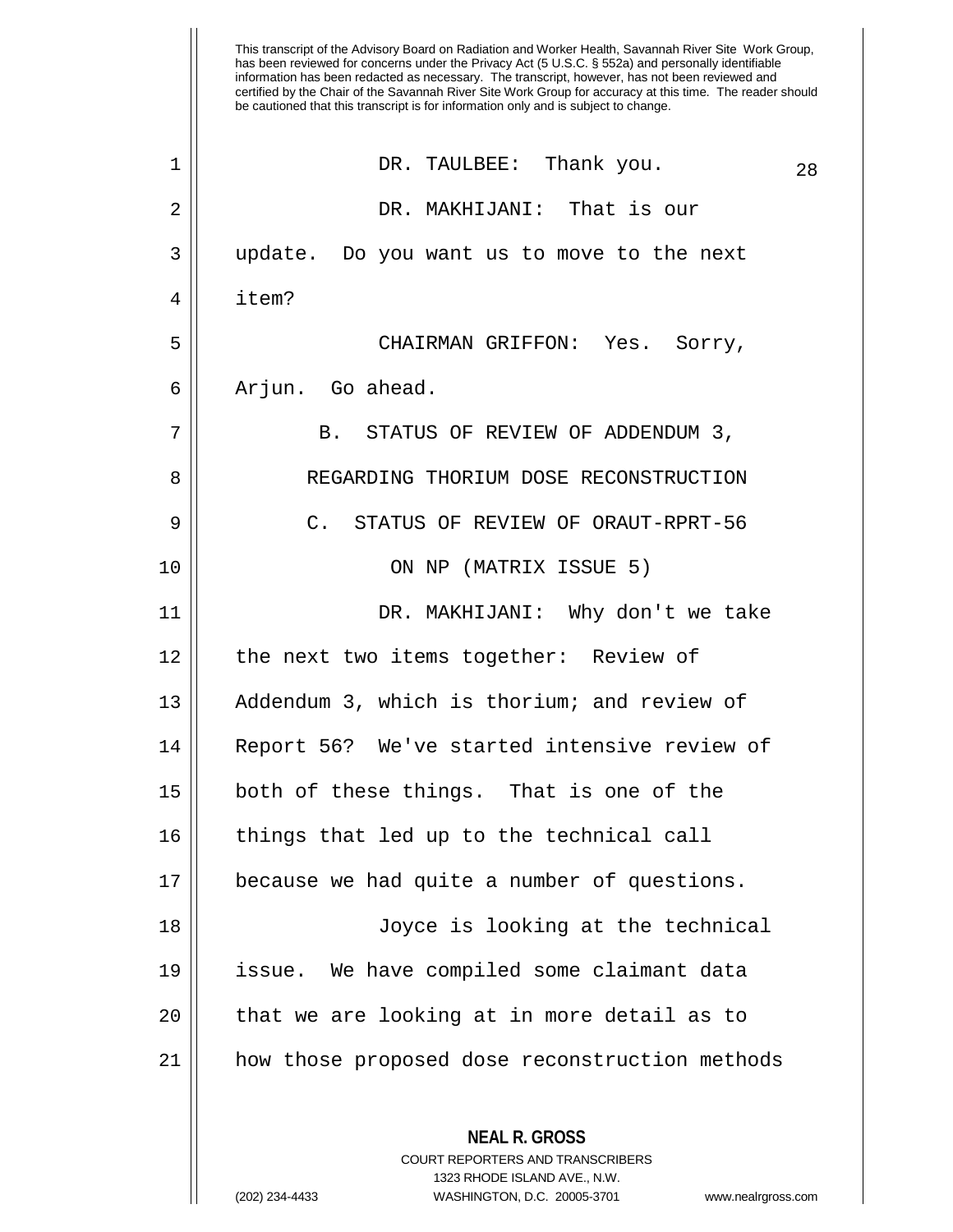**NEAL R. GROSS** COURT REPORTERS AND TRANSCRIBERS  $1$  would work because we have a pretty good idea  $29$ 2 | of what is proposed, although we didn't have 3 || OTIB-81 until yesterday. 4 || I just opened OTIB-81 during this  $5 \parallel$  call. So I haven't had a chance to look at 6 || it, but certainly after this Work Group 7 meeting, you know, we will kind of put our 8 || heads together around this and factor in the 9 | review of OTIB-81 for thorium and neptunium. 10 || The present plan is to kind of 11 issue a report on each, although thorium and 12 neptunium are proceeding so much in parallel, 13 we might combine them into a single report. 14 Is that okay, Mark? 15 CHAIRMAN GRIFFON: Yes. That 16 | sounds fine. 17 DR. MAKHIJANI: You know, 18 || originally we had thought that this could be 19 completed a little more rapidly, but the site 20 || visit issues have taken so long, it's kind of 21 || hard for me. The work of reviewing the paper

1323 RHODE ISLAND AVE., N.W.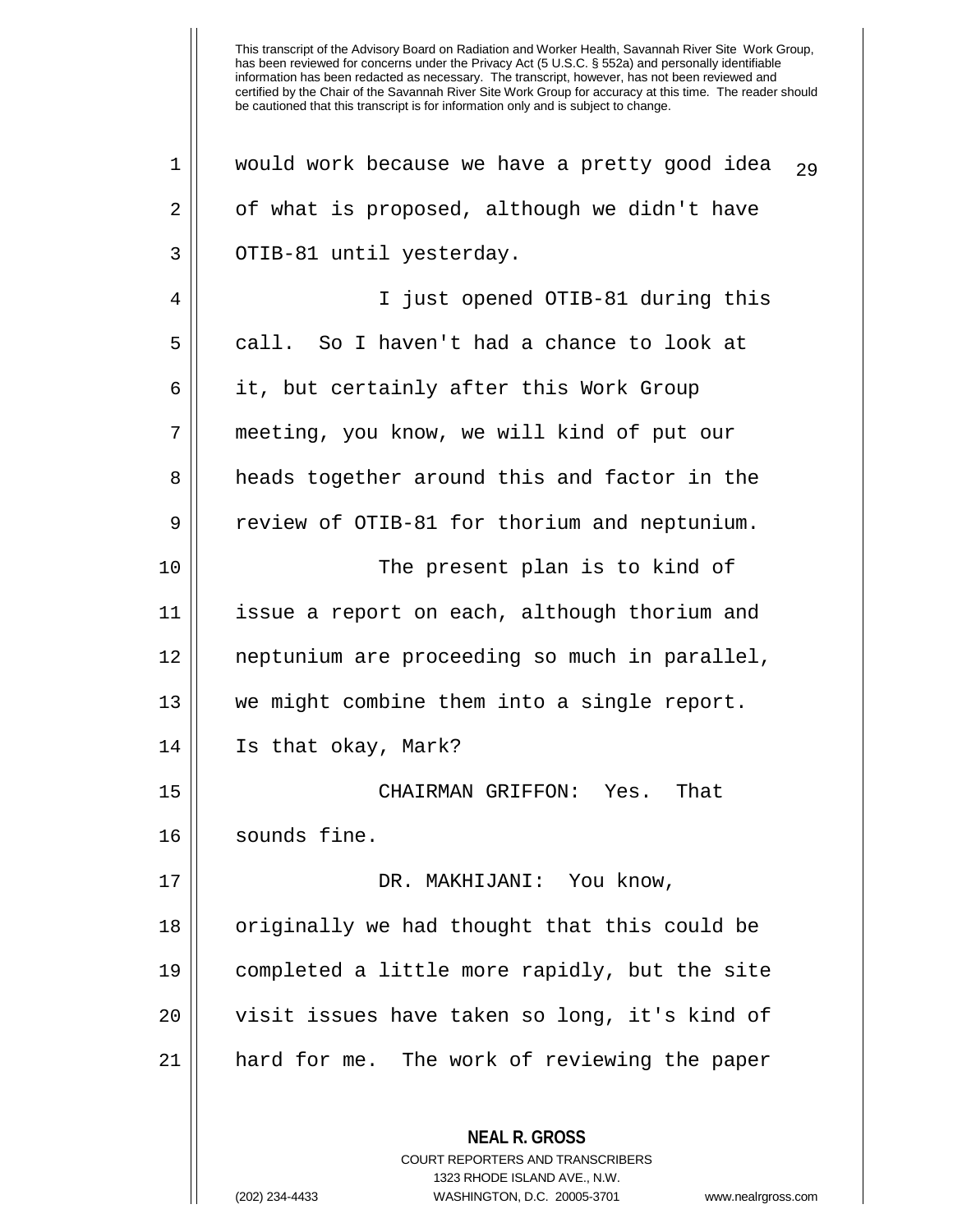| 1  | and the data is shorter, I think, in terms of<br>30 |
|----|-----------------------------------------------------|
| 2  | schedules than to figure out what is going to       |
| 3  | happen with the site visit and what we are          |
| 4  | going to come up with. So I'm afraid it looks       |
| 5  | like a little bit of a more extended schedule       |
| 6  | than what we had discussed last year at the         |
| 7  | Board meeting. I won't be able to give you a        |
| 8  | very good estimate until Joe and his team have      |
| 9  | gone over there and given John Stiver and me        |
| 10 | an idea of, you know, when we can complete          |
| 11 | this work.                                          |
| 12 | I hope that it will be before the                   |
| 13 | fall, that all of it will be complete before        |
| 14 | the fall meeting, or the summer. I'm not sure       |
| 15 | whether we can complete it before the summer        |
| 16 | meeting, but we will try.                           |
| 17 | In terms of the technical issues                    |
| 18 | that are on the table, we have the review           |
| 19 | reasonably in hand. Of course, we're                |
| 20 | reviewing what NIOSH has sent us in terms of        |
| 21 | their positions on how these data are to be         |
|    | <b>NEAL R. GROSS</b>                                |

COURT REPORTERS AND TRANSCRIBERS 1323 RHODE ISLAND AVE., N.W.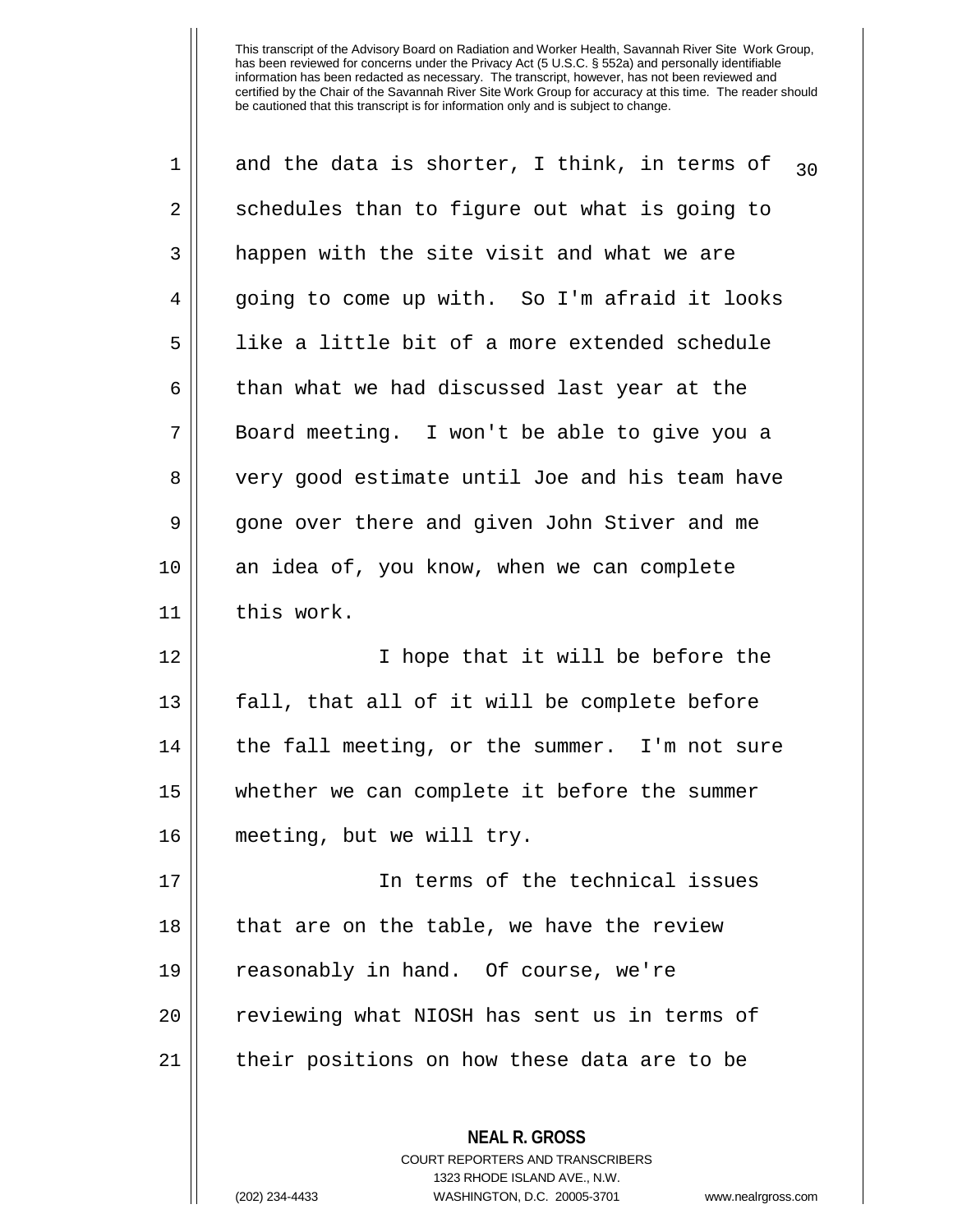This transcript of the Advisory Board on Radiation and Worker Health, Savannah River Site Work Group, has been reviewed for concerns under the Privacy Act (5 U.S.C. § 552a) and personally identifiable information has been redacted as necessary. The transcript, however, has not been reviewed and certified by the Chair of the Savannah River Site Work Group for accuracy at this time. The reader should be cautioned that this transcript is for information only and is subject to change. 1 | interpreted. And we have to look at the urine  $31$ 2 | data for neptunium. 3 || D. STATUS OF REVIEW OF OTHER ORAUT REPORTS 4 ISSUED LAST YEAR: TRIVALENT ACTINIDES, 5 TRITIUM, FISSION PRODUCTS, 6 EXOTIC RADIONUCLIDES 7 DR. MAKHIJANI: On the other 8 || report, the tritium was, you know, partially 9 | in progress when NIOSH said that they are 10 || going to expand upon it and we stopped in 11 2011. So Harry Chmelynski is looking at that. 12 || And that work will be completed.  $13$   $\parallel$  So we think -- those three are proceeding in 14 parallel. The trivalent actinides, fission 15 products and exotic radionuclides, we haven't 16 begun serious work on them yet. Preliminary 17 || review of those indicated that the most 18 || important issues were in these other areas: 19 neptunium, thorium, and -- neptunium and 20 || thorium mainly. So, you know, that is not a 21 definitive judgment. That is just a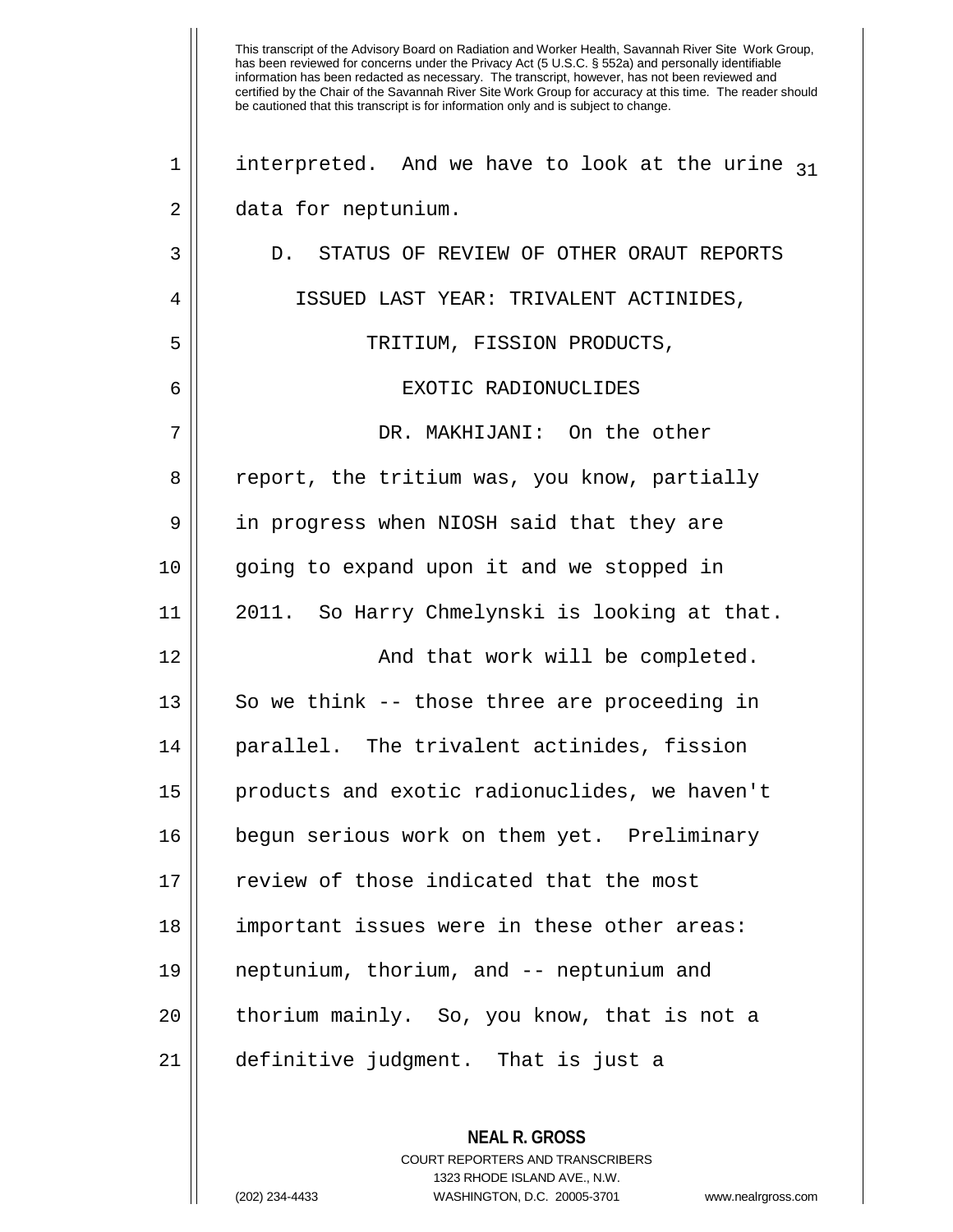| 1  | preliminary reading.                           | 32 |
|----|------------------------------------------------|----|
| 2  | We can put more people on this,                |    |
| 3  | but my suggestion at the present time would be |    |
| 4  | to kind of do the review in those areas where  |    |
| 5  | it seems like the biggest SEC-related issues   |    |
| 6  | might be there to sort out but open to your    |    |
| 7  | guidance, of course.                           |    |
| 8  | CHAIRMAN GRIFFON: Yes. I agree                 |    |
| 9  | with that in principle. Can you say that list  |    |
| 10 | again, Arjun? Neptunium and thorium are being  |    |
| 11 | prioritized, but the other ones that --        |    |
| 12 | DR. MAKHIJANI: Neptunium and                   |    |
| 13 | thorium are being prioritized and also         |    |
| 14 | tritium. And when we go to -- well, I might    |    |
| 15 | as well bring this up now. It is in the        |    |
| 16 | matrix list, which is your next agenda item.   |    |
| 17 | All of these reports, 56, 55, the reports      |    |
| 18 | dealing with construction worker versus        |    |
| 19 | non-construction worker, and comparisons that  |    |
| 20 | NIOSH has done, NIOSH has not addressed one of |    |
| 21 | the biggest issues that we have consistently   |    |
|    |                                                |    |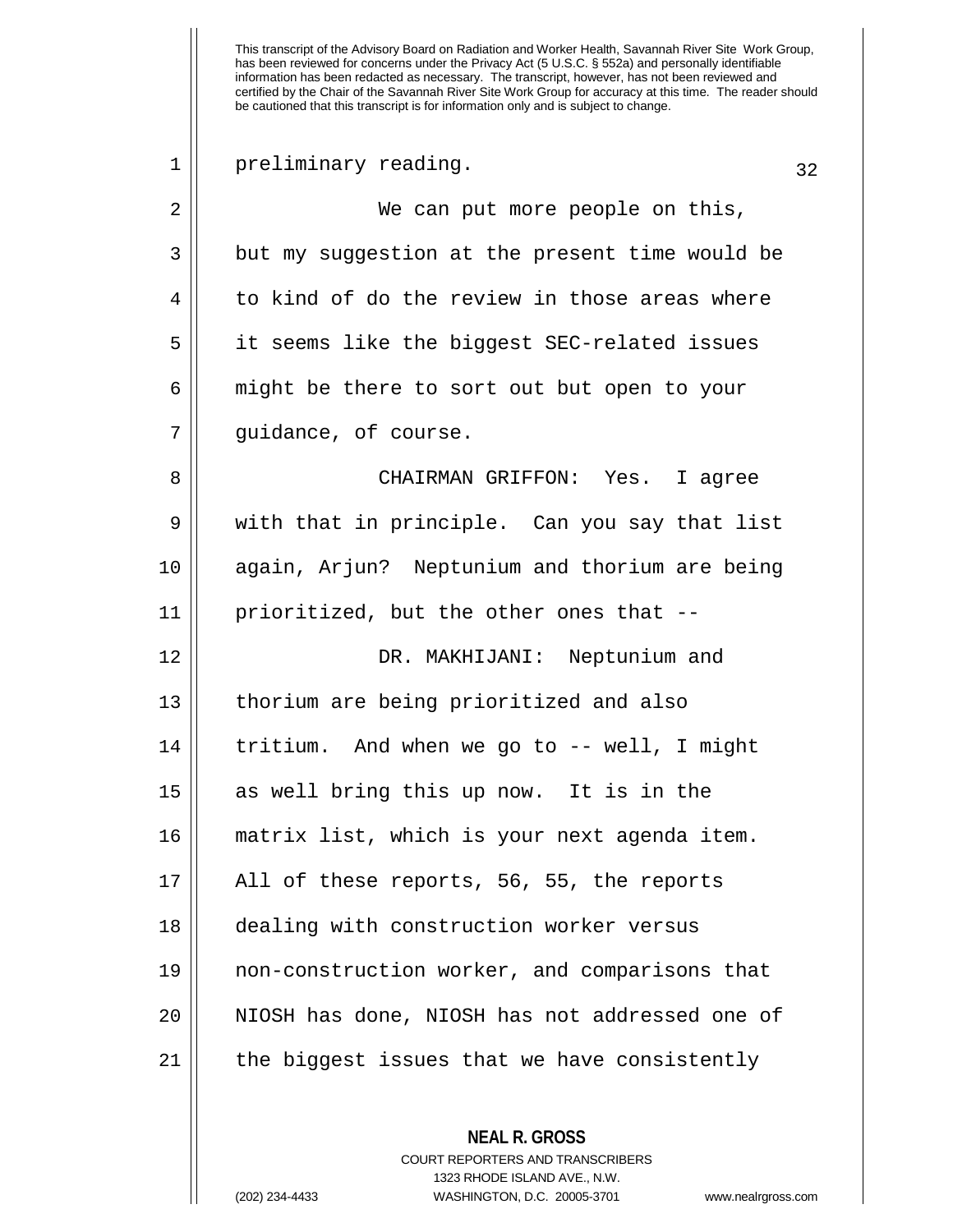| $\mathbf 1$    | raised in Savannah River sites on this point,<br>33                                                                                                             |
|----------------|-----------------------------------------------------------------------------------------------------------------------------------------------------------------|
| 2              | which is that it's not enough to compare the                                                                                                                    |
| 3              | collection of construction workers with                                                                                                                         |
| $\overline{4}$ | non-construction workers or to put nuances on                                                                                                                   |
| 5              | that comparison because there are clearly some                                                                                                                  |
| 6              | subgroups of construction workers, for example                                                                                                                  |
| 7              | pipefitters, who clearly have more exposure                                                                                                                     |
| 8              | potential, as demonstrated by actual data,                                                                                                                      |
| 9              | sometimes a lot more exposure potential. And                                                                                                                    |
| 10             | then some areas are more important for some                                                                                                                     |
| 11             | radionuclides. And NIOSH's analysis in all of                                                                                                                   |
| 12             | these reports puts construction workers and                                                                                                                     |
| 13             | non-construction workers in comparison as a                                                                                                                     |
| 14             | group.                                                                                                                                                          |
| 15             | Now, they have got a little bit                                                                                                                                 |
| 16             | more nuanced comparison in these reports, but                                                                                                                   |
| 17             | basically they do not break down construction                                                                                                                   |
| 18             | workers by job types. And this issue                                                                                                                            |
| 19             | continues to be unresolved for some years,                                                                                                                      |
| 20             | actually now, two, three years.                                                                                                                                 |
| 21             | So that is going to be a                                                                                                                                        |
|                | <b>NEAL R. GROSS</b><br>COURT REPORTERS AND TRANSCRIBERS<br>1323 RHODE ISLAND AVE., N.W.<br>WASHINGTON, D.C. 20005-3701<br>(202) 234-4433<br>www.nealrgross.com |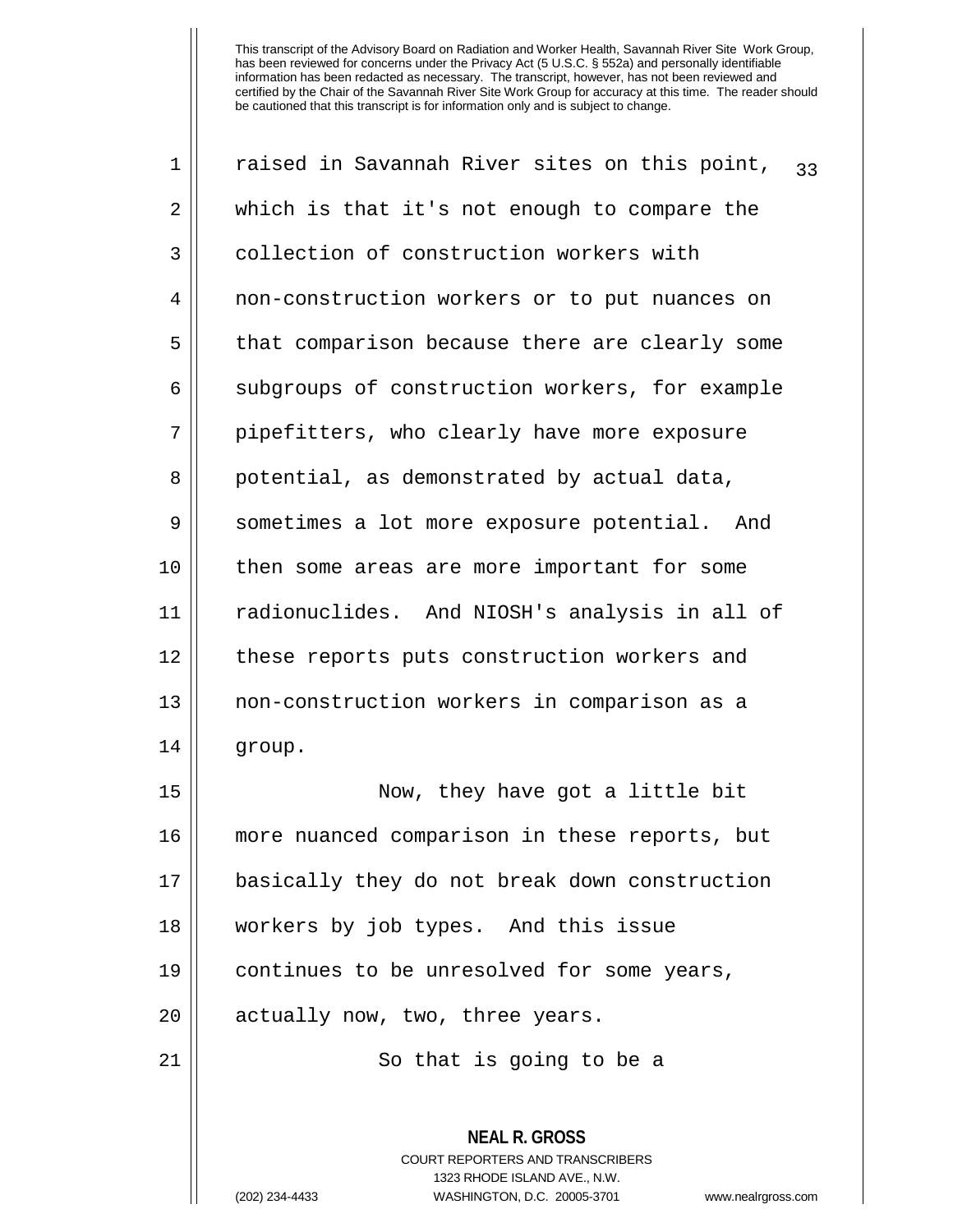| $\mathbf 1$ | significant part of our review until it seems<br>34                                                                                                             |
|-------------|-----------------------------------------------------------------------------------------------------------------------------------------------------------------|
| 2           | -- I mean, we could -- I don't think it will                                                                                                                    |
| 3           | take long to review the trivalent actinides                                                                                                                     |
| 4           | report and the fission products report.                                                                                                                         |
| 5           | There is actually a fair amount of                                                                                                                              |
| 6           | data for curium, californium and americium,                                                                                                                     |
| 7           | but we don't think this is a major issue sort                                                                                                                   |
| 8           | of off the bat.                                                                                                                                                 |
| 9           | The exotic radionuclides is really                                                                                                                              |
| 10          | -- the biggest issue is, do we have a                                                                                                                           |
| 11          | definitive account of when they were produced?                                                                                                                  |
| 12          | Now, I think NIOSH has taken that research                                                                                                                      |
| 13          | much farther in the report that they actually                                                                                                                   |
| 14          | sent. I think it was Report 53. I don't                                                                                                                         |
| 15          | remember the number, but I think the new                                                                                                                        |
| 16          | report contains a lot more information than                                                                                                                     |
| 17          | prior work. But it will not be that hard to                                                                                                                     |
| 18          | review.                                                                                                                                                         |
| 19          | I am not sure that we will be able                                                                                                                              |
| 20          | to settle some of these questions or whether                                                                                                                    |
| 21          | the data exists or paperwork exists to settle                                                                                                                   |
|             | <b>NEAL R. GROSS</b><br>COURT REPORTERS AND TRANSCRIBERS<br>1323 RHODE ISLAND AVE., N.W.<br>(202) 234-4433<br>WASHINGTON, D.C. 20005-3701<br>www.nealrgross.com |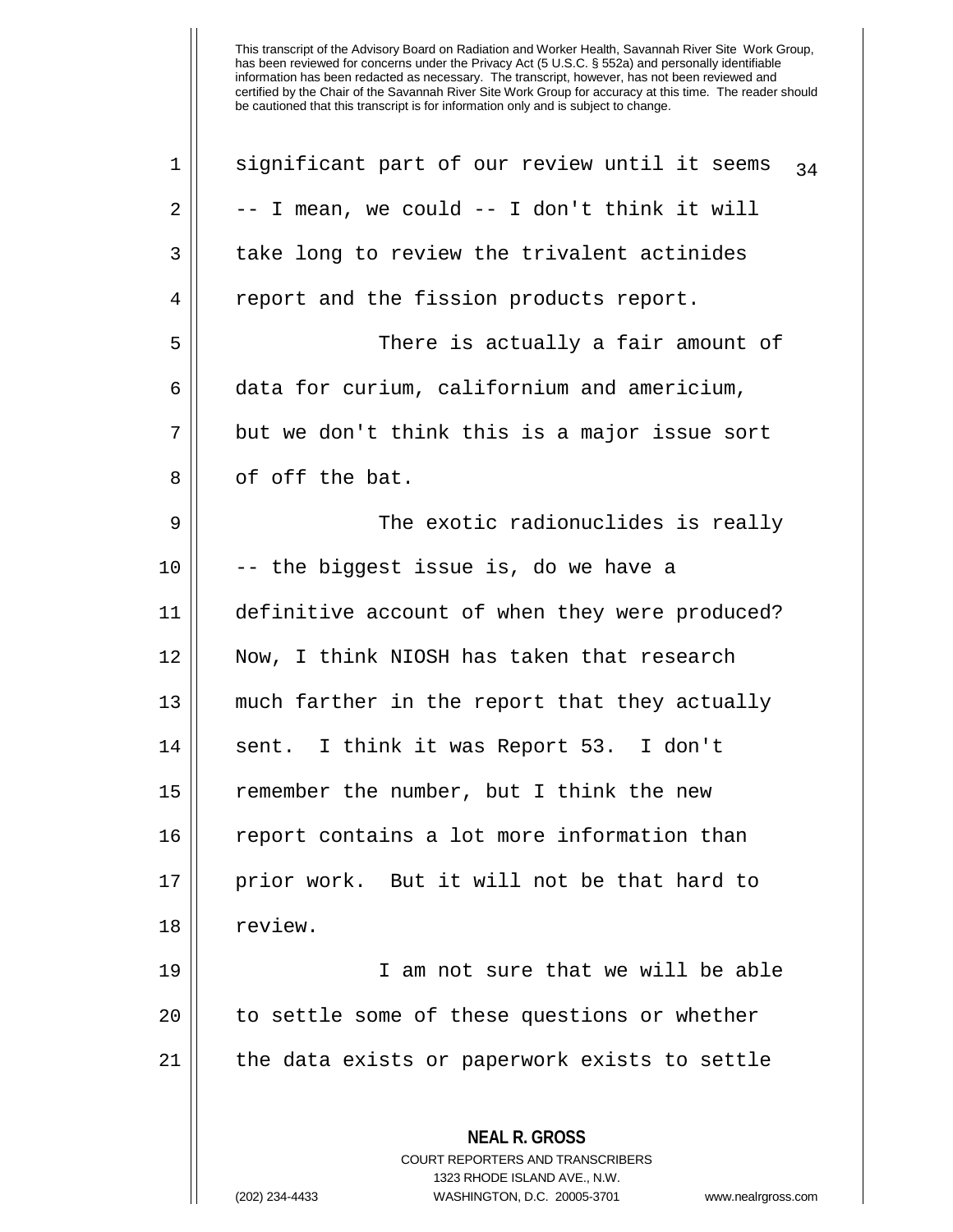| 1              | them. Sometimes it's proving the negative.<br>35 |
|----------------|--------------------------------------------------|
| $\overline{2}$ | And the Work Group will kind of have to draw     |
| 3              | a line for us somewhere.                         |
| 4              | CHAIRMAN GRIFFON: Okay. And just                 |
| 5              | on the non-construction worker, construction     |
| 6              | worker question, I mean, this has been an        |
| 7              | issue since day one, right, that we have         |
| 8              | talked about?                                    |
| 9              | DR. MAKHIJANI: Well, since the                   |
| 10             | first time we looked at it, you know, we had     |
| 11             | published at least three different reports       |
| 12             | indicating that we did not believe that this     |
| 13             | was a sufficient comparison because sometimes    |
| 14             | the differences between significant groups of    |
| 15             | construction workers, you know, pipefitters      |
| 16             | come to mind, but I can easily send the          |
| 17             | reports around, are very large. They are not     |
| 18             | uniform across all periods or across all         |
| 19             | areas. And so you do get into a problem, you     |
| 20             | know, when you are lumping all construction      |
| 21             | workers together, first of all.                  |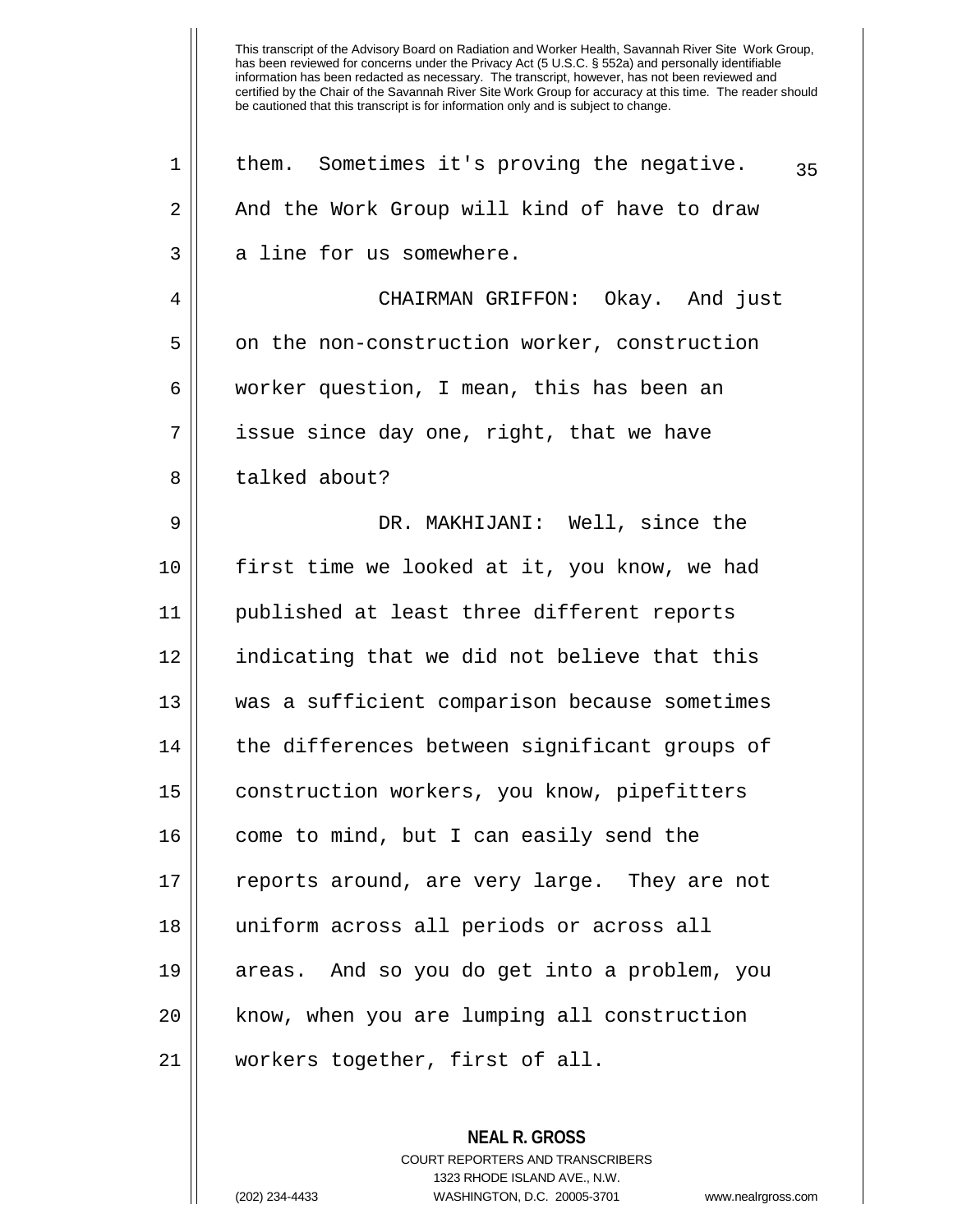| 1  | And then, secondly, we acknowledge $36$                                                                                                                                |
|----|------------------------------------------------------------------------------------------------------------------------------------------------------------------------|
| 2  | that when you parse them more finely by job or                                                                                                                         |
| 3  | area, sometimes you run into sufficiency of                                                                                                                            |
| 4  | data to be able to come to statistically                                                                                                                               |
| 5  | sensible answers. And in many cases, it was                                                                                                                            |
| 6  | clear that there wasn't enough information                                                                                                                             |
| 7  | there.                                                                                                                                                                 |
| 8  | Now, the current NIOSH databases                                                                                                                                       |
| 9  | may be bigger, but I think the general                                                                                                                                 |
| 10 | question remains unaddressed by NIOSH so far                                                                                                                           |
| 11 | as we can see. There has not been a serious                                                                                                                            |
| 12 | attempt to parse these data by construction                                                                                                                            |
| 13 | worker job types. Maybe it has been done, but                                                                                                                          |
| 14 | we haven't seen it.                                                                                                                                                    |
| 15 | CHAIRMAN GRIFFON: I mean, Tim, do                                                                                                                                      |
| 16 | you have any response to that, not to put you                                                                                                                          |
| 17 | on the -- I mean, it has been out there for a                                                                                                                          |
| 18 | while. I am just curious whether you have                                                                                                                              |
| 19 | thought about this.                                                                                                                                                    |
| 20 | DR. TAULBEE: Well, I think we                                                                                                                                          |
| 21 | have been responsive to the Work Group in                                                                                                                              |
|    | <b>NEAL R. GROSS</b><br><b>COURT REPORTERS AND TRANSCRIBERS</b><br>1323 RHODE ISLAND AVE., N.W.<br>WASHINGTON, D.C. 20005-3701<br>(202) 234-4433<br>www.nealrgross.com |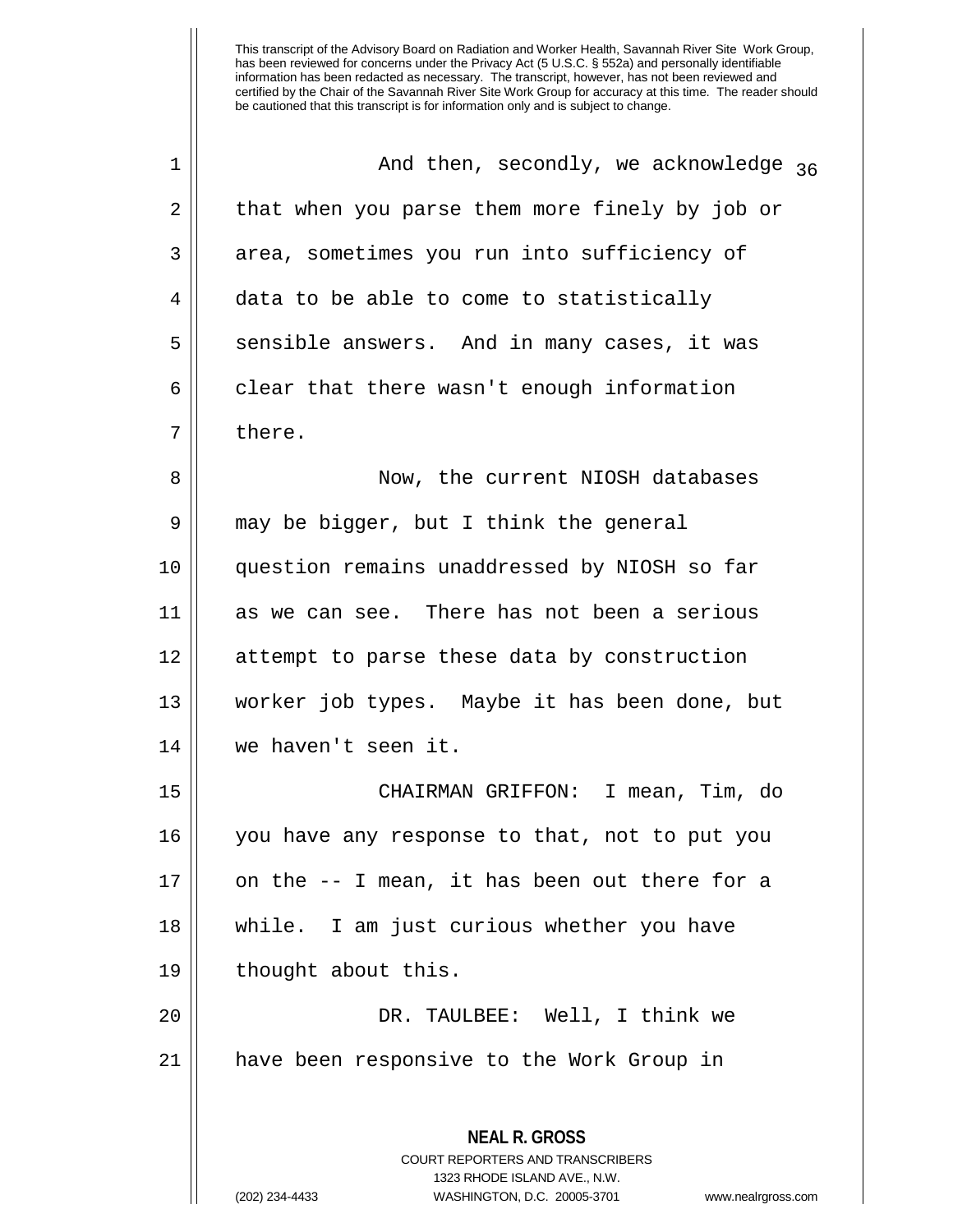**NEAL R. GROSS** COURT REPORTERS AND TRANSCRIBERS 1323 RHODE ISLAND AVE., N.W.  $1 \parallel$  comparing construction trades and  $37$ 2 || non-construction trades. I understand what 3 || Arjun is arguing, of certain construction  $4 \parallel$  trades, but that is not -- we didn't have any 5 || intention of doing that type of comparison. 6 || And we are really not prepared to try and 7 address that right here on this call. 8 CHAIRMAN GRIFFON: Sure. Sure. 9 | Okay. Yes. I do know. I remember your 10 response papers, Arjun, that you did raise 11 | that question. 12 || I mean, the other thing I would be 13 || interested in is if those subgroups were 14 monitored to a great extent. You know, they 15 had a higher chance of exposure, but also were 16 || they monitored with a higher frequency? I 17 don't know. Anyway, it's something we need to 18 || follow up on, I think. 19 DR. MAKHIJANI: Yes. If you would 20 like, Mark, or if the Work Group likes, I 21 mean, I can send you -- it will take me a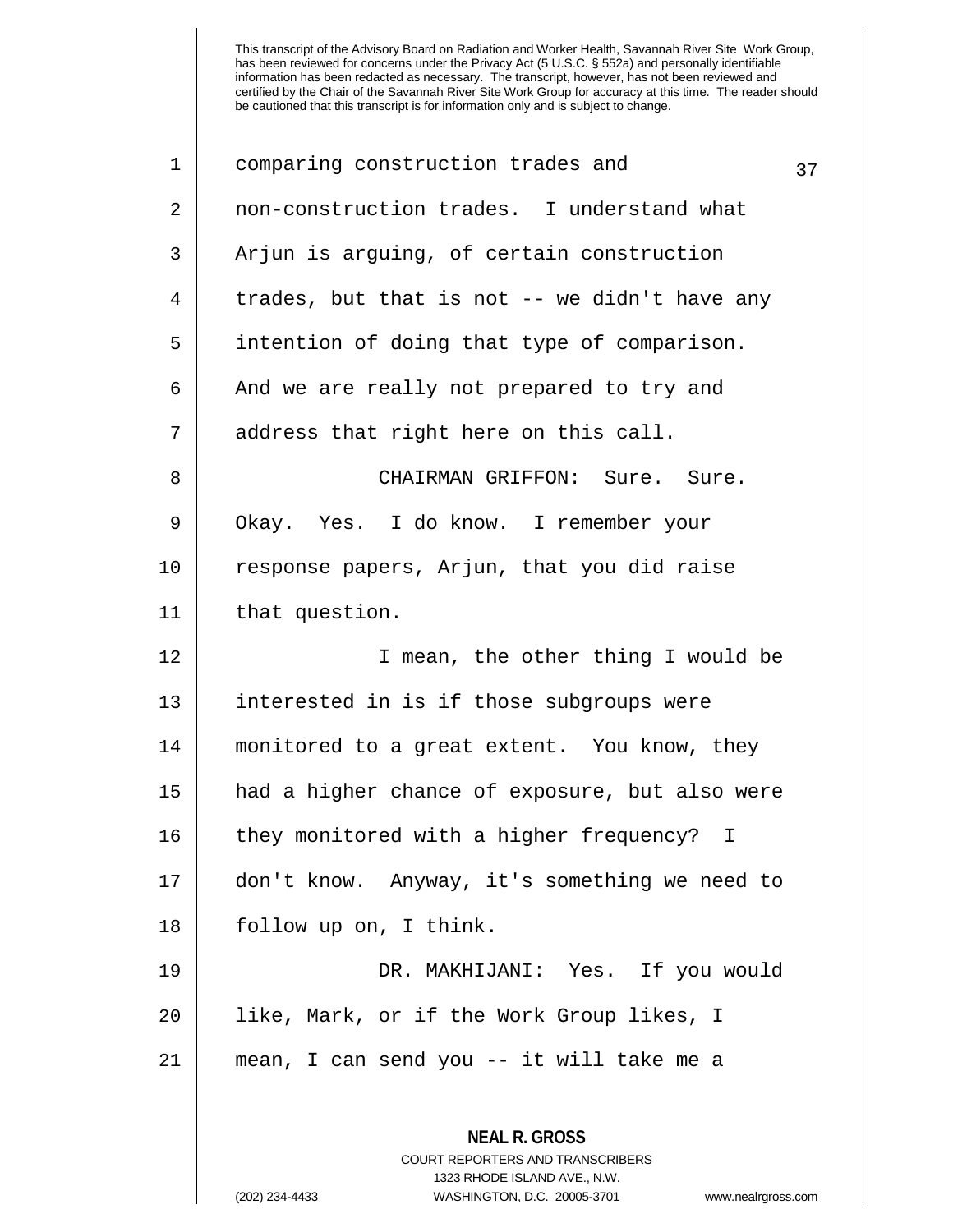| 1  | couple of days to do this, but I can send you<br>38                                                 |
|----|-----------------------------------------------------------------------------------------------------|
| 2  | the key reports where we raised the issues and                                                      |
| 3  | where you can actually see why it is important                                                      |
| 4  | to parse the data by area and job types                                                             |
| 5  | because for most groups of construction                                                             |
| 6  | workers or many groups of construction                                                              |
| 7  | workers, what NIOSH is proposing is fine and                                                        |
| 8  | is claimant-favorable, but it is clearly not                                                        |
| 9  | so for some groups of construction workers.                                                         |
| 10 | So we feel that it does need to be addressed.                                                       |
| 11 | And, if you like, I could take                                                                      |
| 12 | that as a to-do from this teleconference to                                                         |
| 13 | send around some examples or do you want to                                                         |
| 14 | just wait until NIOSH responds?                                                                     |
| 15 | CHAIRMAN GRIFFON: No. I think                                                                       |
| 16 | it's fine. It might refresh our memories, too                                                       |
| 17 |                                                                                                     |
| 18 | DR. MAKHIJANI: Okay.                                                                                |
| 19 | CHAIRMAN GRIFFON: -- just to                                                                        |
| 20 | forward that paper again or anything you think                                                      |
| 21 | that $-$                                                                                            |
|    |                                                                                                     |
|    | <b>NEAL R. GROSS</b><br><b>COURT REPORTERS AND TRANSCRIBERS</b>                                     |
|    | 1323 RHODE ISLAND AVE., N.W.<br>WASHINGTON, D.C. 20005-3701<br>(202) 234-4433<br>www.nealrgross.com |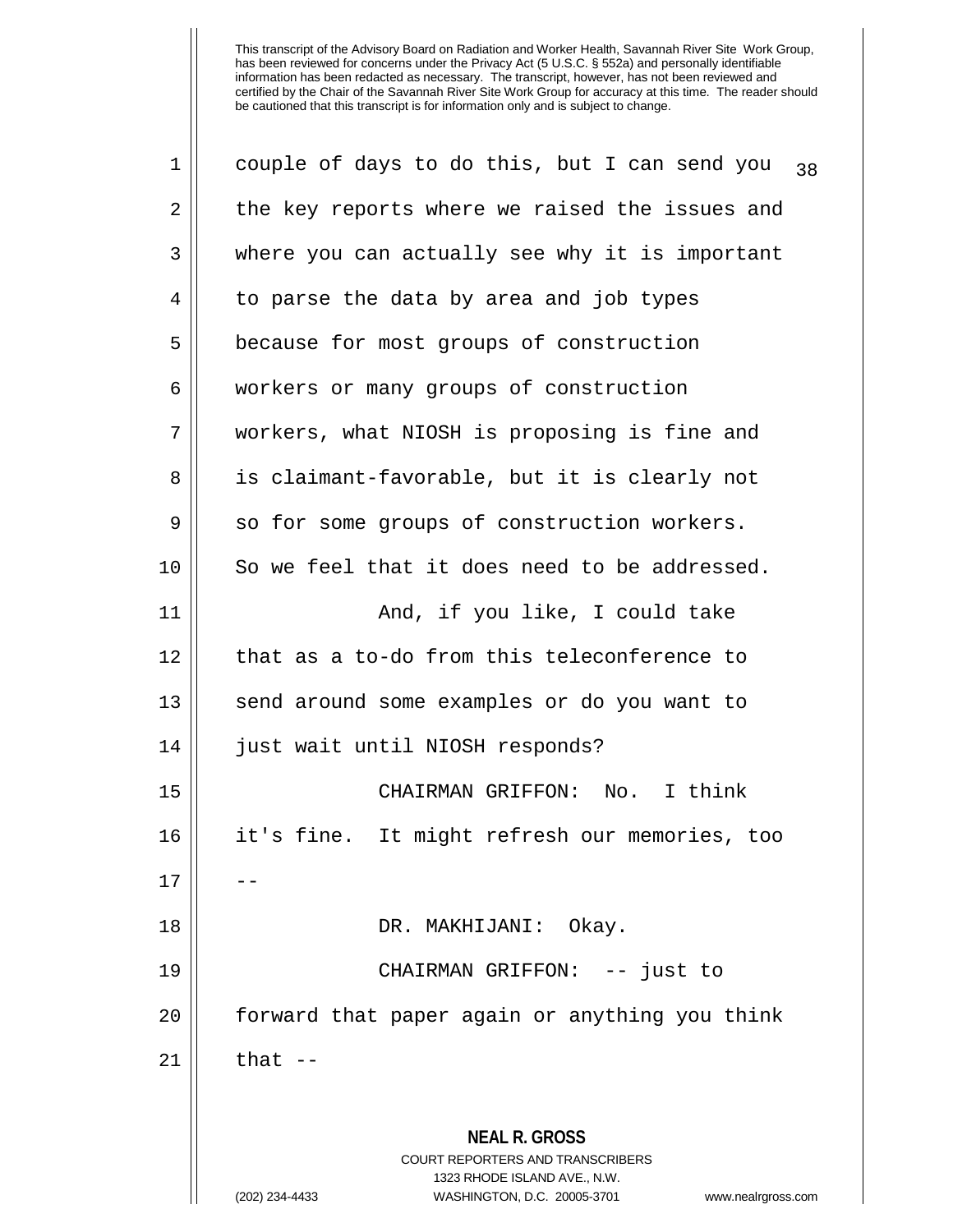This transcript of the Advisory Board on Radiation and Worker Health, Savannah River Site Work Group, has been reviewed for concerns under the Privacy Act (5 U.S.C. § 552a) and personally identifiable information has been redacted as necessary. The transcript, however, has not been reviewed and certified by the Chair of the Savannah River Site Work Group for accuracy at this time. The reader should be cautioned that this transcript is for information only and is subject to change. DR. MAKHIJANI: Basically I'll 39 1 2 || white out the page numbers and figure numbers 3 and so on for ease of reference so people can 4 || actually, you know, go directly into --5 CHAIRMAN GRIFFON: That would be

 $6 \parallel$  great.

7 DR. TAULBEE: One word of caution, 8 || Mark and to others, is that within these  $9 \parallel$  papers, I mean, there is a big difference in 10 how we analyze the data versus what Arjun had 11 done initially. We use a one-person, 12 || one-sample type of maximum possible mean 13 methodology. So please pay attention to that 14 within our reports.

15 And the reason for that is that 16 when you have the construction trades worker 17 || or even an operator involved in a single 18 incident, they can drive the entire bioassay 19 model of what the doses are. So, really, the  $20$  || only way to compare this is to use the 21 || one-person, one-sample type of methodology.

> **NEAL R. GROSS** COURT REPORTERS AND TRANSCRIBERS 1323 RHODE ISLAND AVE., N.W. (202) 234-4433 WASHINGTON, D.C. 20005-3701 www.nealrgross.com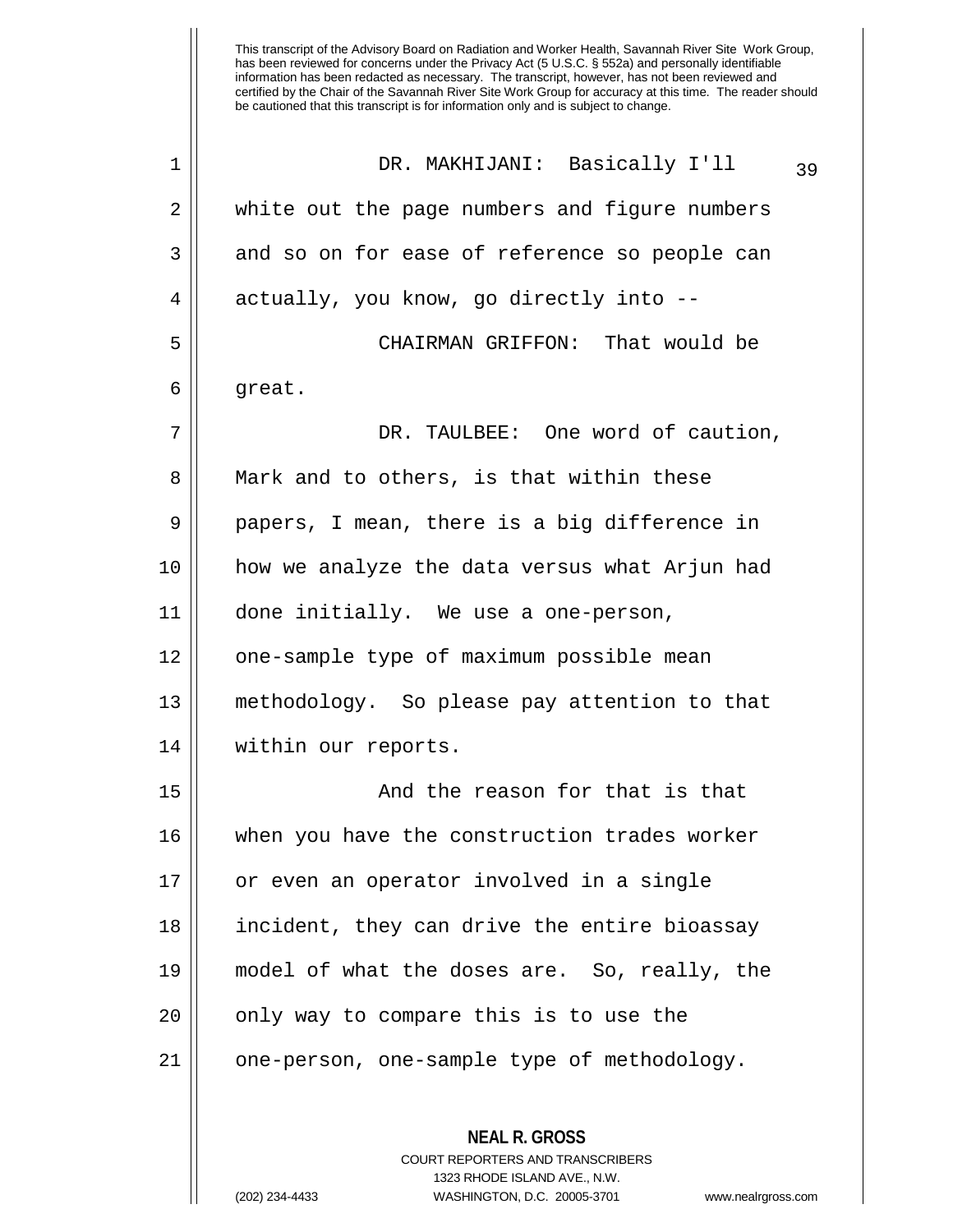| 2<br>3 | that are dominating your entire data set. But<br>I just caution you and please keep that in                                                                            |
|--------|------------------------------------------------------------------------------------------------------------------------------------------------------------------------|
|        |                                                                                                                                                                        |
|        |                                                                                                                                                                        |
| 4      | mind when you do the full reviews. Thanks.                                                                                                                             |
| 5      | CHAIRMAN GRIFFON: Okay.                                                                                                                                                |
| 6      | DR. MAKHIJANI: However, NIOSH has                                                                                                                                      |
| 7      | just proposed this one-person, one-sample                                                                                                                              |
| 8      | model last year so far as I know. I know they                                                                                                                          |
| 9      | came up with it initially the year before                                                                                                                              |
| 10     | last, but the first time we saw it proposed                                                                                                                            |
| 11     | was last year. And we definitely are taking                                                                                                                            |
| 12     | a good hard look at the proposal. And it will                                                                                                                          |
| 13     | be part of our report.                                                                                                                                                 |
| 14     | But obviously, you know, the data                                                                                                                                      |
| 15     | wasn't available in that format when we looked                                                                                                                         |
| 16     | at it prior, but when we look at it in this                                                                                                                            |
| 17     | round, we definitely will look at it from that                                                                                                                         |
| 18     | point of view.                                                                                                                                                         |
| 19     | CHAIRMAN GRIFFON: Okay.<br>That                                                                                                                                        |
| 20     | sounds good, Arjun.                                                                                                                                                    |
| 21     | DR. MAKHIJANI: But yes. The data                                                                                                                                       |
|        | <b>NEAL R. GROSS</b><br><b>COURT REPORTERS AND TRANSCRIBERS</b><br>1323 RHODE ISLAND AVE., N.W.<br>(202) 234-4433<br>WASHINGTON, D.C. 20005-3701<br>www.nealrgross.com |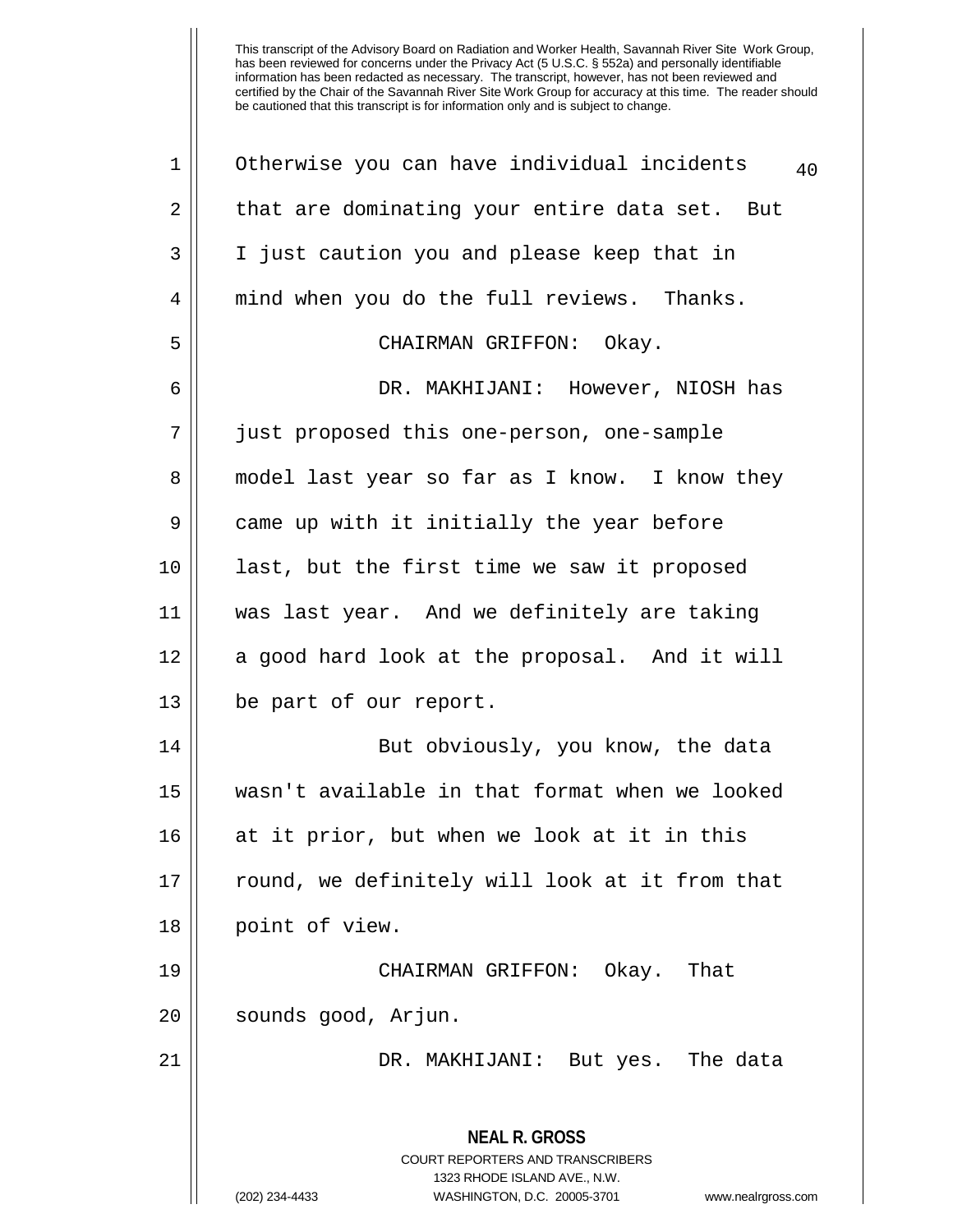**NEAL R. GROSS** COURT REPORTERS AND TRANSCRIBERS 1323 RHODE ISLAND AVE., N.W. (202) 234-4433 WASHINGTON, D.C. 20005-3701 www.nealrgross.com 1 || that you will post is in that format, right,  $41$ 2 || raw data plus one-person, one-sample? Tim? 3 DR. TAULBEE: I'm sorry. Could 4 || you repeat that, please? 5 DR. MAKHIJANI: The data that we 6 talked about earlier for OTIB-81 that you are 7 going to post contains the raw data as well as 8 || the aggregated data into one-person, 9 | one-sample approach? 10 DR. TAULBEE: I believe so, yes. 11 I will have to verify that. Actually, I don't 12 || know the answer to that. I believe it might 13 || just be the one-person, one-sample compiled, 14 || but we do have the original. So we might be 15 || able to give you both. 16 DR. MAKHIJANI: Yes. It would be 17 helpful to have both. 18 DR. TAULBEE: Okay. 19 DR. MAKHIJANI: So that is my 20 | report, Mark. 21 CHAIRMAN GRIFFON: Okay. That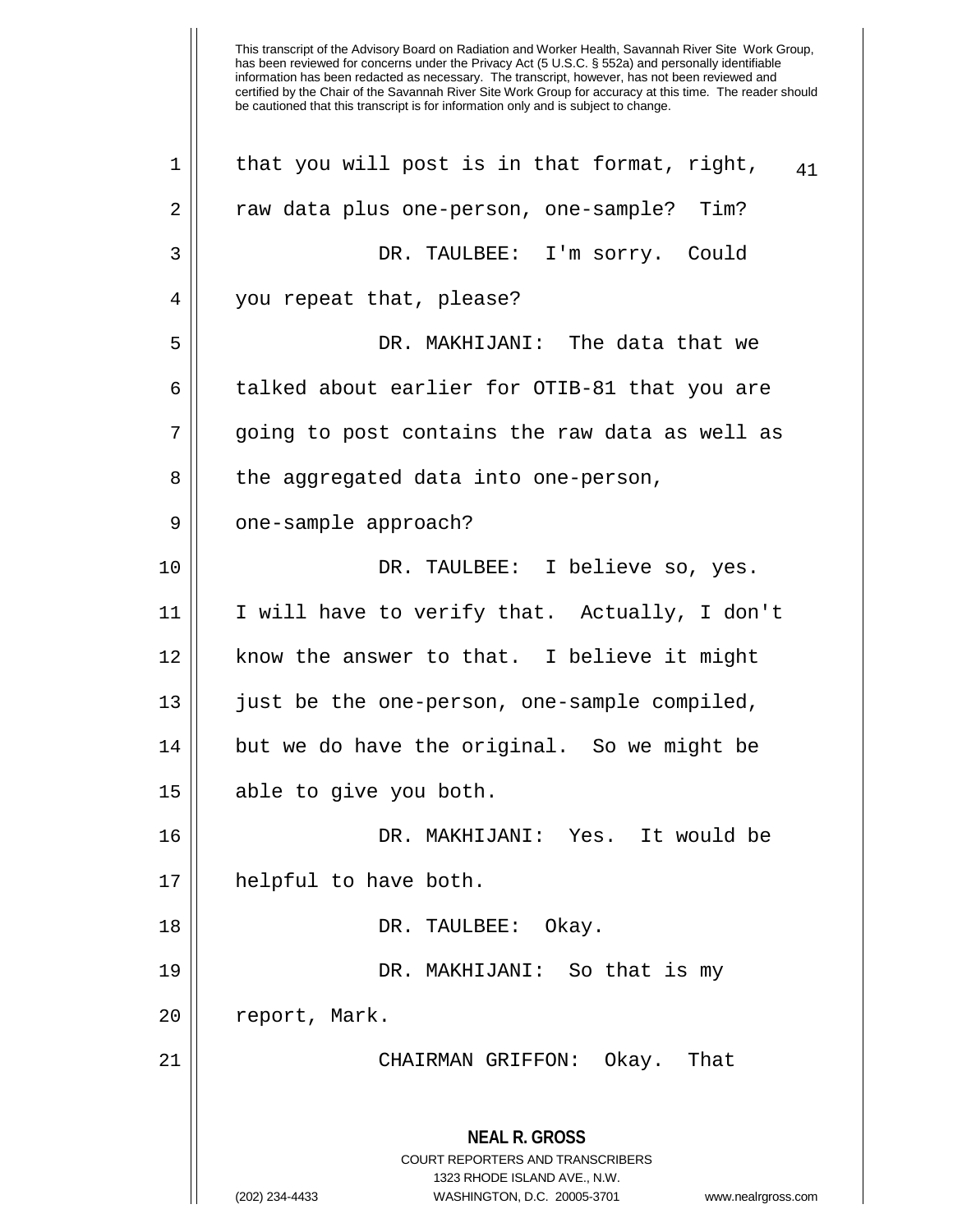| 1  | sounds good. You know, I am worried a little<br>42 |
|----|----------------------------------------------------|
| 2  | bit about the -- we haven't discussed the          |
| 3  | other matrix items yet, but I am worried a         |
| 4  | little bit about timing. I mean, I know our        |
| 5  | next Board meeting is in Augusta. And it           |
| 6  | seems pretty obvious that we're not going to       |
| 7  | have -- I mean, we can give an update but          |
| 8  | we're not going to have any conclusion until       |
| 9  | the summer, probably the fall on any of these      |
| 10 | items, even the priority items. Is that            |
| 11 | accurate?                                          |
| 12 | DR. MAKHIJANI: Yes. The main                       |
| 13 | hangup from our side on the priority items is      |
| 14 | the site visit and what we will come up when       |
| 15 | we interview the site visits because it all        |
| 16 | takes place the end of March, early April. I       |
| 17 | can walk you through it, and we'll have            |
| 18 | interview notes that will go from                  |
| 19 | classification review and then they will go to     |
| 20 | the interviewees. That always takes three or       |
| 21 | four weeks to come back. So by the time we're      |
|    |                                                    |

**NEAL R. GROSS** COURT REPORTERS AND TRANSCRIBERS 1323 RHODE ISLAND AVE., N.W. (202) 234-4433 WASHINGTON, D.C. 20005-3701 www.nealrgross.com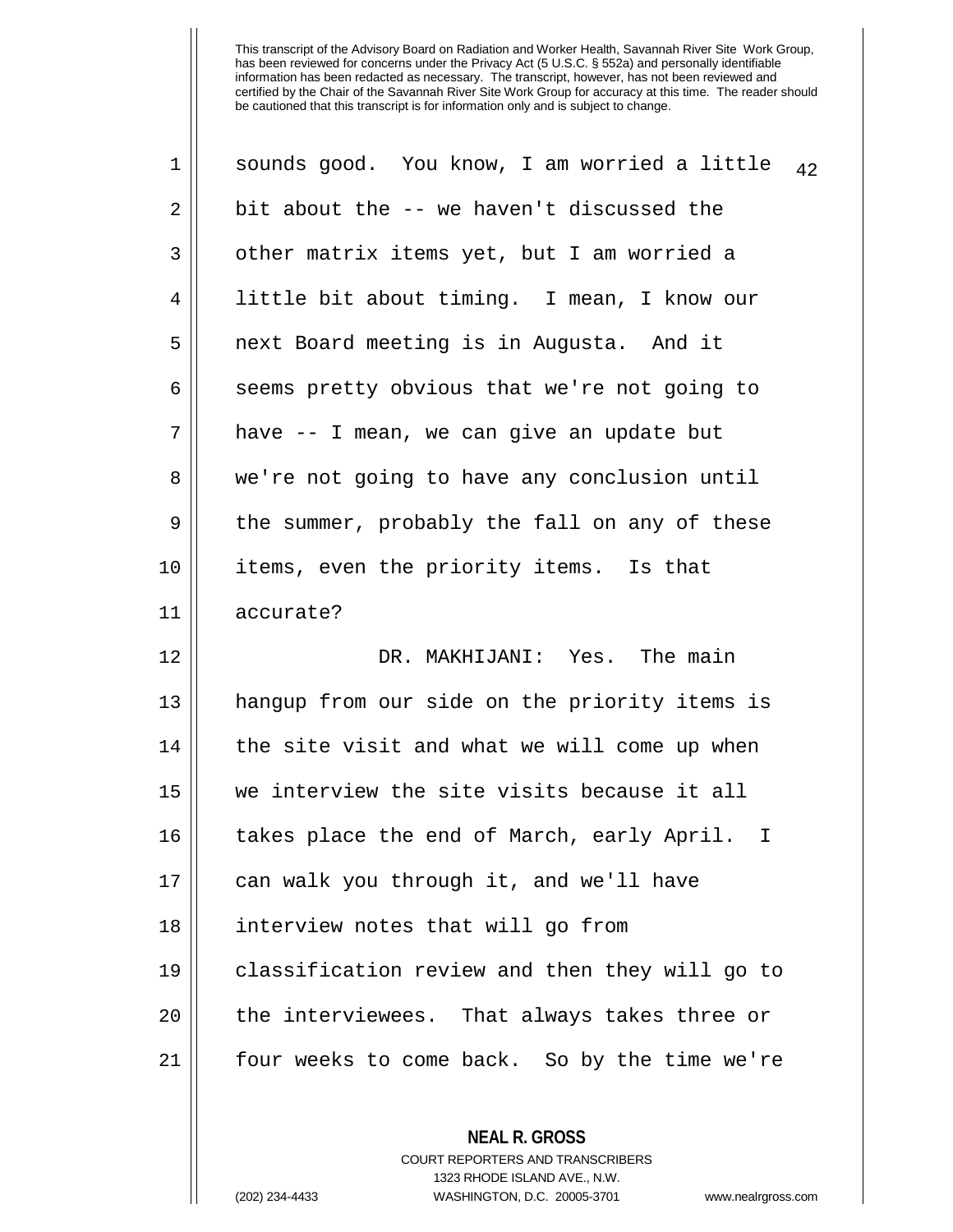| 1  | in the middle of May and then we get to look<br>43       |
|----|----------------------------------------------------------|
| 2  | at them and work with them, we will try to --            |
| 3  | CHAIRMAN GRIFFON: Yes.                                   |
| 4  | DR. MAKHIJANI: We will try to do                         |
| 5  | at least one report, one report by the summer.           |
| 6  | Which month is the summer meeting?                       |
| 7  | MR. KATZ: Arjun, this is Ted.                            |
| 8  | Mark, I just want to join this conversation              |
| 9  | about this because I had the same concern that           |
| 10 | Mark has about timing.                                   |
| 11 | The summer meeting is the third                          |
| 12 | week in July, somewhere around the 17th of               |
| 13 | July. I don't recall exactly the date, but               |
| 14 | that is the ballpark. I can look it up while             |
| 15 | I'm talking.                                             |
| 16 | I would be -- I mean, in this                            |
| 17 | case, given the time that has already                    |
| 18 | transpired, Mark, I don't think it's a bad               |
| 19 | idea to have SC&A apply more resources to get            |
| 20 | things done in parallel if that will help or             |
| 21 | increase the likelihood that we could actually           |
|    | <b>NEAL R. GROSS</b><br>COURT REPORTERS AND TRANSCRIBERS |

1323 RHODE ISLAND AVE., N.W.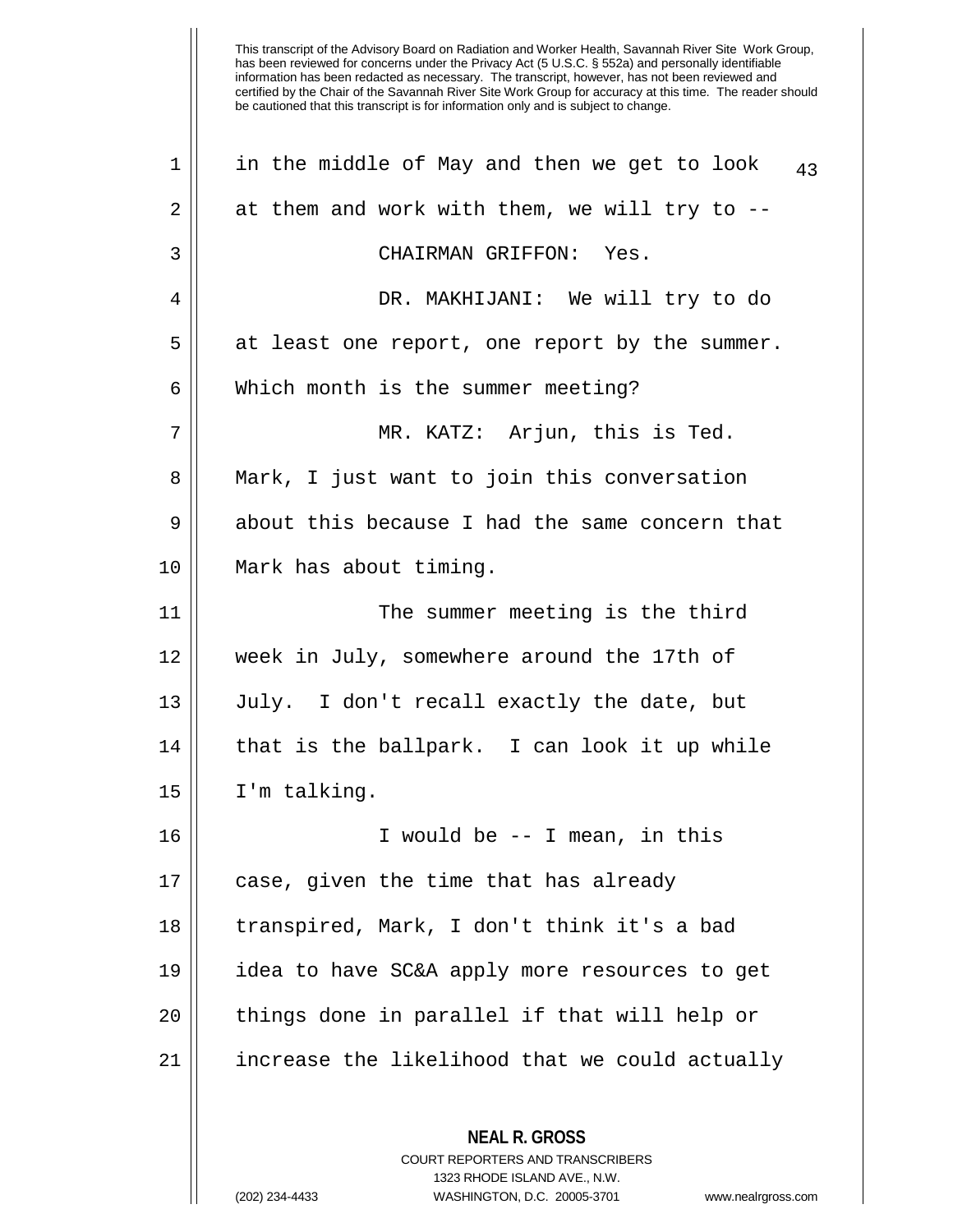**NEAL R. GROSS** COURT REPORTERS AND TRANSCRIBERS 1323 RHODE ISLAND AVE., N.W. (202) 234-4433 WASHINGTON, D.C. 20005-3701 www.nealrgross.com 1 || bring things to conclusion or major pieces of  $_{44}$  $2 \parallel$  this to conclusion by July. 3 I think that would be money well  $4 \parallel$  spent. I mean, I guess it takes two to tango.  $5 \parallel$  So it also depends on whether the folks at 6 | DCAS can similarly bring what resources they 7 need to bear to their side of the equation on 8 || matters that need to be resolved by the Work  $9 \parallel$  Group. But I think it's a worthy goal to put 10 more resources on this to make major progress 11 by July. 12 CHAIRMAN GRIFFON: Yes. I would 13 || agree. Just one question for Arjun, I mean,  $14$  are all of the pieces out there for these  $15$  | other -- I am assuming that these other 16 nuclides, a lot of them are covered in this 17 || OTIB-81, correct, the ones that you have in --18 DR. MAKHIJANI: From Tim's 19 description, it has the whole -- 20 CHAIRMAN GRIFFON: Yes. 21 DR. MAKHIJANI: -- all of the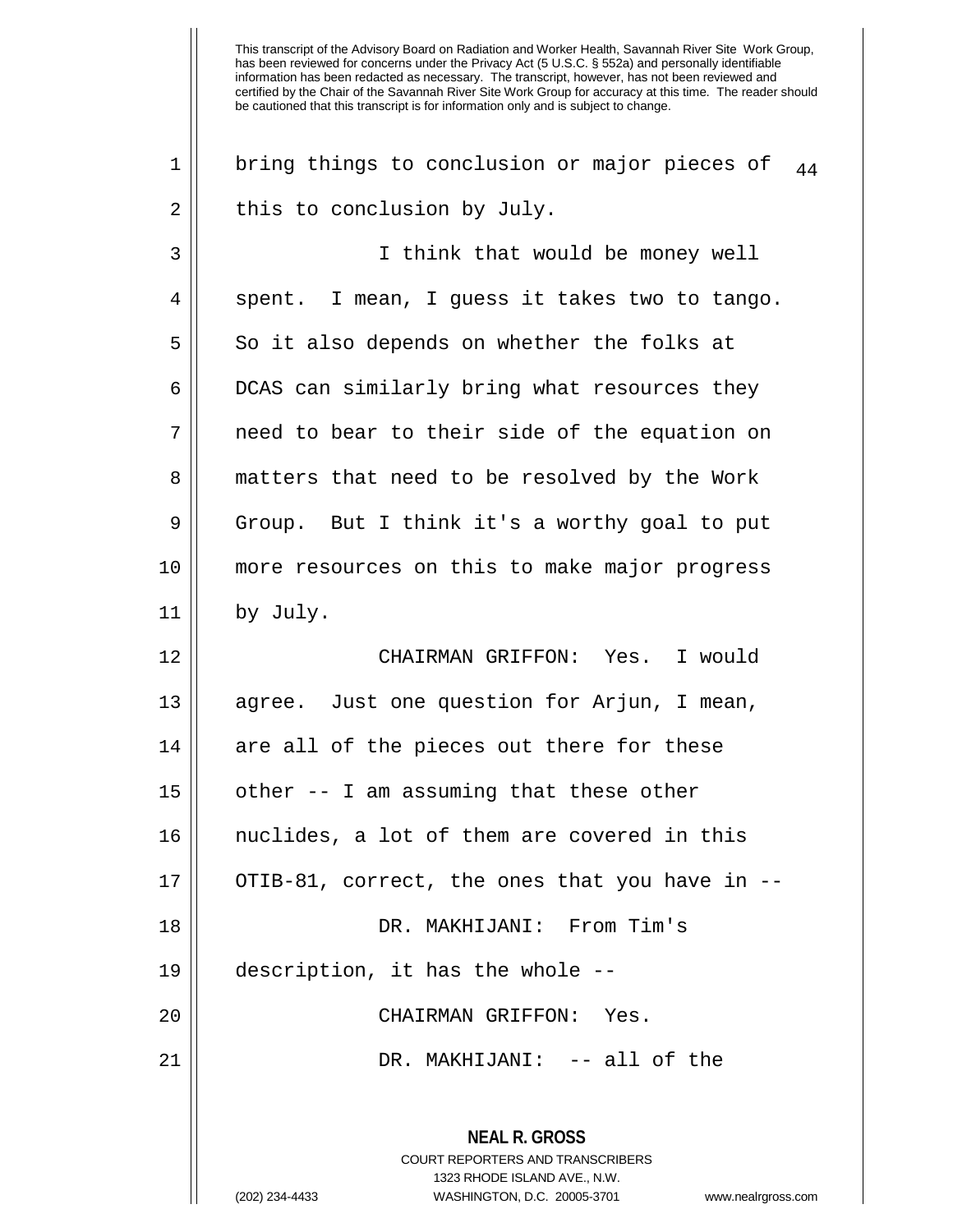| 1  | radionuclides in all of the coworker models.<br>45                                                                                                                     |
|----|------------------------------------------------------------------------------------------------------------------------------------------------------------------------|
| 2  | Right, Tim?                                                                                                                                                            |
| 3  | DR. TAULBEE: That is correct.                                                                                                                                          |
| 4  | DR. MAKHIJANI: I think we are                                                                                                                                          |
| 5  | currently looking at essentially all of the                                                                                                                            |
| 6  | radionuclides because the reports that were                                                                                                                            |
| 7  | put out on exotic radionuclides and trivalent                                                                                                                          |
| 8  | and neptunium and thorium and so on and                                                                                                                                |
| 9  | fission products covered that waterfront.<br>So                                                                                                                        |
| 10 | I think what OTIB-81 adds is the actual                                                                                                                                |
| 11 | coworker model and the compiled data that we                                                                                                                           |
| 12 | don't have as yet except maybe for tritium and                                                                                                                         |
| 13 | because we don't have that compiled data.                                                                                                                              |
| 14 | CHAIRMAN GRIFFON: Okay. So I                                                                                                                                           |
| 15 | think Ted is probably right that at this                                                                                                                               |
| 16 | point, it looks like most of the actions are                                                                                                                           |
| 17 | in your hands.                                                                                                                                                         |
| 18 | DR. MAKHIJANI: Yes.                                                                                                                                                    |
| 19 | CHAIRMAN GRIFFON: And maybe                                                                                                                                            |
| 20 | putting more resources would -- of course, I                                                                                                                           |
| 21 | understand if you have certain experts that                                                                                                                            |
|    | <b>NEAL R. GROSS</b><br><b>COURT REPORTERS AND TRANSCRIBERS</b><br>1323 RHODE ISLAND AVE., N.W.<br>(202) 234-4433<br>WASHINGTON, D.C. 20005-3701<br>www.nealrgross.com |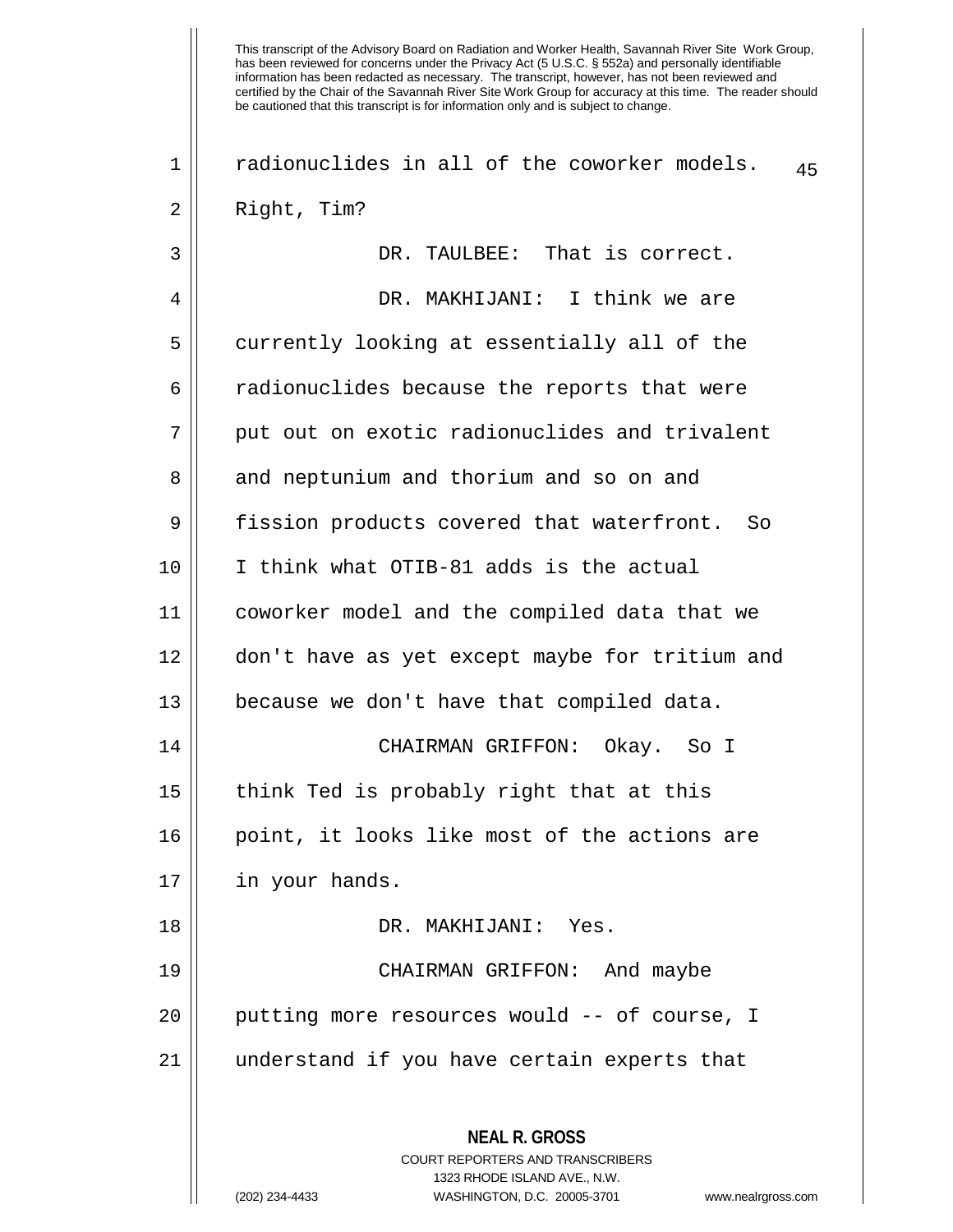| $\mathbf 1$ | are doing -- you know, you can only have so<br>46 |
|-------------|---------------------------------------------------|
| 2           | many experts in certain areas.                    |
| 3           | DR. MAKHIJANI: Yes.                               |
| 4           | CHAIRMAN GRIFFON: I think it                      |
| 5           | would be a good idea, yes.                        |
| 6           | DR. MAKHIJANI: Mark and Ted,                      |
| 7           | where I suggested putting more resources into     |
| 8           | it was to put personnel to look at the reports    |
| 9           | where we haven't started an intensive review.     |
| 10          | I would not recommend putting more resources      |
| 11          | in neptunium and thorium and tritium because      |
| 12          | I think we have got very capable people           |
| 13          | working on this. And for somebody new to          |
| 14          | enter would just delay things.                    |
| 15          | CHAIRMAN GRIFFON: Yes, yes, yes.                  |
| 16          | No. That's $--$                                   |
| 17          | DR. MAKHIJANI: The main hold-up                   |
| 18          | there is that what is going to be coming out      |
| 19          | of the site visit and the interviews, and how     |
| 20          | are we going to deal with it. We will             |
| 21          | definitely put, you know, all of the effort       |
|             | <b>NEAL R. GROSS</b>                              |

COURT REPORTERS AND TRANSCRIBERS 1323 RHODE ISLAND AVE., N.W.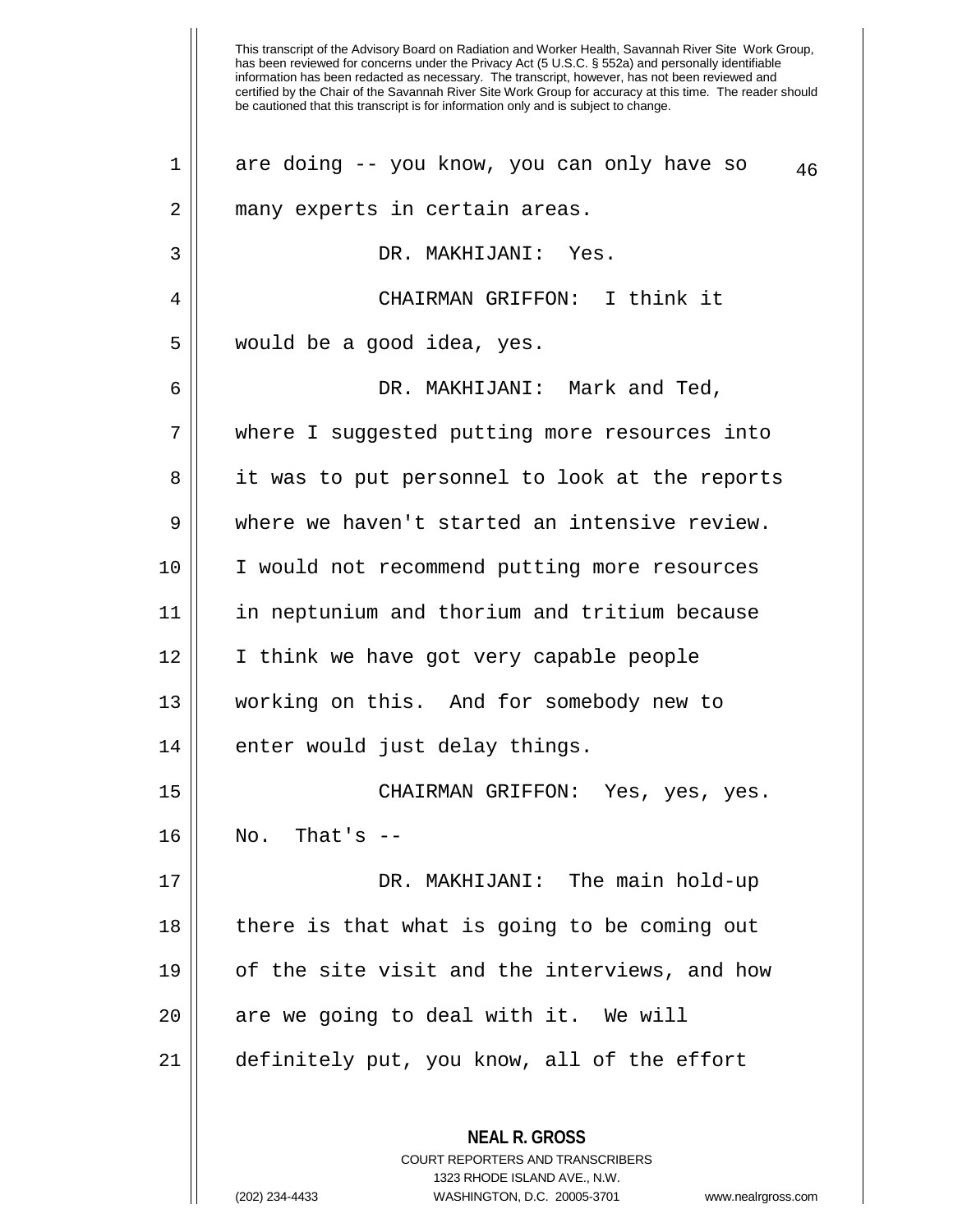1 | that we can to produce at least the neptunium  $_{47}$ 2 || and thorium reports by July. 3 CHAIRMAN GRIFFON: And can I ask 4 || just one thing on the site visits? What is 5 || your focus on the site visits? What do you 6 | hope to achieve with the interviews? 7 DR. MAKHIJANI: Well, we don't -- 8 || you know, we don't have interviews, and we 9 don't have all of the documentation about the 10 production of neptunium and thorium and exotic 11 nuclides in terms of the dates. And so, as I 12 mentioned earlier, for instance, on exotic 13 || radionuclides, really, the one pesky item that 14 || is difficult to put to bed is these dates. 15 || And we are going to try to put it to bed as 16 much as possible because exotic radionuclides 17 covers such a wide array of radionuclides that 18 we don't want to have questions dangling out 19 there. We have done all the paper research we 20 || can through SRDB and other sources and haven't  $21$  || been able to put it to bed.

> **NEAL R. GROSS** COURT REPORTERS AND TRANSCRIBERS 1323 RHODE ISLAND AVE., N.W. (202) 234-4433 WASHINGTON, D.C. 20005-3701 www.nealrgross.com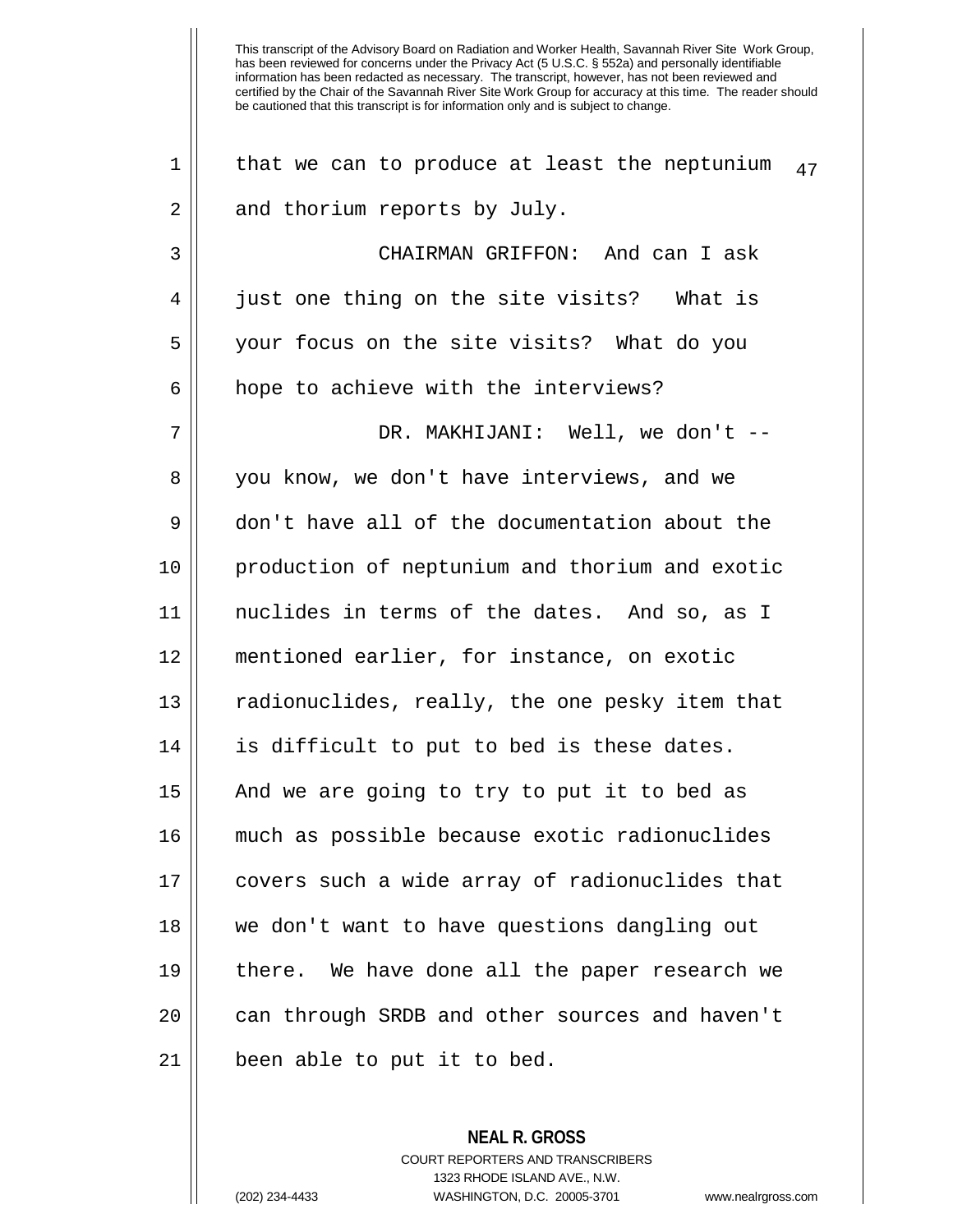| 1           | Similarly, we want to know, you<br>48                                                                                                                                  |
|-------------|------------------------------------------------------------------------------------------------------------------------------------------------------------------------|
| 2           | know, we want to verify some of NIOSH's work                                                                                                                           |
| 3           | and to see what other documentation there was                                                                                                                          |
| 4           | about thorium because there were thorium                                                                                                                               |
| 5           | stocks, not large, but into the 1990s. And,                                                                                                                            |
| 6           | similarly, neptunium processing went on until                                                                                                                          |
| 7           | 1992. We don't have those dates. And we have                                                                                                                           |
| 8           | enough doubts about the approach in Report 56                                                                                                                          |
| $\mathsf 9$ | that we want to make sure that people who were                                                                                                                         |
| 10          | working with neptunium actually had some of                                                                                                                            |
| 11          | the data that is proposed to be used. That is                                                                                                                          |
| 12          | sort of the big dangling question out there.                                                                                                                           |
| 13          | And so our site visit requested                                                                                                                                        |
| 14          | lots of log books, for example. So we want to                                                                                                                          |
| 15          | look at those log books and see who was                                                                                                                                |
| 16          | working with neptunium and what were they                                                                                                                              |
| 17          | monitored for.                                                                                                                                                         |
| 18          | CHAIRMAN GRIFFON: Okay. Okay.                                                                                                                                          |
| 19          | No. That is reasonable. Okay. So I think                                                                                                                               |
| 20          | based on what Ted said -- and I agree with                                                                                                                             |
| 21          | this $-$ - I think to the extent you can $-$ - and                                                                                                                     |
|             | <b>NEAL R. GROSS</b><br><b>COURT REPORTERS AND TRANSCRIBERS</b><br>1323 RHODE ISLAND AVE., N.W.<br>(202) 234-4433<br>WASHINGTON, D.C. 20005-3701<br>www.nealrgross.com |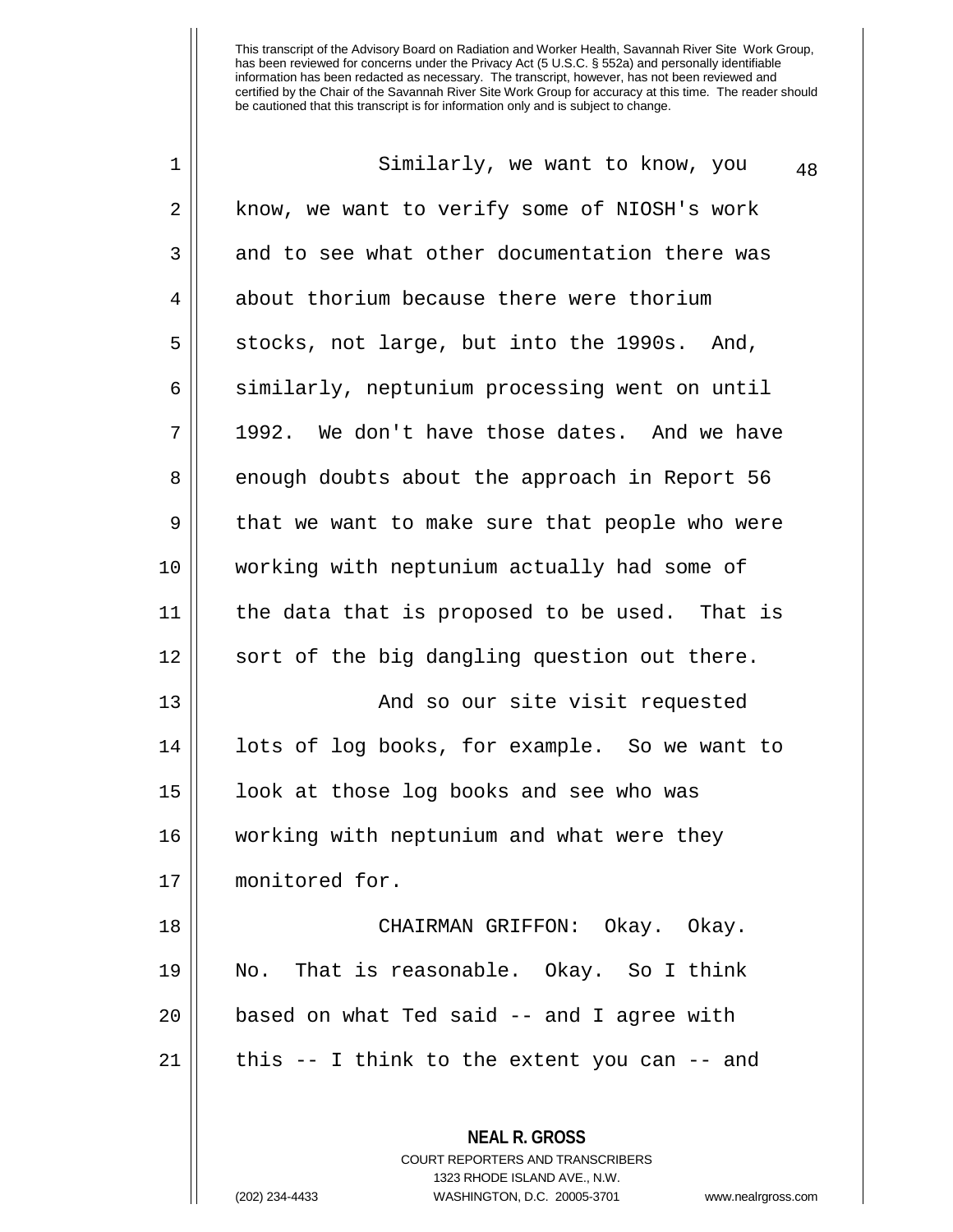| $\mathbf 1$ | we'll certainly leave the management up to<br>49                                                    |
|-------------|-----------------------------------------------------------------------------------------------------|
| 2           | you, but to the extent you can apply more                                                           |
| 3           | resources and expedite the overall progress --                                                      |
| 4           | DR. MAKHIJANI: I hear you.                                                                          |
| 5           | CHAIRMAN GRIFFON: -- I think we'd                                                                   |
| 6           | all appreciate that. Yes, yes.                                                                      |
| 7           | DR. MAKHIJANI: The way we will do                                                                   |
| 8           | that is $-$                                                                                         |
| 9           | CHAIRMAN GRIFFON: Yes.                                                                              |
| 10          | DR. MAKHIJANI: -- you know, John                                                                    |
| 11          | Stiver and I, who are co-managing this thing,                                                       |
| 12          | will kind of assemble our team on a conference                                                      |
| 13          | call and make sure everybody gets the message                                                       |
| 14          | that this is a very high priority. We will at                                                       |
| 15          | least try to finish neptunium and thorium by                                                        |
| 16          | July. And maybe we would be able to give you                                                        |
| 17          | some of the other stuff also.                                                                       |
| 18          | CHAIRMAN GRIFFON: Okay. And now                                                                     |
| 19          | $just --$                                                                                           |
| 20          | DR. MAKHIJANI: One question I                                                                       |
| 21          | have for NIOSH is, are we going to get any                                                          |
|             | <b>NEAL R. GROSS</b>                                                                                |
|             | <b>COURT REPORTERS AND TRANSCRIBERS</b>                                                             |
|             | 1323 RHODE ISLAND AVE., N.W.<br>(202) 234-4433<br>WASHINGTON, D.C. 20005-3701<br>www.nealrgross.com |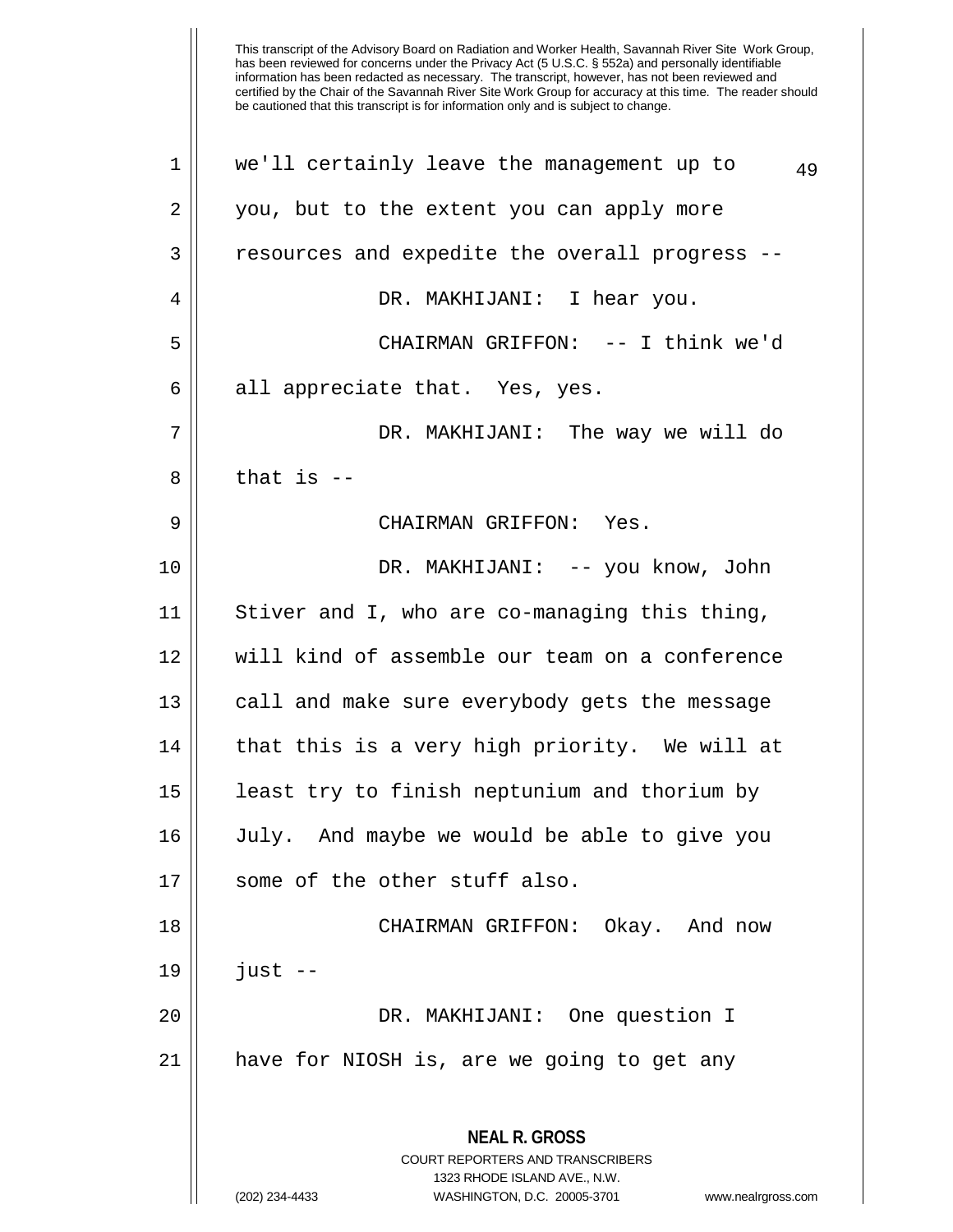| 1  | further response on refinement of, you know,<br>50                                              |
|----|-------------------------------------------------------------------------------------------------|
| 2  | parsing the construction workers into job                                                       |
| 3  | types or are we kind of going to rest?                                                          |
| 4  | MR. HINNEFELD: This is Stu                                                                      |
| 5  | Hinnefeld. We are going to talk about that                                                      |
| 6  | here in a little bit.                                                                           |
| 7  | DR. MAKHIJANI: Okay.                                                                            |
| 8  | CHAIRMAN GRIFFON: Okay. And I am                                                                |
| 9  | on to the last agenda item, which is the Other                                                  |
| 10 | Matrix Items. I don't know if, Arjun, would                                                     |
| 11 | you feel comfortable taking the lead on this?                                                   |
| 12 | DR. MAKHIJANI: No problem. I                                                                    |
| 13 | have the matrix in front of me.                                                                 |
| 14 | CHAIRMAN GRIFFON: Yes. Hit the                                                                  |
| 15 | main ones.                                                                                      |
| 16 | DR. MAKHIJANI: Yes. I'll just                                                                   |
| 17 | hit the main ones.                                                                              |
| 18 | CHAIRMAN GRIFFON: Yes.                                                                          |
| 19 | 3. OTHER MATRIX ISSUES                                                                          |
| 20 | DR. MAKHIJANI: This is a matrix                                                                 |
| 21 | update dated December 2011. Item 3 is                                                           |
|    | <b>NEAL R. GROSS</b><br><b>COURT REPORTERS AND TRANSCRIBERS</b><br>1323 RHODE ISLAND AVE., N.W. |
|    | (202) 234-4433<br>WASHINGTON, D.C. 20005-3701<br>www.nealrgross.com                             |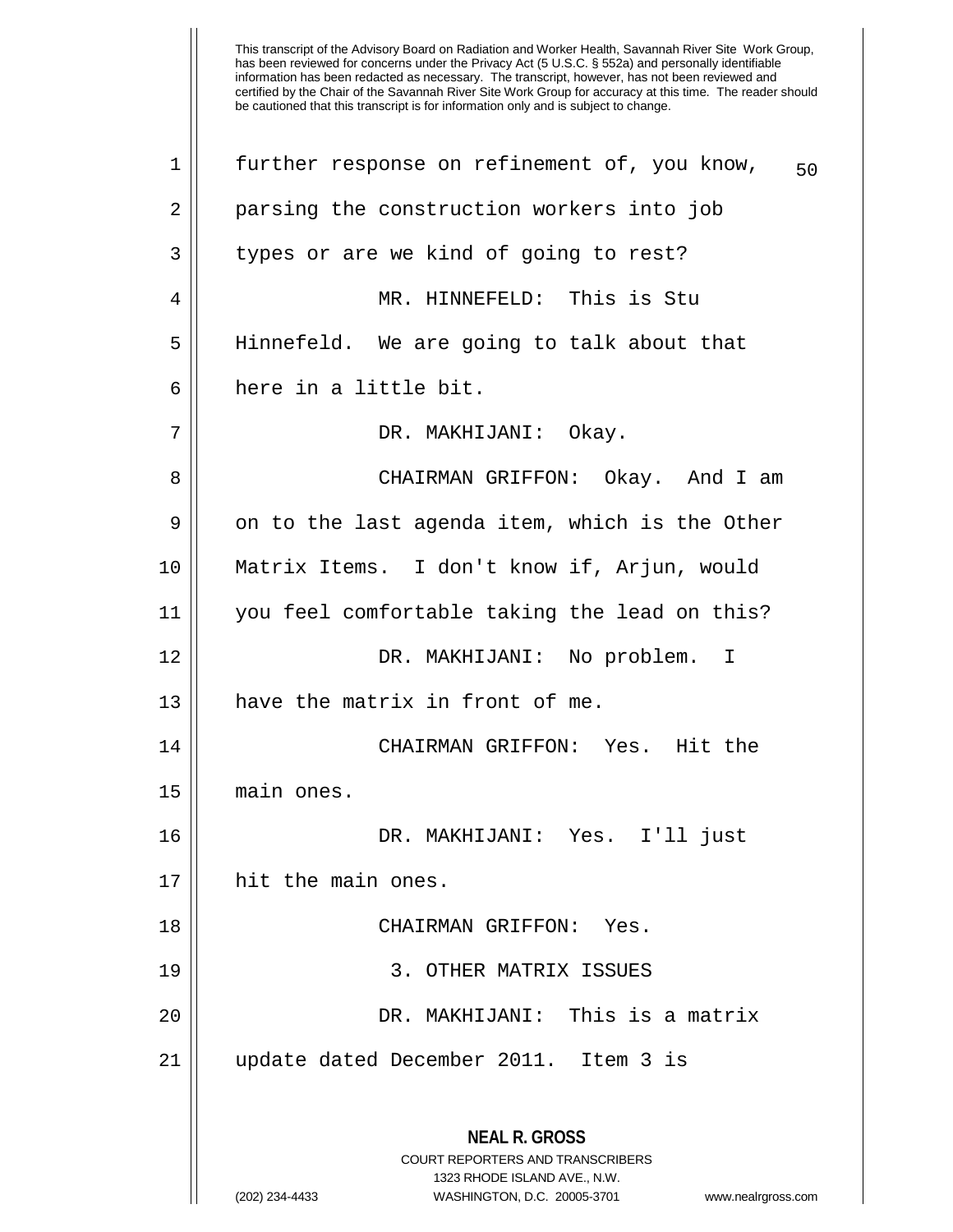| 1  | recycled uranium. And we had suspended this<br>51                                                   |
|----|-----------------------------------------------------------------------------------------------------|
| 2  | a couple of years ago. And we have restarted                                                        |
| 3  | it. It is not a high priority right now. It                                                         |
| 4  | is a memorandum that needs to be finished,                                                          |
| 5  | some, basically, SRDB type of research that                                                         |
| 6  | needs to be completed to finish this. We will                                                       |
| 7  | try to accelerate this, but we haven't given                                                        |
| 8  | it a high priority to complete it. This ball                                                        |
| 9  | is definitely in our court.                                                                         |
| 10 | CHAIRMAN GRIFFON: I'm sorry?                                                                        |
| 11 | What was that item?                                                                                 |
| 12 | DR. MAKHIJANI: Recycled uranium,                                                                    |
| 13 | item number 3.                                                                                      |
| 14 | CHAIRMAN GRIFFON: Okay. Okay.                                                                       |
| 15 | And we did give that a lower priority, given                                                        |
| 16 | the other --                                                                                        |
| 17 | DR. MAKHIJANI: Right. It was a                                                                      |
| 18 | lower priority before. And then when NIOSH                                                          |
| 19 | said they were providing new data and so on,                                                        |
| 20 | we suspended work on this item. And then                                                            |
| 21 | after the NIOSH reports were published and you                                                      |
|    | <b>NEAL R. GROSS</b>                                                                                |
|    | <b>COURT REPORTERS AND TRANSCRIBERS</b>                                                             |
|    | 1323 RHODE ISLAND AVE., N.W.<br>WASHINGTON, D.C. 20005-3701<br>(202) 234-4433<br>www.nealrgross.com |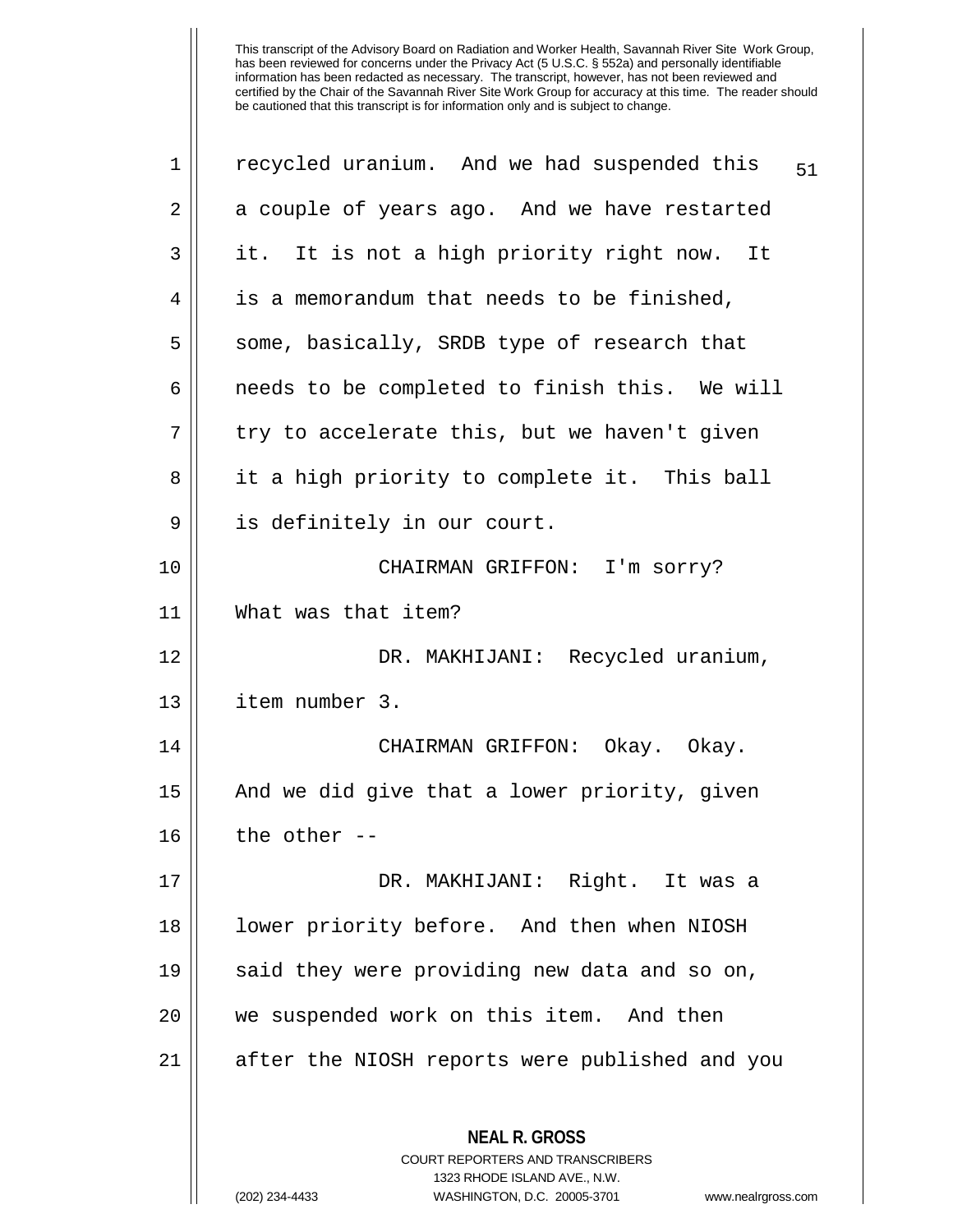| $\mathbf 1$ | advised us to kind of restart work on all SEC<br>52                                                                                                                    |
|-------------|------------------------------------------------------------------------------------------------------------------------------------------------------------------------|
| 2           | issues, we restarted work on this but haven't                                                                                                                          |
| 3           | given it a high priority.                                                                                                                                              |
| 4           | CHAIRMAN GRIFFON: And refresh my                                                                                                                                       |
| 5           | memory. How -- has NIOSH had a model out                                                                                                                               |
| 6           | there for dealing with assigning dose from                                                                                                                             |
| 7           | recycled uranium?                                                                                                                                                      |
| 8           | DR. MAKHIJANI: Well, as I                                                                                                                                              |
| 9           | remember, NIOSH published a set of ratios for                                                                                                                          |
| 10          | it.                                                                                                                                                                    |
| 11          | CHAIRMAN GRIFFON: Okay. All                                                                                                                                            |
| 12          | right. So consider any of these that are --                                                                                                                            |
| 13          | I would say use your judgment, too, but any of                                                                                                                         |
| 14          | these that are potentially -- you know, not --                                                                                                                         |
| 15          | there's going to be clearly a Site Profile                                                                                                                             |
| 16          | issue, rather than an SEC issue                                                                                                                                        |
| 17          | DR. MAKHIJANI: Right.                                                                                                                                                  |
| 18          | CHAIRMAN GRIFFON: If it's going                                                                                                                                        |
| 19          | to be an SEC issue or has that potential, I                                                                                                                            |
| 20          | would say try to put it on your radar again                                                                                                                            |
| 21          | and move forward.                                                                                                                                                      |
|             | <b>NEAL R. GROSS</b><br><b>COURT REPORTERS AND TRANSCRIBERS</b><br>1323 RHODE ISLAND AVE., N.W.<br>(202) 234-4433<br>WASHINGTON, D.C. 20005-3701<br>www.nealrgross.com |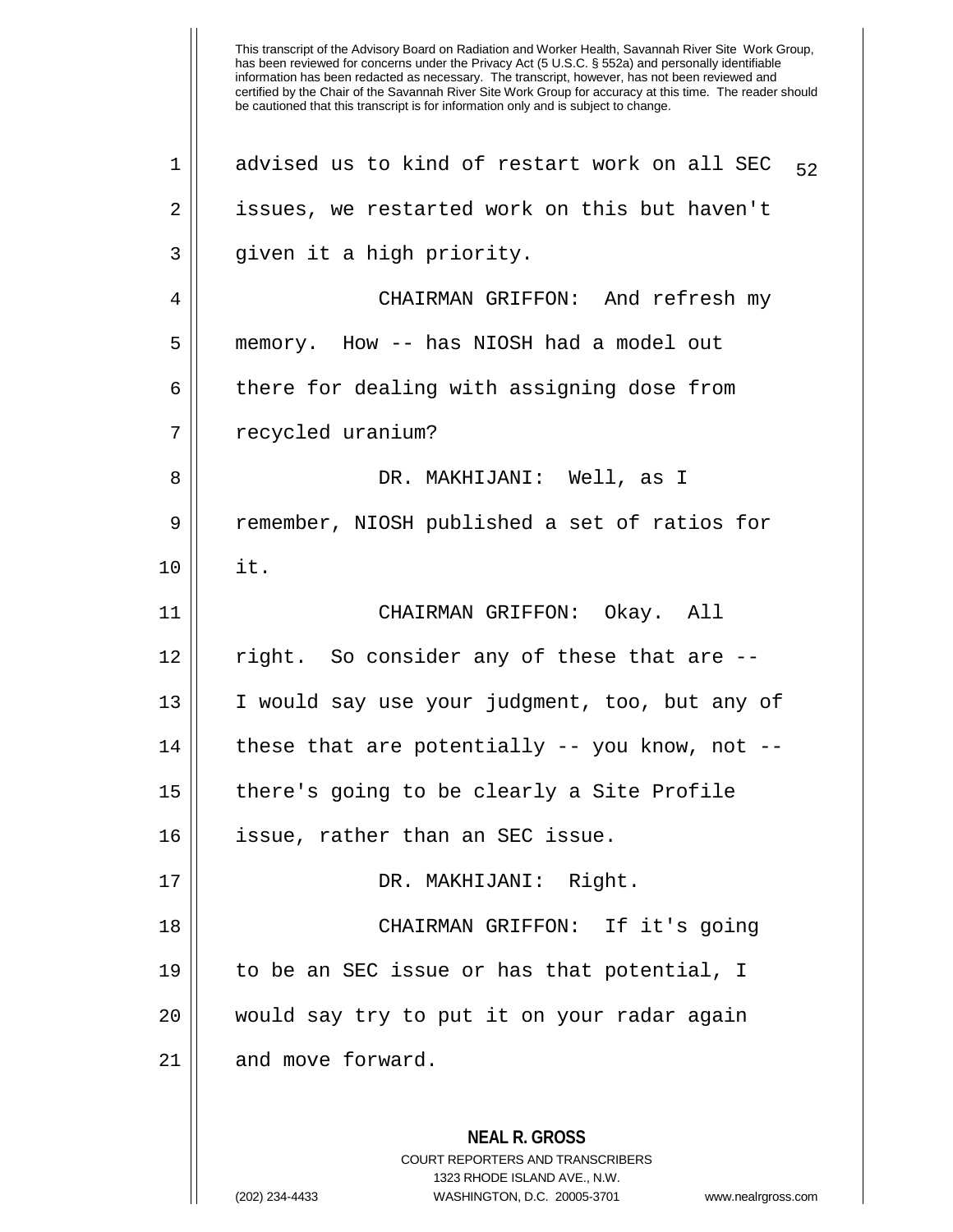**NEAL R. GROSS** COURT REPORTERS AND TRANSCRIBERS 1323 RHODE ISLAND AVE., N.W. (202) 234-4433 WASHINGTON, D.C. 20005-3701 www.nealrgross.com DR. MAKHIJANI: Okay. 53 1 2 CHAIRMAN GRIFFON: Yes. 3 DR. MAKHIJANI: Our goals are what 4 we did before. And if it looks like it might 5 || be an SEC issue, we'll give it a higher 6 | priority. 7 CHAIRMAN GRIFFON: Okay. 8 DR. MAKHIJANI: Then we have 9 covered the various other issues: trivalent 10 activation, fission products, neptunium, 11 exotics, tritium. The next item that we have 12 not covered is item 10, which is special 13 || tritium compounds. This ball is in NIOSH's 14 court for some time in terms of providing us 15 with information about solubilities and how  $16$  || they are going to approach it. I can read 17 more details. 18 CHAIRMAN GRIFFON: Tim, do you 19 recall this being -- it was an outstanding 20 | action for you. 21 DR. TAULBEE: No, but now that I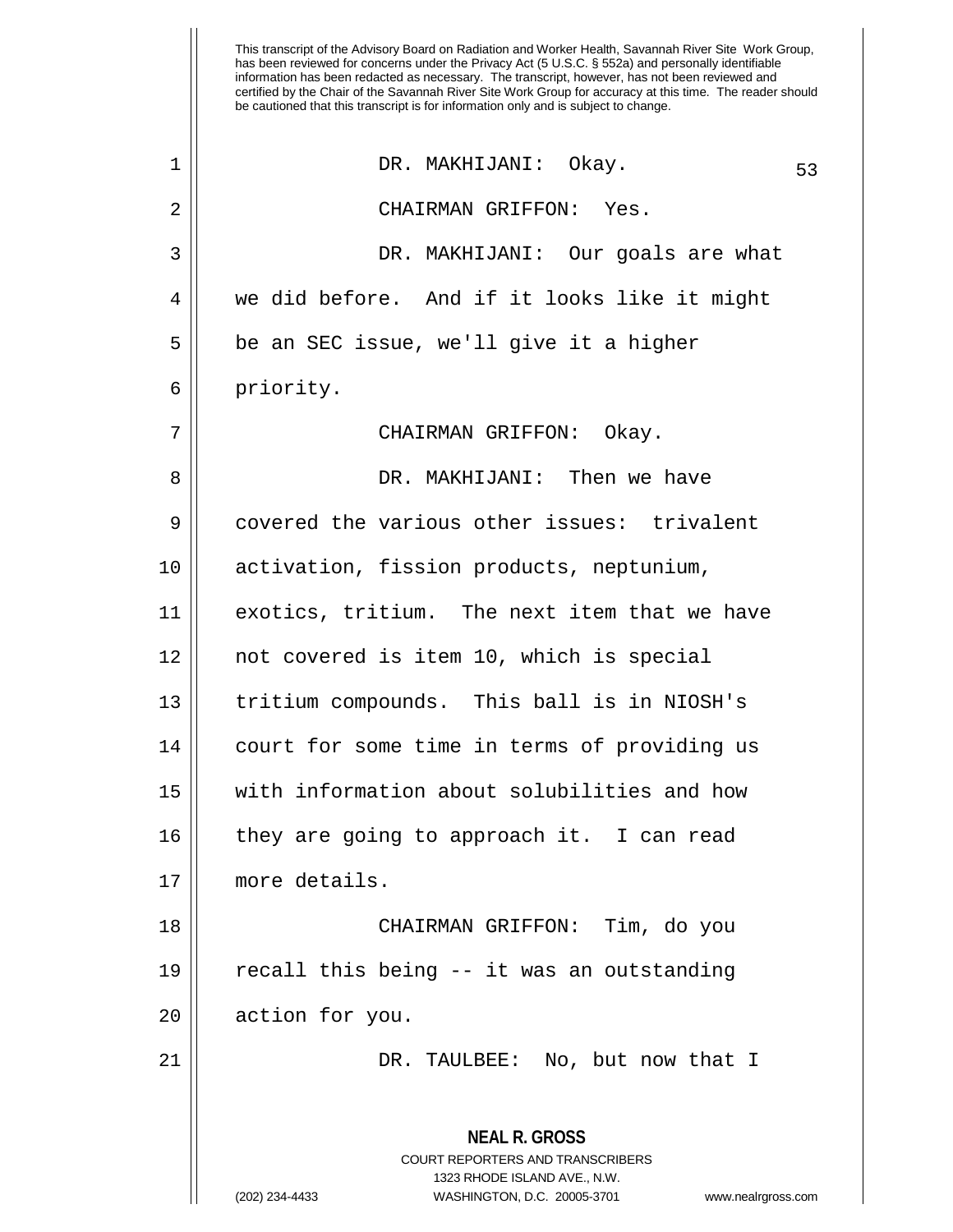**NEAL R. GROSS** COURT REPORTERS AND TRANSCRIBERS 1323 RHODE ISLAND AVE., N.W. (202) 234-4433 WASHINGTON, D.C. 20005-3701 www.nealrgross.com 1 || think about it, this was one of them that we  $_{54}$ 2 || put on the back burner due to a lower 3 || priority. And so it very well might be in our 4 | court and it dropped off my radar. And I  $5 \parallel$  apologize for that. 6 CHAIRMAN GRIFFON: No. That's 7 || okay. If we're asking SC&A to close out, I 8 || think you should probably hone in on this one. 9 DR. TAULBEE: Okay. Will do. 10 CHAIRMAN GRIFFON: Okay. 11 DR. MAKHIJANI: Okay, exotic 12 nuclides, we have covered. Internal dose due 13 || to incidents, SC&A had prepared a report and 14 it says here NIOSH will -- 15 CHAIRMAN GRIFFON: Arjun, I'm  $16$  || sorry. Is that  $-$ -17 DR. MAKHIJANI: No dose due to 18 incidence. 19 CHAIRMAN GRIFFON: Is that number  $20 \parallel 12?$ 21 DR. MAKHIJANI: Number 12, yes.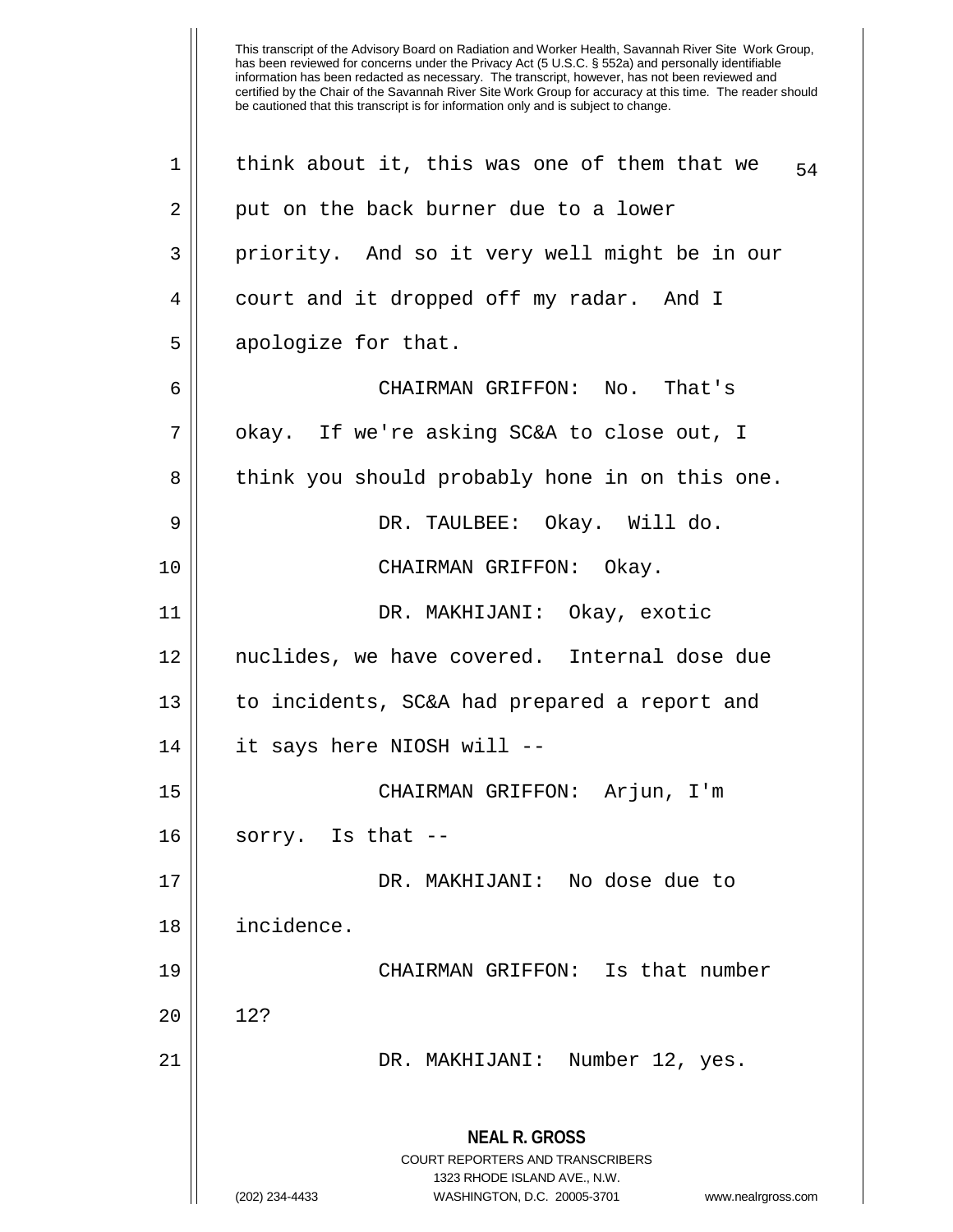| $\mathbf 1$    | CHAIRMAN GRIFFON: Okay.                                                                                                                                                | 55 |
|----------------|------------------------------------------------------------------------------------------------------------------------------------------------------------------------|----|
| 2              | DR. MAKHIJANI: Sorry. And the                                                                                                                                          |    |
| $\mathbf{3}$   | issue description is special hazards                                                                                                                                   |    |
| $\overline{4}$ | investigation is incomplete. The tank farm                                                                                                                             |    |
| 5              | data bank acknowledged incidents were not                                                                                                                              |    |
| $\sigma$       | recorded. And workers have also said that                                                                                                                              |    |
| 7              | incidents were not recorded. So the question                                                                                                                           |    |
| 8              | of completeness of incidents in the DOE                                                                                                                                |    |
| 9              | records has arisen. And SC&A prepared a                                                                                                                                |    |
| 10             | report on this. And we haven't received a                                                                                                                              |    |
| 11             | response from NIOSH.                                                                                                                                                   |    |
| 12             | DR. TAULBEE: Can you let me know                                                                                                                                       |    |
| 13             | what the date of that report is again, Arjun,                                                                                                                          |    |
| 14             | please?                                                                                                                                                                |    |
| 15             | DR. MAKHIJANI: Hang on for a                                                                                                                                           |    |
| 16             | second. I will go to my records list. It's                                                                                                                             |    |
| 17             | an incident record that Savannah River Site,                                                                                                                           |    |
| 18             | discussion of Special Exposure Cohort issue                                                                                                                            |    |
| 19             | number 12 related to incident, January 2011.                                                                                                                           |    |
| 20             | I can send it to you again if you like.                                                                                                                                |    |
| 21             | DR. TAULBEE: Yes, please.                                                                                                                                              |    |
|                | <b>NEAL R. GROSS</b><br><b>COURT REPORTERS AND TRANSCRIBERS</b><br>1323 RHODE ISLAND AVE., N.W.<br>(202) 234-4433<br>WASHINGTON, D.C. 20005-3701<br>www.nealrgross.com |    |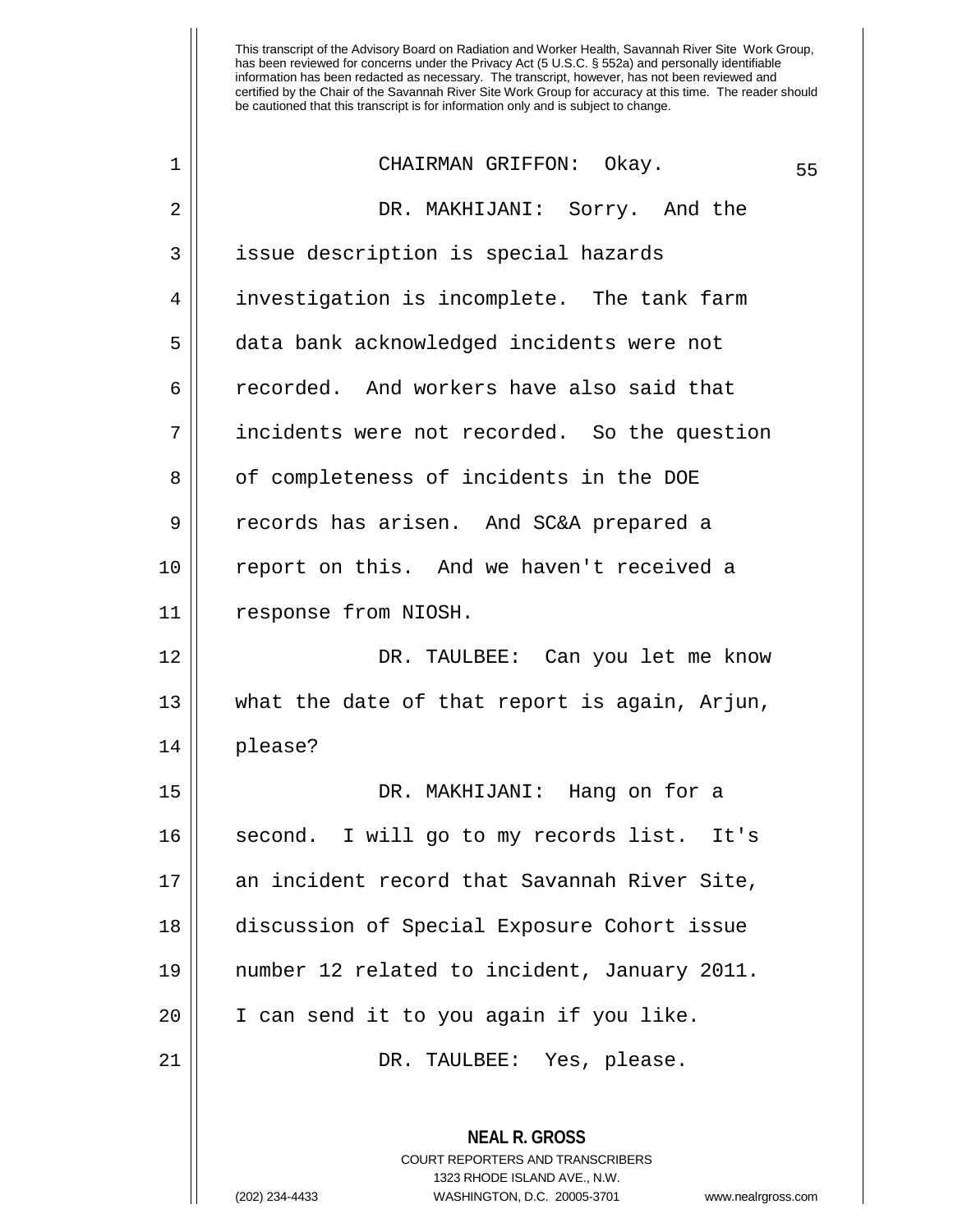| $\mathbf 1$ | DR. MAKHIJANI: I'll make a note<br>56                                                                                                                                  |
|-------------|------------------------------------------------------------------------------------------------------------------------------------------------------------------------|
| 2           | of that in my to-do list. Excuse me. Just a                                                                                                                            |
| 3           | second. I'll send it to Ted. All right?                                                                                                                                |
| 4           | CHAIRMAN GRIFFON: I will list                                                                                                                                          |
| 5           | that as a NIOSH action to review that, that                                                                                                                            |
| 6           | report.                                                                                                                                                                |
| 7           | DR. MAKHIJANI: I have noted to                                                                                                                                         |
| 8           | send it around.                                                                                                                                                        |
| 9           | CHAIRMAN GRIFFON: Okay.                                                                                                                                                |
| 10          | DR. MAKHIJANI: Then item 13,                                                                                                                                           |
| 11          | construction worker versus non-construction                                                                                                                            |
| 12          | workers, I've already mentioned. I don't know                                                                                                                          |
| 13          | if you want to take that up more at this                                                                                                                               |
| 14          | stage.                                                                                                                                                                 |
| 15          | CHAIRMAN GRIFFON: No. I think we                                                                                                                                       |
| 16          | have that on record. And I guess the question                                                                                                                          |
| 17          | is -- I think that's kind of -- I think we                                                                                                                             |
| 18          | will leave that up to you, Arjun, for SC&A to                                                                                                                          |
| 19          | look at the way the models are done now and                                                                                                                            |
| 20          | see if it remains an issue, you know, that you                                                                                                                         |
| 21          | still think is relevant or --                                                                                                                                          |
|             | <b>NEAL R. GROSS</b><br><b>COURT REPORTERS AND TRANSCRIBERS</b><br>1323 RHODE ISLAND AVE., N.W.<br>(202) 234-4433<br>WASHINGTON, D.C. 20005-3701<br>www.nealrgross.com |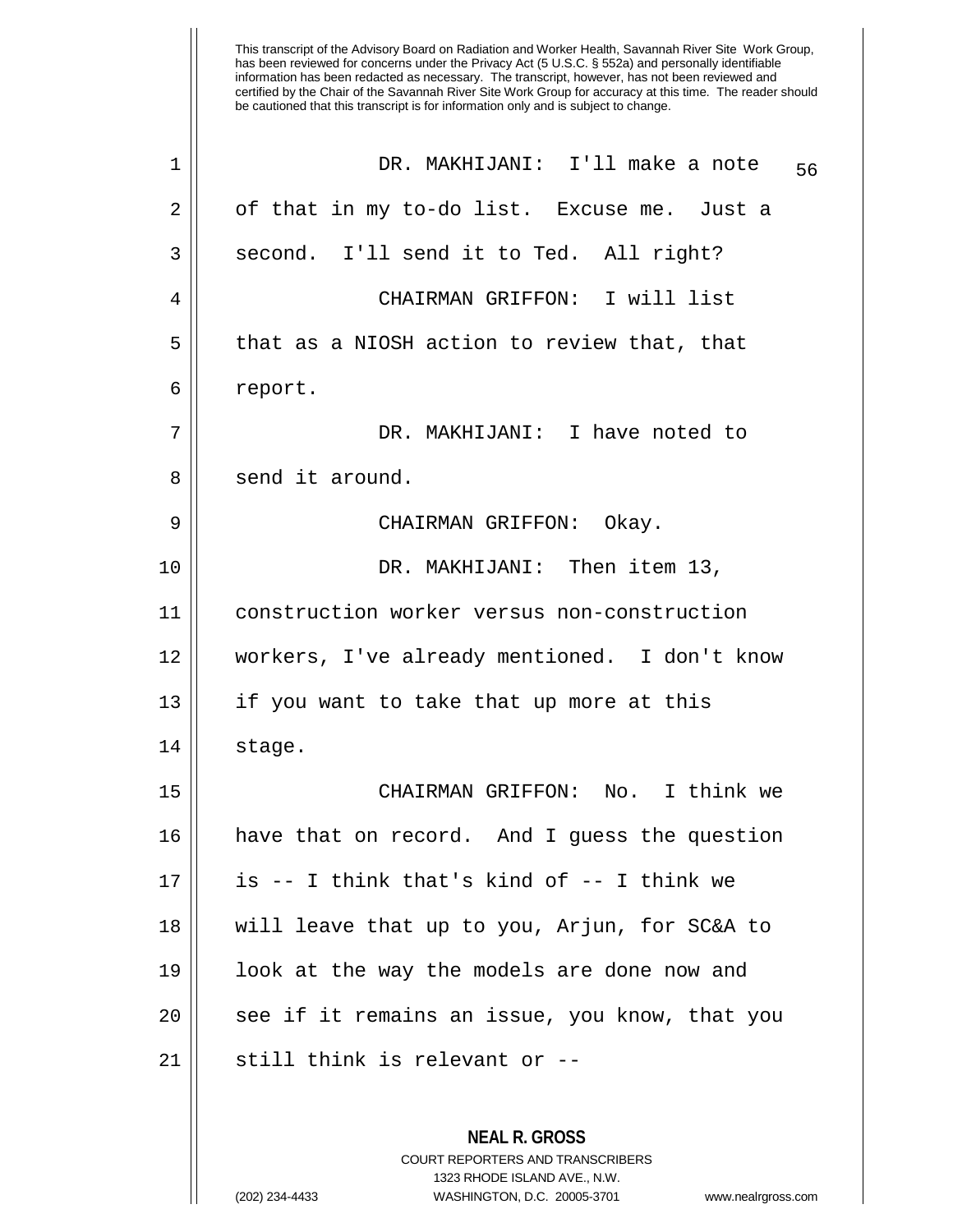This transcript of the Advisory Board on Radiation and Worker Health, Savannah River Site Work Group, has been reviewed for concerns under the Privacy Act (5 U.S.C. § 552a) and personally identifiable information has been redacted as necessary. The transcript, however, has not been reviewed and certified by the Chair of the Savannah River Site Work Group for accuracy at this time. The reader should be cautioned that this transcript is for information only and is subject to change. 1 || DR. MAKHIJANI: Yes. 57 2 CHAIRMAN GRIFFON: And if that's  $3 \parallel$  the case, then we can bring back the  $-$ - you  $4 \parallel$  know, that issue if we want. 5 DR. MAKHIJANI: This will 6 definitely require significant effort. And as 7 || soon as, Tim, if you will, please, send me an  $8 \parallel$  email as soon as you have posted the data, 9 then I can, you know, put a couple of people 10 || on this so we give it the due priority. 11 Otherwise, we won't be able to complete that 12 | analysis. 13 DR. TAULBEE: I will let you know 14 | once we get it posted. 15 DR. MAKHIJANI: Okay. Thank you. 16 CHAIRMAN GRIFFON: Sounds good. 17 DR. MAKHIJANI: Next item. So a 18 || lot of these items are really subsumed now in 19 this construction worker versus 20 non-construction worker. And the next issue 21 | is tank farm exposure geometry. This is

> **NEAL R. GROSS** COURT REPORTERS AND TRANSCRIBERS 1323 RHODE ISLAND AVE., N.W.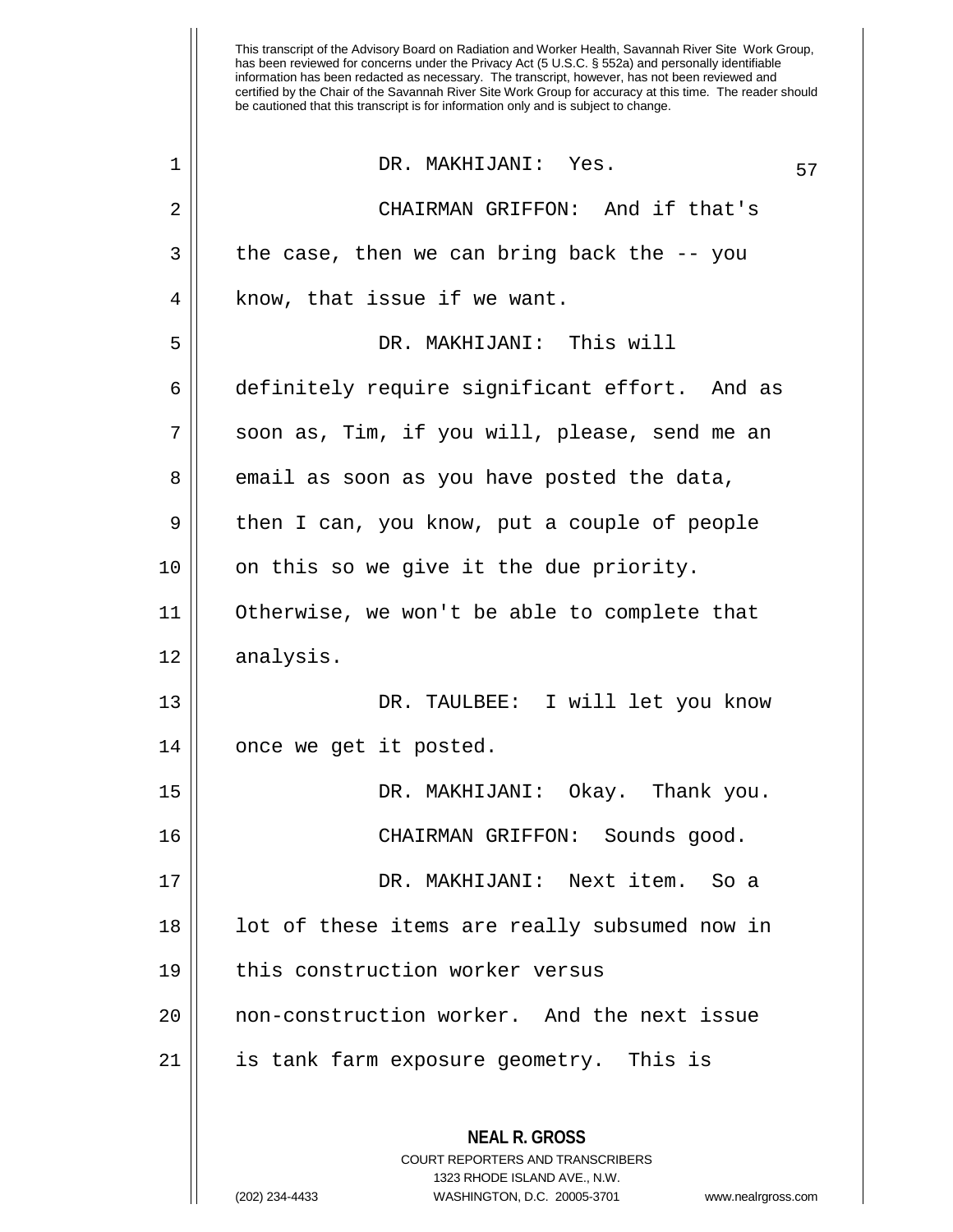**NEAL R. GROSS** COURT REPORTERS AND TRANSCRIBERS 1323 RHODE ISLAND AVE., N.W. (202) 234-4433 WASHINGTON, D.C. 20005-3701 www.nealrgross.com 1 || unlikely to be an SEC issue, but, again, I  $_{58}$ 2 don't want to prejudge anything. It's up to 3 you, Mark. 4 NIOSH was supposed to prepare a 5 model of adjustment factors for external 6  $\parallel$  exposure geometry in the tank farm. And we 7 were supposed to review it when it was 8 || published. I don't believe it has been 9 | published. 10 DR. TAULBEE: This is something 11 that is still on our to-do list. And we are 12 making some progress on that. It has again 13 || taken a lower priority. But this is something  $14$  | that we are cognizant of that we do still owe 15 || the Work Group. 16 DR. MAKHIJANI: Mark, in the past, 17 as you know, exposure geometry issues have 18 generally not been SEC issues. I don't want 19  $\parallel$  to prejudge anything in this case, but --20 CHAIRMAN GRIFFON: Right, right,  $21$  right.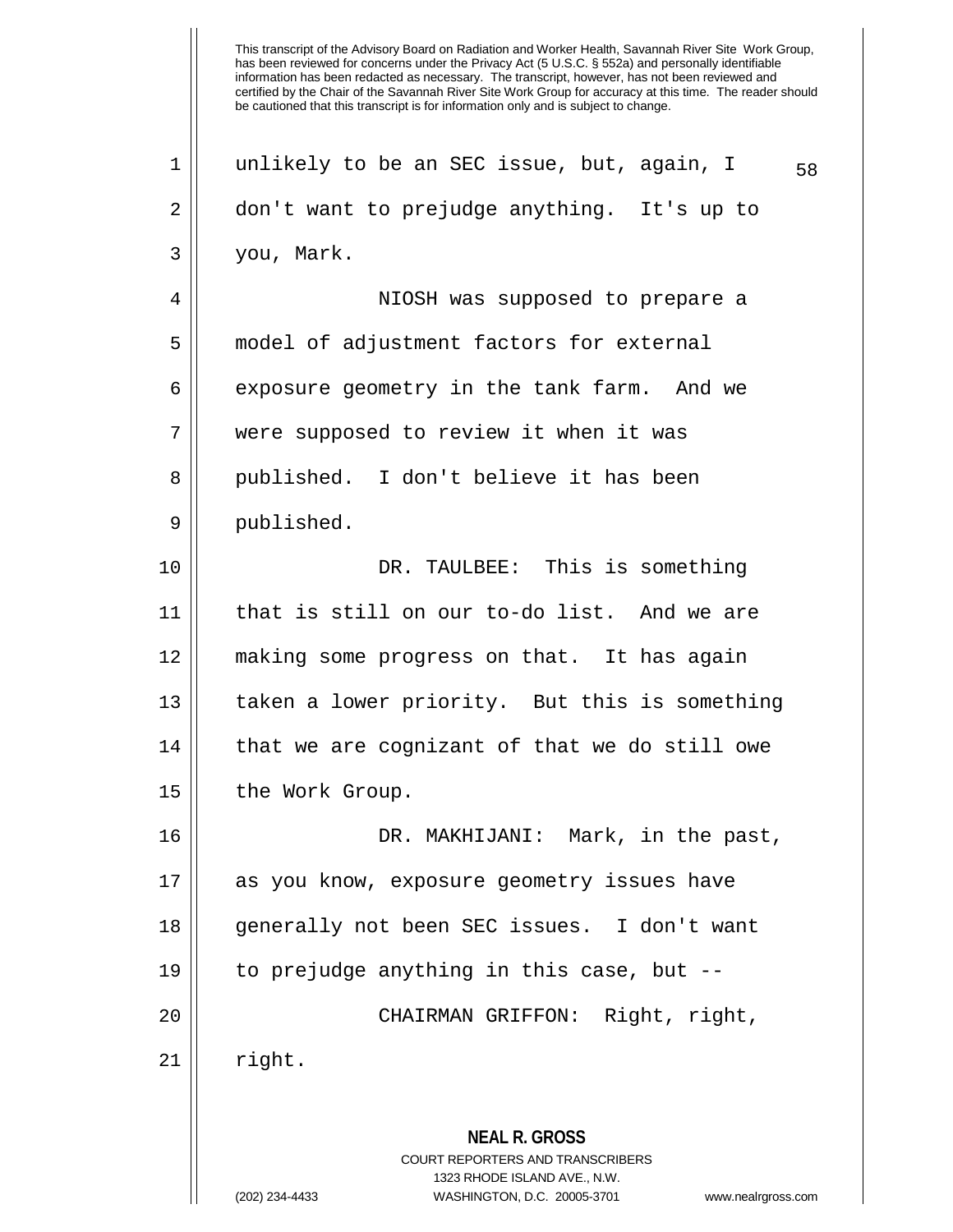DR. MAKHIJANI: Just from 59 1 2 || experience, as you know, NIOSH generally has  $3 \parallel$  been able to come up with models, I think,  $4 \parallel$  starting with Mallinckrodt, if I'm remembering 5 | correctly. 6 CHAIRMAN GRIFFON: Yes. I think 7 it would be good, Tim, if you can come back to 8 || the Work Group maybe with a proposed approach,  $9 \parallel$  even if it's not -- you know, you don't have 10 all the particulars, we might realize quickly 11 in a discussion whether it's not an SEC issue. 12 DR. TAULBEE: Mark, this is Tim. 13 I can give you a rough idea of what it is now. 14 We are currently modeling, through MCNP, a 15 worker standing on top of the tank farm and so 16 || the difference in dose from organs in the 17 lower portion of the body to the upper 18 portion. And then also a worker would be 19 crouching over one of the sampling holes and 20 || looking at that exposure as well. Those are 21 | the two models that we are currently modeling

> **NEAL R. GROSS** COURT REPORTERS AND TRANSCRIBERS 1323 RHODE ISLAND AVE., N.W. (202) 234-4433 WASHINGTON, D.C. 20005-3701 www.nealrgross.com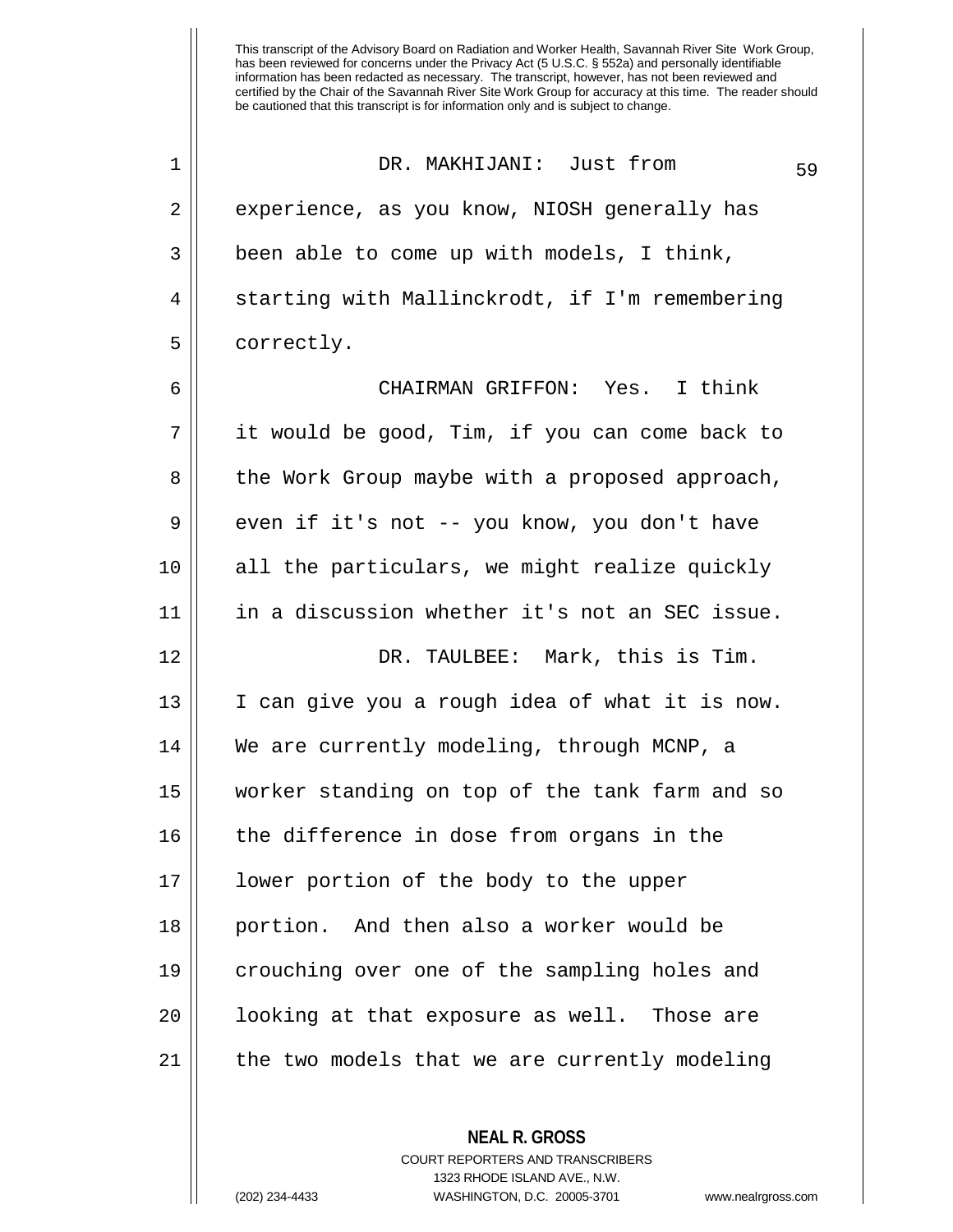**NEAL R. GROSS** COURT REPORTERS AND TRANSCRIBERS 1 || in MCNP. So that is our approach to coming up  $_{60}$ 2 We with the correction factors for this. 3 CHAIRMAN GRIFFON: And is there a 4 | question of the source term in that 5 l circumstance? 6 DR. TAULBEE: That's actually 7 what's been a little bit of our delay of 8 || modeling what is in the tanks based upon time  $9 \parallel$  and, over time, the mixture of fission 10 products for that. And that's been what the 11 largest part of the delay is. It has been  $12 \parallel$  tied to OTIB-54. 13 CHAIRMAN GRIFFON: Okay. 14 MEMBER CLAWSON: Mark, this is 15 Brad. I just wanted to remind Tim one other 16 || thing. If you remember, when we were talking 17 about these waste tanks, one of the processes 18 was and what brought a lot of this up was 19 because of the workers explaining about  $20$  || pulling those pumps out of there, too, 21 because, remember, you know, we had all the

1323 RHODE ISLAND AVE., N.W.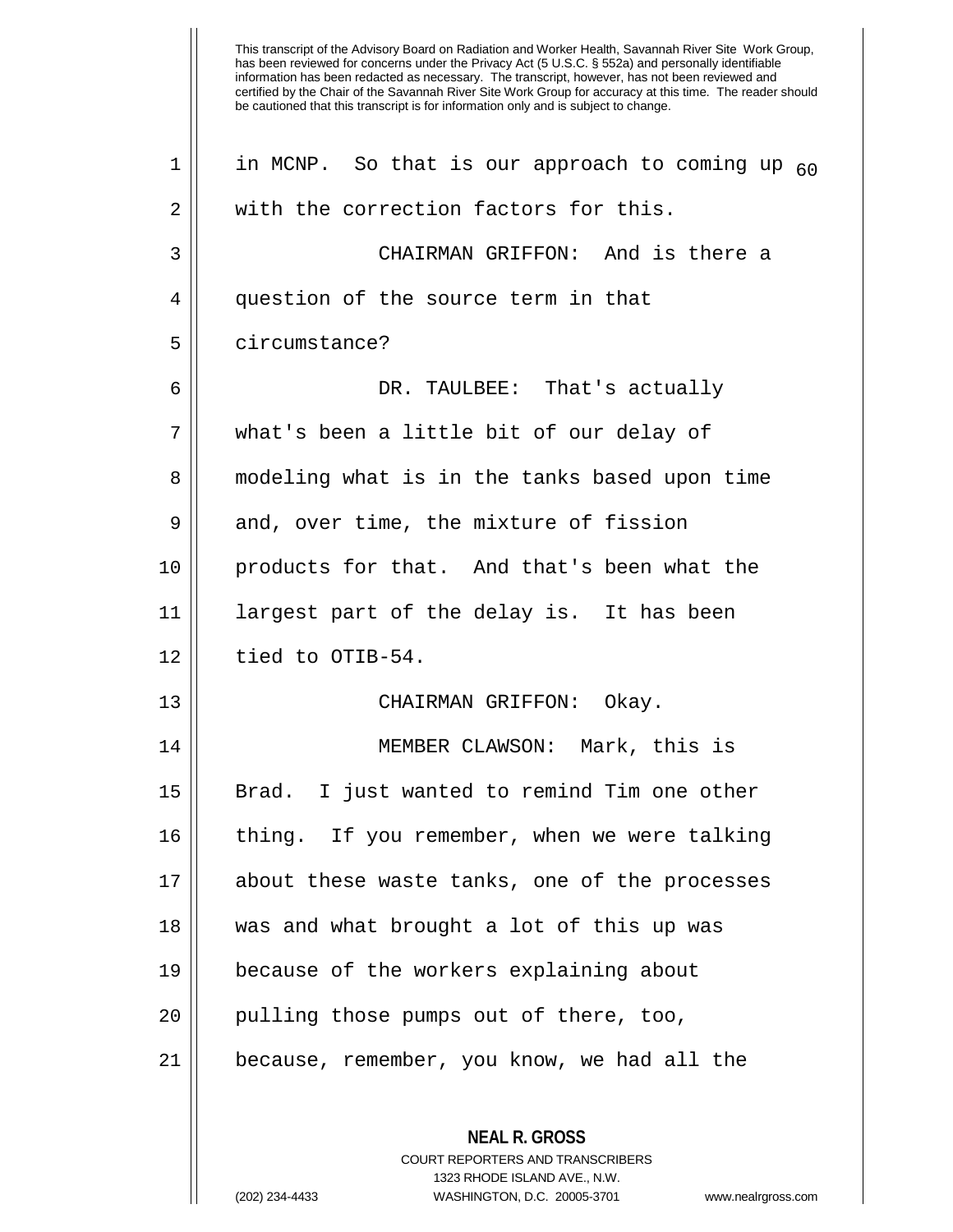| 1  | different radionuclides and the change in the<br>61                                                                                                                    |
|----|------------------------------------------------------------------------------------------------------------------------------------------------------------------------|
| 2  | field. So I know these two scenarios are                                                                                                                               |
| 3  | there, but one of the ones that brought it up                                                                                                                          |
| 4  | was because of the removal of some of the                                                                                                                              |
| 5  | pumps that went out in those tanks.                                                                                                                                    |
| 6  | DR. TAULBEE: Okay. I really                                                                                                                                            |
| 7  | don't remember. I mean, I remember them                                                                                                                                |
| 8  | talking about those particular tanks. I don't                                                                                                                          |
| 9  | remember what your concern was, though, Brad,                                                                                                                          |
| 10 | with that because when they come out of the                                                                                                                            |
| 11 | area, for most people, you are kind of facing                                                                                                                          |
| 12 | the tank or if you're back to it or you're                                                                                                                             |
| 13 | turning, you're kind of rotational geometry.                                                                                                                           |
| 14 | And so we have got correction factors already                                                                                                                          |
| 15 | for that in the OCAS-IG-0001 type of                                                                                                                                   |
| 16 | methodology. So this is why we weren't                                                                                                                                 |
| 17 | approaching this as part of the exposure                                                                                                                               |
| 18 | geometry.                                                                                                                                                              |
| 19 | The two scenarios where we didn't                                                                                                                                      |
| 20 | have those types of corrections is kind of a                                                                                                                           |
| 21 | fixed source with people walk in on top of                                                                                                                             |
|    | <b>NEAL R. GROSS</b><br><b>COURT REPORTERS AND TRANSCRIBERS</b><br>1323 RHODE ISLAND AVE., N.W.<br>(202) 234-4433<br>WASHINGTON, D.C. 20005-3701<br>www.nealrgross.com |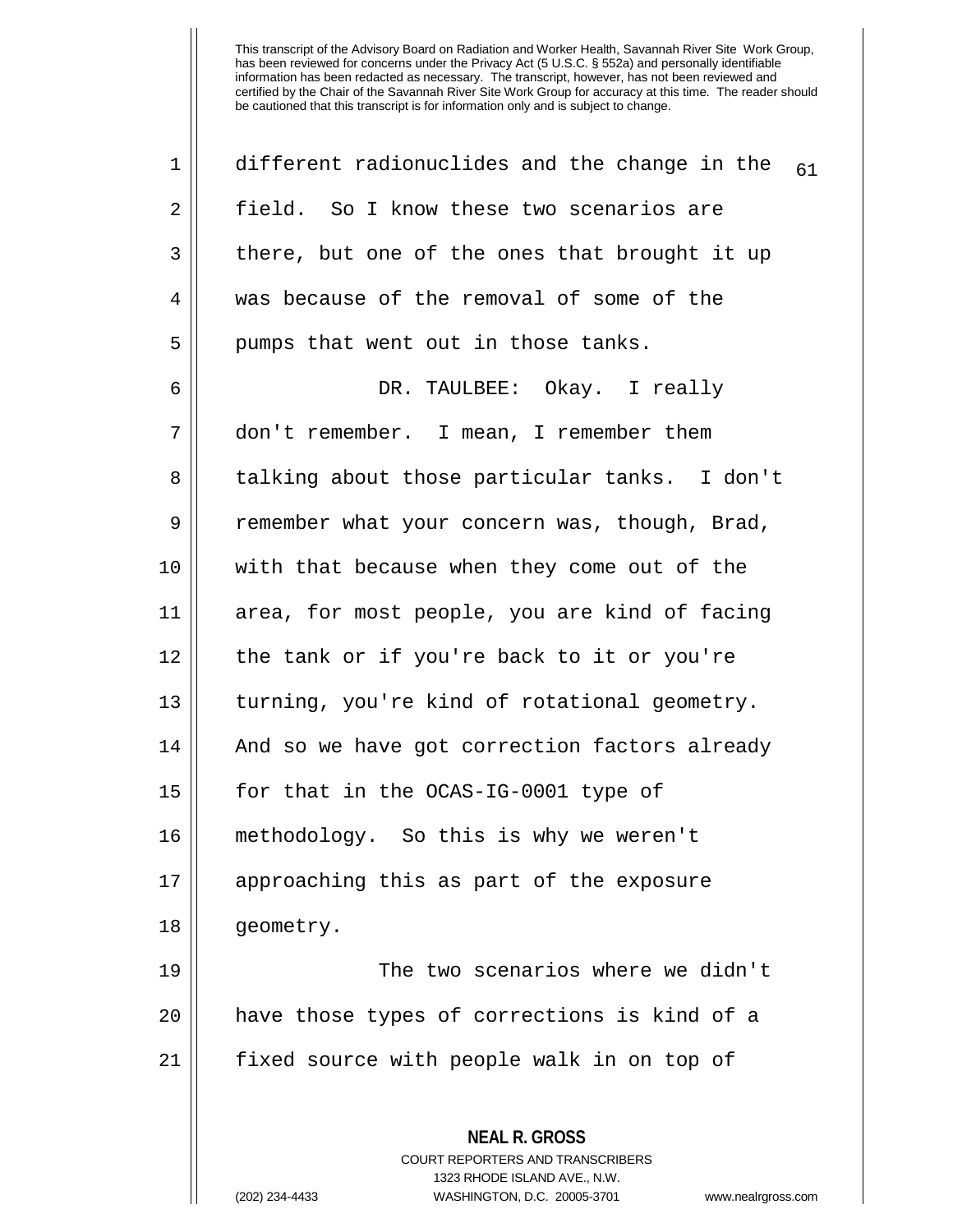**NEAL R. GROSS** COURT REPORTERS AND TRANSCRIBERS 1323 RHODE ISLAND AVE., N.W. 1 || kind of high-level waste tanks. Once the pump  $_{62}$ 2 | comes out, it's kind of rotational and AP 3 | geometry. 4 MEMBER CLAWSON: Okay. I guess it 5 really stands out to me because I remember in  $6$  || one of the interviews that we were involved 7 down there, it basically got into the 8 | construction trades. And that geometry is  $9 \parallel$  fine, but once you start to pull the pumps, 10 which they -- the operations people assisted 11 with, but it was usually the trades that did 12 it, those pumps that came out of there were 13 || streaming. And this is a process because of 14 || some of the product that was going in there 15 readily took those pumps out. I didn't know 16 how you were going to model for that. And I 17 just wanted to make sure we addressed the 18 || concerns of what the claimants had brought up 19 with that. 20 DR. TAULBEE: We can add a 21 discussion to this exposure geometry report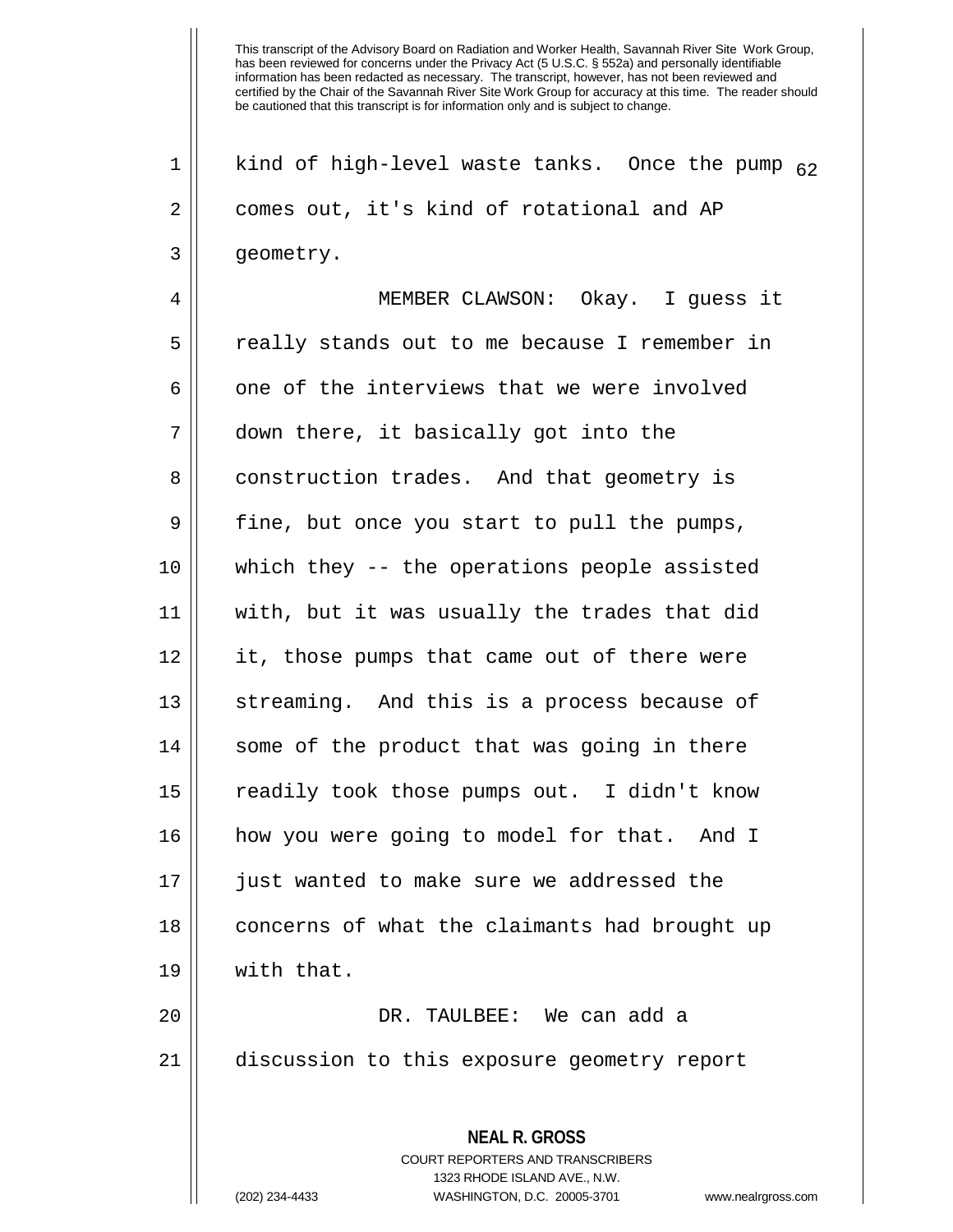This transcript of the Advisory Board on Radiation and Worker Health, Savannah River Site Work Group, has been reviewed for concerns under the Privacy Act (5 U.S.C. § 552a) and personally identifiable information has been redacted as necessary. The transcript, however, has not been reviewed and certified by the Chair of the Savannah River Site Work Group for accuracy at this time. The reader should be cautioned that this transcript is for information only and is subject to change. **NEAL R. GROSS** COURT REPORTERS AND TRANSCRIBERS 1323 RHODE ISLAND AVE., N.W. 1 || that will address that and show how our  $63$ 2 | current methodology would take that into 3 consideration. 4 MEMBER CLAWSON: Okay. Thank you. 5 I appreciate it. 6 DR. TAULBEE: Okay. 7 CHAIRMAN GRIFFON: Sounds good. 8 || Thanks, Tim. 9 Arjun, are there other items on  $10$  | the matrix? 11 DR. MAKHIJANI: Yes. One of the 12 || scenarios I brought from memory now, having 13 looked at tank farm data, is the diversion 14 || boxes and so on, where the workers actually 15 entered closer. And I don't know exactly what 16 || kind of procedures they used. I don't recall 17 that. But I am not sure there is a scenario 18 || there to consider, but you might think about 19 where they are actually approaching the pipes 20 || and junction boxes, diversion boxes, and so 21 || on, to see whether there is an appropriate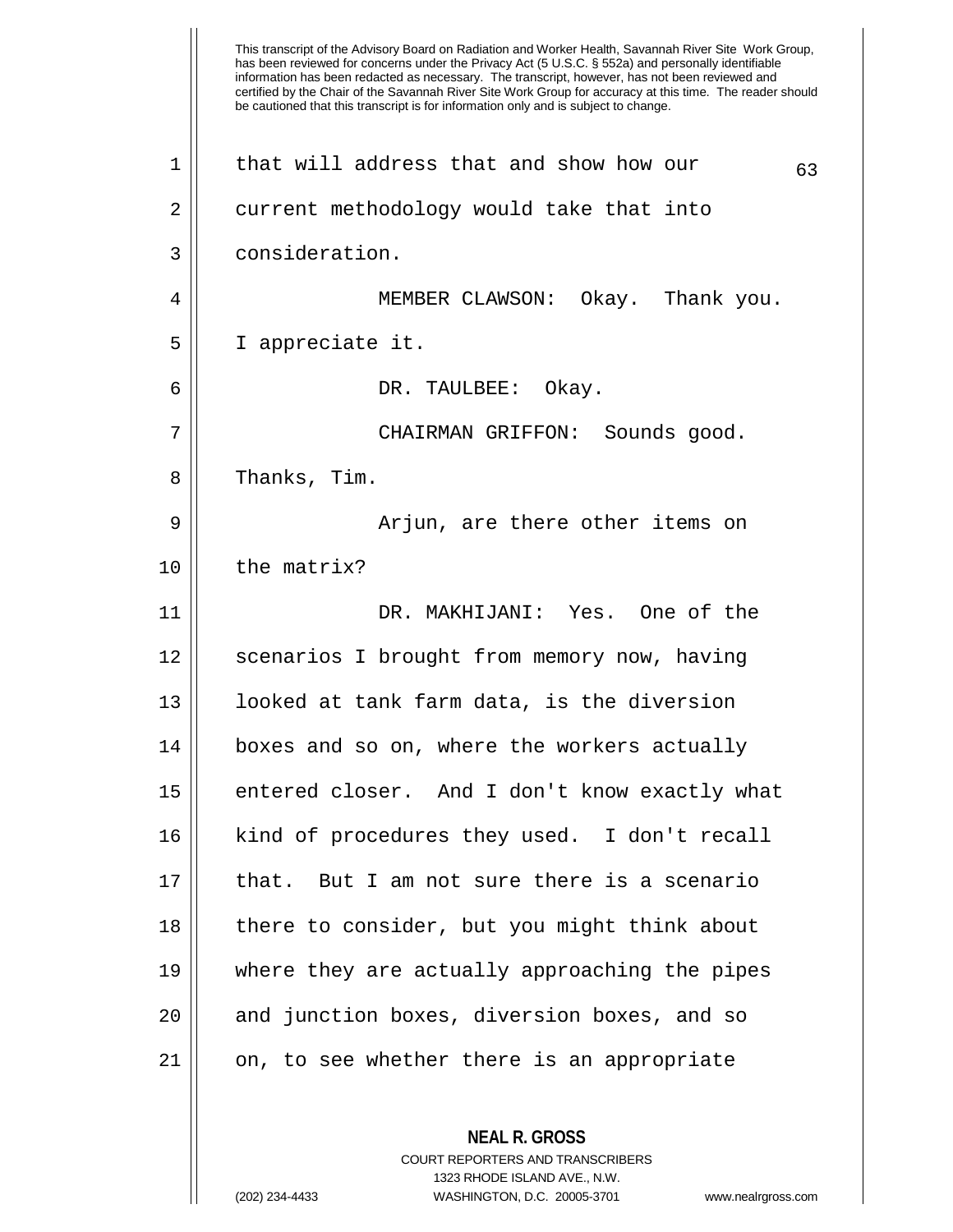2 || difference with somebody standing on top of  $3 \parallel$  the tanks. But they may be a significant 4 || source term. That's it. 5 CHAIRMAN GRIFFON: Okay. And that 6 || is it on the matrix items? 7 DR. MAKHIJANI: Well, there are 8 || two others which we have put together, items 9 22 and 23, badges not capturing dose and 10 || external dose recording accuracy and 11 completeness. This was, you know, basically 12 || issues raised by workers and worker 13 | representatives and came up repeatedly in 14 interviews. And we have prepared a report 15 || addressing this. 16 This is from some time back. I 17 don't remember what exactly is in the report, 18 || but I can send this one around to -- the 19 report was done in -- and so we await a NIOSH 20 || response on this. It was done also in January 21 of 2011. It says, Matrix issues 22 and 23

> **NEAL R. GROSS** COURT REPORTERS AND TRANSCRIBERS 1323 RHODE ISLAND AVE., N.W. (202) 234-4433 WASHINGTON, D.C. 20005-3701 www.nealrgross.com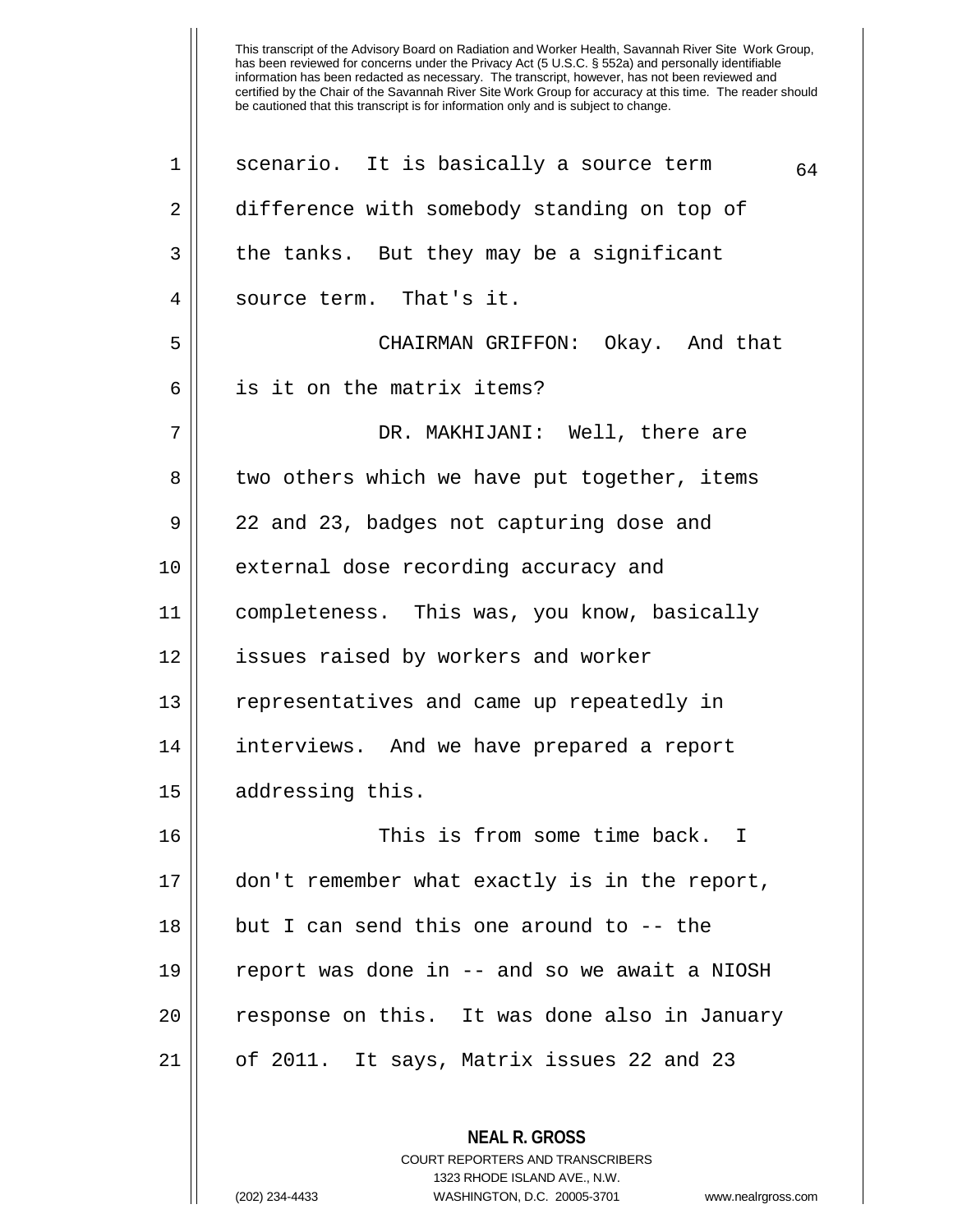| $\mathbf 1$ | regarding petitioner external dose issues.                                                      | 65 |
|-------------|-------------------------------------------------------------------------------------------------|----|
| 2           | And so basically we tried to                                                                    |    |
| 3           | comprehend the petitioner-raised issues and                                                     |    |
| 4           | put them into a report as to how they might                                                     |    |
| 5           | relate to our examination. And NIOSH hasn't                                                     |    |
| 6           | responded as of yet.                                                                            |    |
| 7           | I can send that report over.                                                                    |    |
| 8           | DR. TAULBEE: Yes. Please do,                                                                    |    |
| 9           | Arjun. This is Tim.                                                                             |    |
| 10          | CHAIRMAN GRIFFON: Okay. Thanks                                                                  |    |
| 11          | for the update.                                                                                 |    |
| 12          | And then I wasn't sure. Stu, you                                                                |    |
| 13          | had some things to say. You said we would                                                       |    |
| 14          | address it later in the meeting.                                                                |    |
| 15          | MR. HINNEFELD: No. I meant NIOSH                                                                |    |
| 16          | internally would address that question when                                                     |    |
| 17          | this call was over.                                                                             |    |
| 18          | CHAIRMAN GRIFFON: Oh, when the                                                                  |    |
| 19          | call was over. Okay. Okay. All right.                                                           |    |
| 20          | DR. MAKHIJANI: Sorry. There is                                                                  |    |
| 21          | one other item, which was 26, which is in the                                                   |    |
|             | <b>NEAL R. GROSS</b><br><b>COURT REPORTERS AND TRANSCRIBERS</b><br>1323 RHODE ISLAND AVE., N.W. |    |
|             | (202) 234-4433<br>WASHINGTON, D.C. 20005-3701<br>www.nealrgross.com                             |    |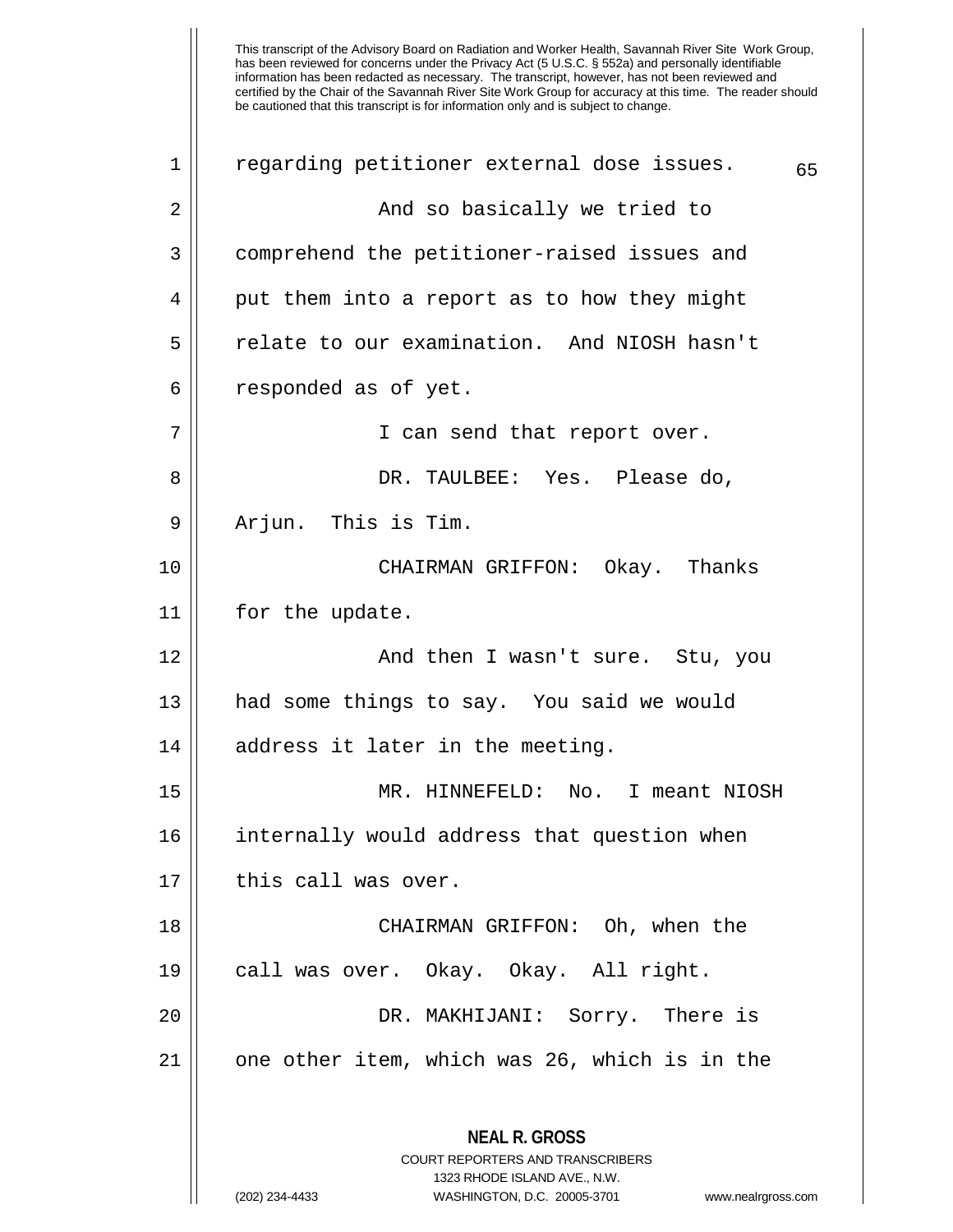| $\mathbf 1$ | same vein as 22 and 23, which was another set<br>66                                                                                                                    |
|-------------|------------------------------------------------------------------------------------------------------------------------------------------------------------------------|
| 2           | of issues raised later on by petitioners,                                                                                                                              |
| 3           | which SC&A also did a report about in February                                                                                                                         |
| 4           | 2011. I'll send that around, too. That's it.                                                                                                                           |
| 5           | CHAIRMAN GRIFFON: Okay. And yes.                                                                                                                                       |
| 6           | Again, I think the primary issues are in                                                                                                                               |
| 7           | SC&A's court right now and adding more                                                                                                                                 |
| 8           | resources I think makes a lot of sense. I                                                                                                                              |
| 9           | really would like to be able to be in a                                                                                                                                |
| 10          | position to possibly, you know, vote on at                                                                                                                             |
| 11          | least a further portion of the SEC in that                                                                                                                             |
| 12          | summer meeting. So I hope we can strive                                                                                                                                |
| 13          | toward that.                                                                                                                                                           |
| 14          | If we need to do another Work                                                                                                                                          |
| 15          | Group meeting, we can do that, you know,                                                                                                                               |
| 16          | albeit phone or in Cincinnati. I think this                                                                                                                            |
| 17          | has to be put the resources in now so we can                                                                                                                           |
| 18          | come to a close on this.                                                                                                                                               |
| 19          | DR. MAKHIJANI: I definitely got                                                                                                                                        |
| 20          | that message, Mark. And as soon as I have a                                                                                                                            |
| 21          | chance to meet with John and kind of regroup                                                                                                                           |
|             | <b>NEAL R. GROSS</b><br><b>COURT REPORTERS AND TRANSCRIBERS</b><br>1323 RHODE ISLAND AVE., N.W.<br>(202) 234-4433<br>WASHINGTON, D.C. 20005-3701<br>www.nealrgross.com |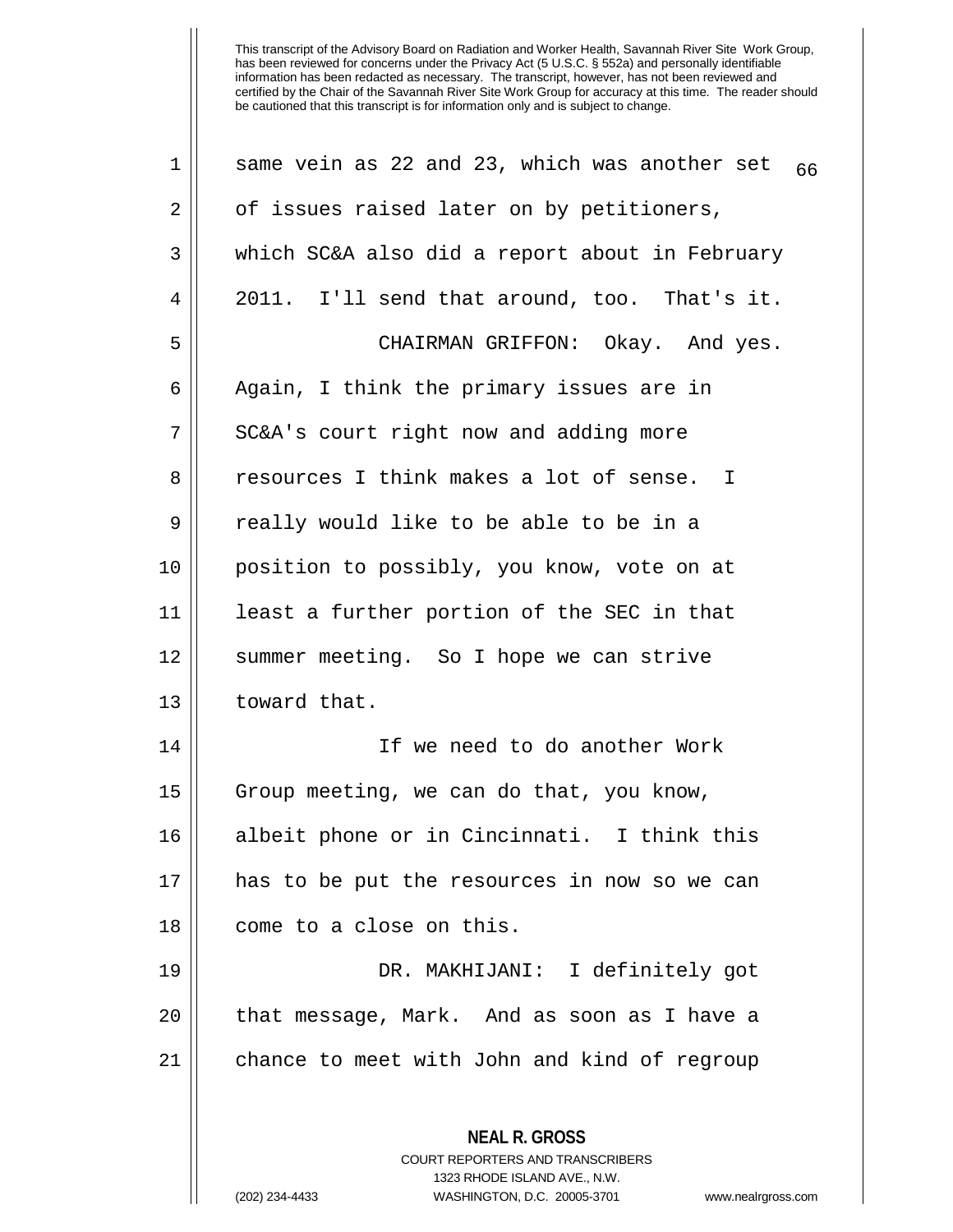This transcript of the Advisory Board on Radiation and Worker Health, Savannah River Site Work Group, has been reviewed for concerns under the Privacy Act (5 U.S.C. § 552a) and personally identifiable information has been redacted as necessary. The transcript, however, has not been reviewed and certified by the Chair of the Savannah River Site Work Group for accuracy at this time. The reader should be cautioned that this transcript is for information only and is subject to change. **NEAL R. GROSS** COURT REPORTERS AND TRANSCRIBERS 1323 RHODE ISLAND AVE., N.W. 1 || with our team, I will send you an email and  $67$  $2 \parallel$  copy Ted. 3 CHAIRMAN GRIFFON: And I think at  $4 \parallel$  this point, if there is nothing else, I would 5 | offer the petitioner an opportunity or 6 petitioners' representatives to say a word if 7 || they would like. 8 MR. ANDERSON: Thank you, Mark. 9 | You know, obviously we are disappointed. 10 CHAIRMAN GRIFFON: I am sorry. 11 Just maybe for the court reporter, your name? 12 MR. ANDERSON: David Anderson, 13 Administrative Manager with the law offices of 14 Bob Warren. 15 I have really appreciated all the 16 work you all are putting into this today. We 17 are disappointed in the timing. I think you 18 || all are disappointed in the timing. But I do 19 appreciate the fact that SC&A is going to go 20 || down to the site and actually do these 21 | interviews and look at some of the data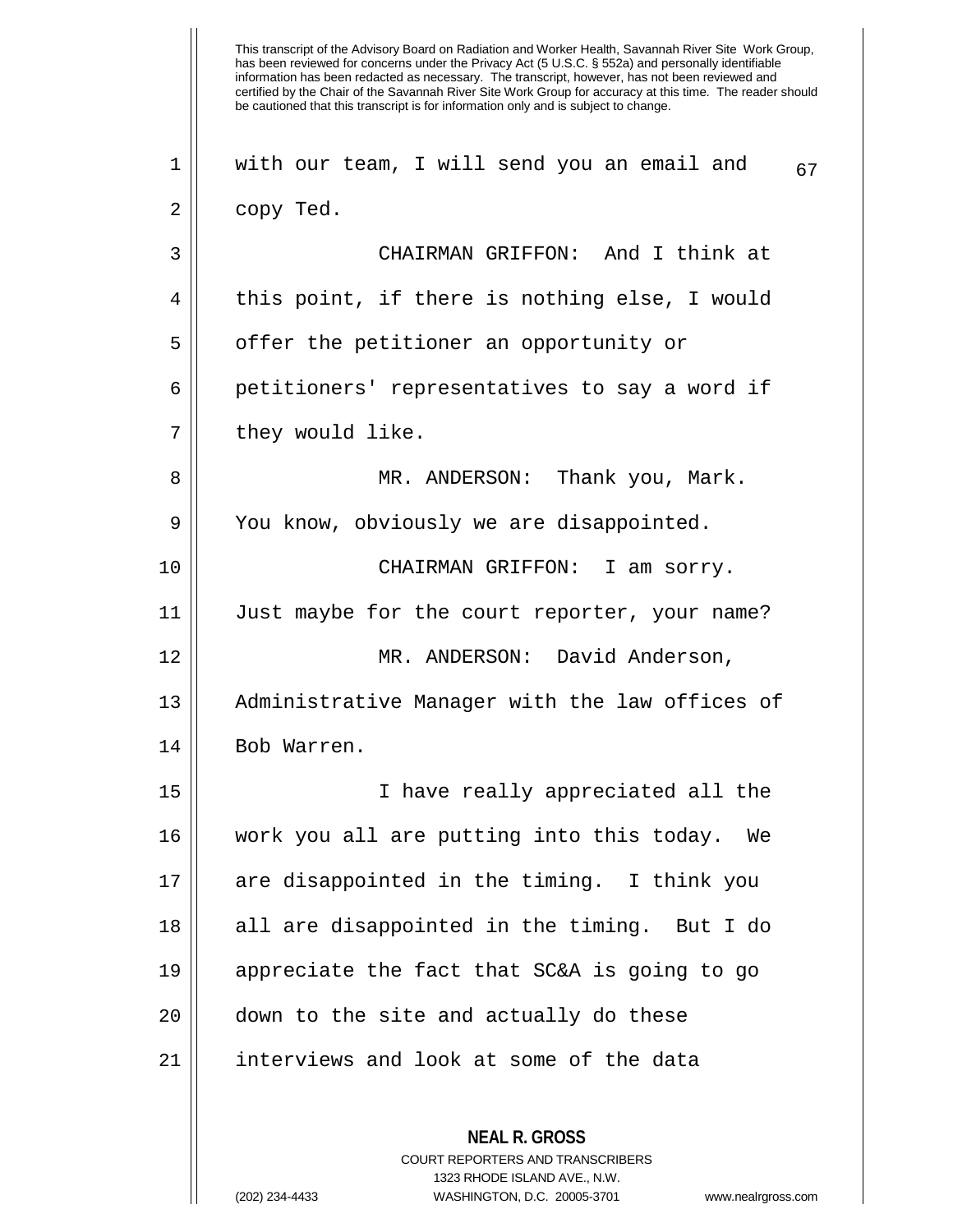**NEAL R. GROSS** COURT REPORTERS AND TRANSCRIBERS 1323 RHODE ISLAND AVE., N.W. (202) 234-4433 WASHINGTON, D.C. 20005-3701 www.nealrgross.com 1 | because we have serious questions about the  $68$ 2 || source materials. And we have not been able  $3 \parallel$  to have a look at those, even though we have 4 || filed FOIA requests. 5 || So I am glad you all are moving  $6 \parallel$  forward. I am sorry for the claimants, who, 7 as you all know, are aging and dying as we 8 speak. But you're doing the best you can, and 9 we appreciate it. Thank you. 10 CHAIRMAN GRIFFON: Thank you. And 11 I think we all agree that we need to move and  $12 \parallel$  try to come to closure on this. 13 Any other -- 14 DR. RINGEN: Mark, this is Knut 15 Ringen. First of all, when SC&A does the 16 || reviews down there, I think it is very 17 important to get more input also from the 18 || regular workers who have been out at the site. 19 The report, Addendum number 3 is 20 heavily skewed, it seems to me, by the four 21 identified experts that NIOSH has relied on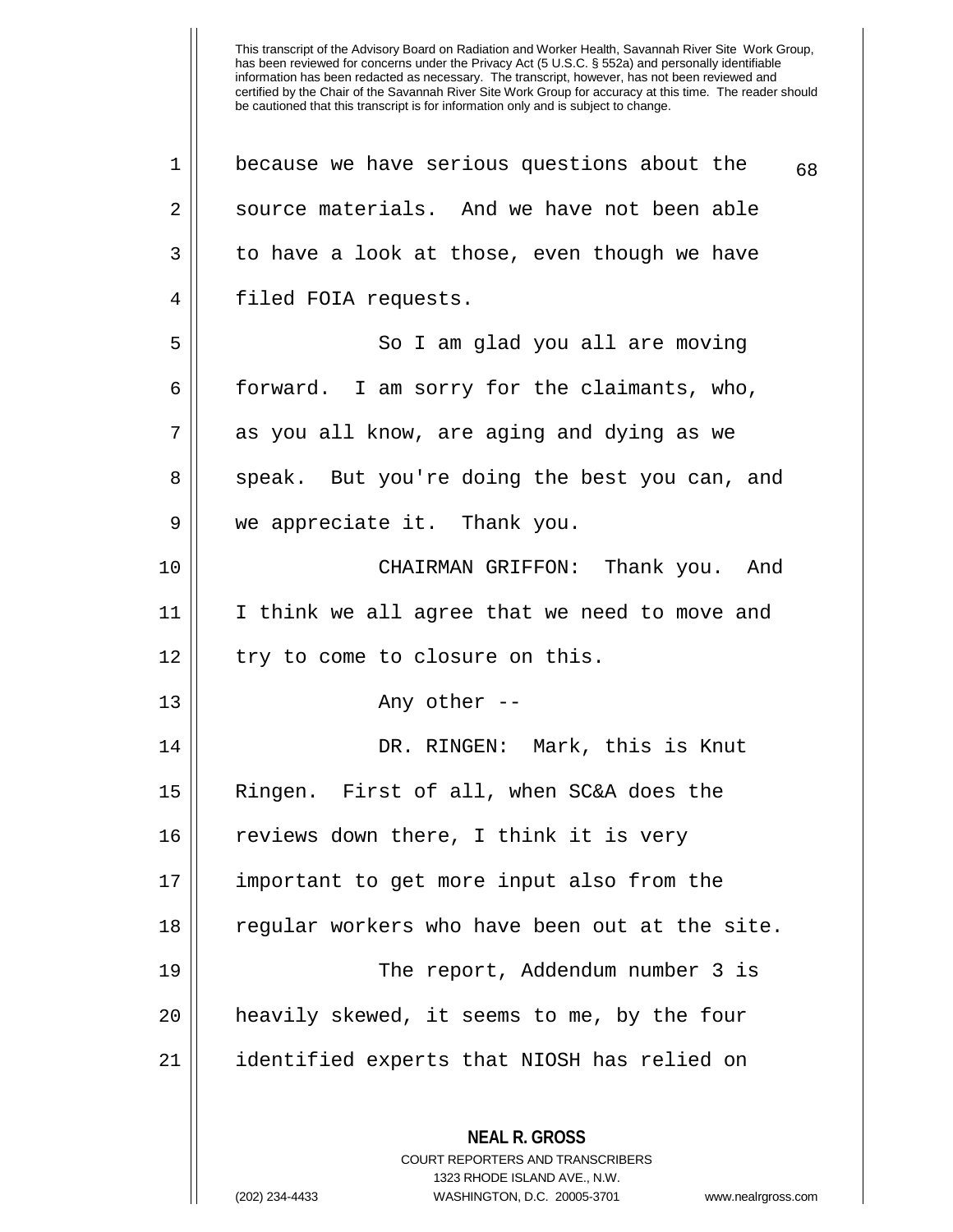| 1              | from the site that they have interviewed and<br>69 |
|----------------|----------------------------------------------------|
| $\overline{2}$ | that are listed in the addendum. It doesn't        |
| 3              | seem to me to be balanced with the views that      |
| 4              | other workers, ordinary workers have given.        |
| 5              | I think all of this still comes                    |
| 6              | down to two things. One, are the                   |
| 7              | extrapolation models that have been proposed       |
| 8              | valid? We have very big doubts about it,           |
| 9              | including the one-person, one-sample model.        |
| 10             | And we'll make some comments about that in         |
| 11             | March.                                             |
| 12             | The second issue, which is also                    |
| 13             | very important, is, even if that model might       |
| 14             | be valid, how do you identify those workers        |
| 15             | that it applies to? NIOSH still has not            |
| 16             | presented in this addendum a valid approach or     |
| 17             | any approach, for that matter, as to how it        |
| 18             | will place a construction worker in a              |
| 19             | particular area of the site. It's the same         |
| 20             | problem that we had when the last SEC              |
| 21             | Evaluation Report was reviewed by the Board.       |
|                |                                                    |

**NEAL R. GROSS** COURT REPORTERS AND TRANSCRIBERS 1323 RHODE ISLAND AVE., N.W. (202) 234-4433 WASHINGTON, D.C. 20005-3701 www.nealrgross.com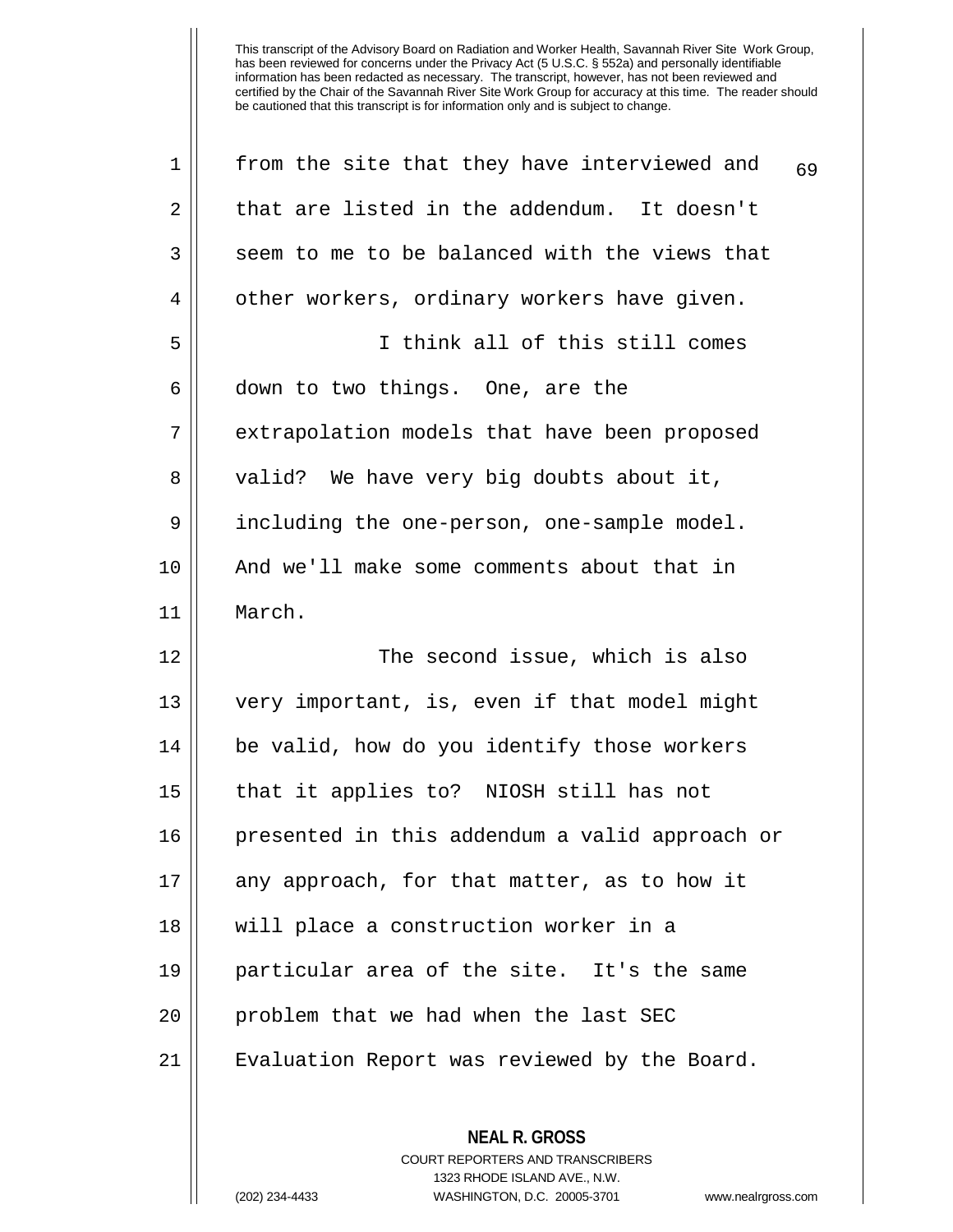| $\mathbf 1$    | And it is going to be the same problem that   | 70 |
|----------------|-----------------------------------------------|----|
| $\overline{2}$ | comes up again now. So it has to be dealt     |    |
| 3              | with, in one form or another, by SC&A.        |    |
| 4              | CHAIRMAN GRIFFON: Thank you,                  |    |
| 5              | Knut, and look forward to your other comments |    |
| 6              | at the meeting in Augusta.                    |    |
| 7              | DR. MAKHIJANI: Mark, could I ask              |    |
| 8              | Dr. Ringen a question?                        |    |
| 9              | CHAIRMAN GRIFFON: Yes.                        |    |
| 10             | DR. MAKHIJANI: Knut, do you have              |    |
| 11             | names of workers that you would especially    |    |
| 12             | like us to interview? We have sent some       |    |
| 13             | names, a list of about a dozen -- right, Joe? |    |
| 14             | MR. FITZGERALD: About that.                   |    |
| 15             | DR. MAKHIJANI: -- to DOE so we                |    |
| 16             | can interview them. If you have particular    |    |
| 17             | people who have special knowledge on any of   |    |
| 18             | these areas, but especially neptunium and     |    |
| 19             | thorium, we would be happy to interview them. |    |
| 20             | If you could send, you know, Mark or me or    |    |
| 21             | John Stiver or any of us an email, we would   |    |
|                |                                               |    |
|                | <b>NEAL R. GROSS</b>                          |    |

1323 RHODE ISLAND AVE., N.W. (202) 234-4433 WASHINGTON, D.C. 20005-3701 www.nealrgross.com

COURT REPORTERS AND TRANSCRIBERS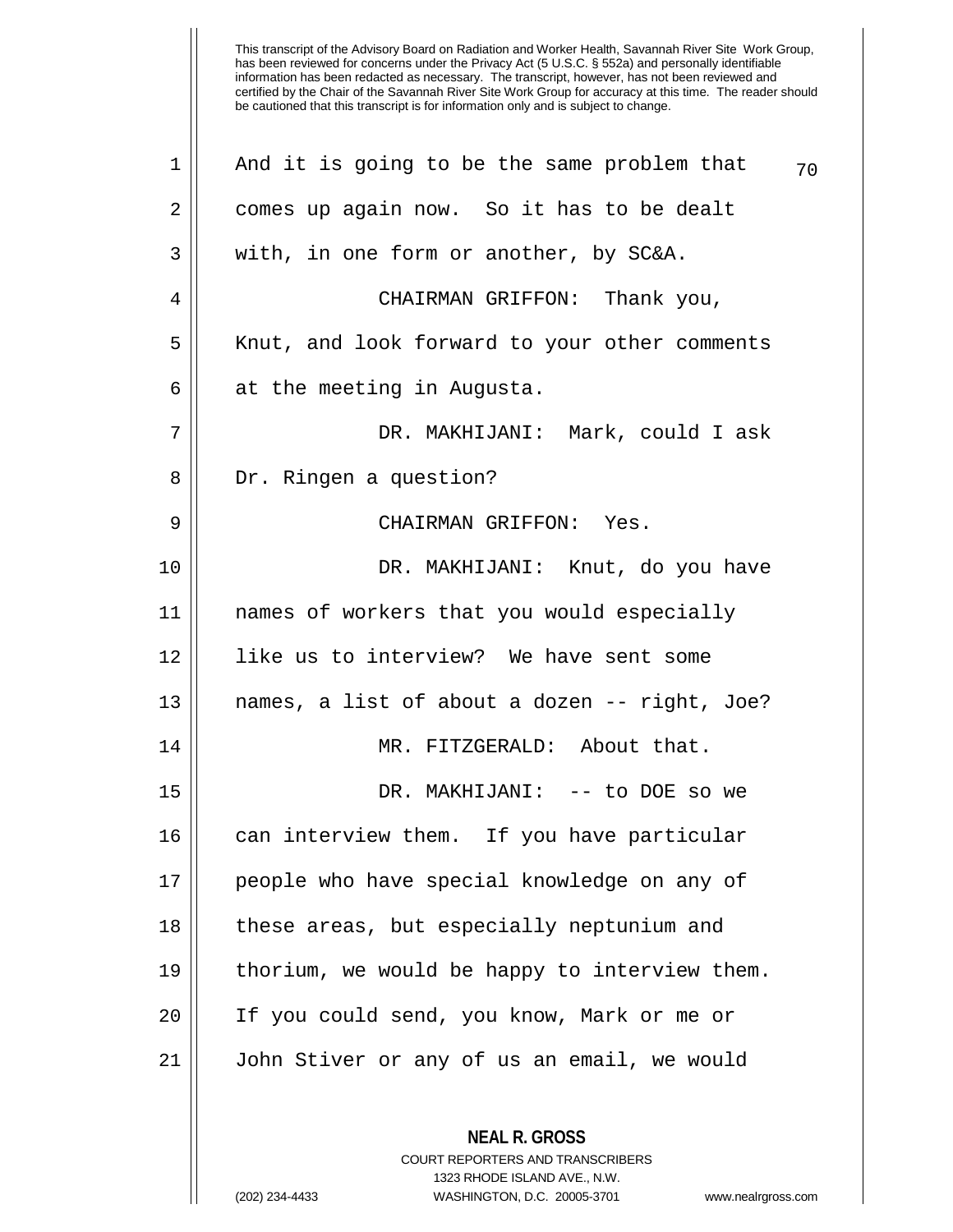| 1  | share that, you know, with the Work Group.<br>71                                                |
|----|-------------------------------------------------------------------------------------------------|
| 2  | And, Joe, you know, there are                                                                   |
| 3  | three of us, three people from our team, with                                                   |
| 4  | clearances who are going down there. So if we                                                   |
| 5  | could have that as soon as possible, it would                                                   |
| 6  | be appreciated.                                                                                 |
| 7  | DR. RINGEN: Sure. We'll work on                                                                 |
| 8  | that, and thank you for the opportunity.                                                        |
| 9  | MEMBER CLAWSON: Hey, Mark, this                                                                 |
| 10 | is Brad. I've got one question, if I could.                                                     |
| 11 | CHAIRMAN GRIFFON: Go ahead, Brad.                                                               |
| 12 | MEMBER CLAWSON: Well, my question                                                               |
| 13 | is for Tim. This OTIB, I believe it was, 81                                                     |
| 14 | that we really haven't been able to look at,                                                    |
| 15 | this basically gives the methodology of how                                                     |
| 16 | you're going to do this coworker data. Is                                                       |
| 17 | that correct?                                                                                   |
| 18 | DR. TAULBEE: OTIB-81 provides the                                                               |
| 19 | basis of how we develop the coworker models.                                                    |
| 20 | That is the data, the data analysis associated                                                  |
| 21 | with it, how we came up with the intakes that                                                   |
|    | <b>NEAL R. GROSS</b><br><b>COURT REPORTERS AND TRANSCRIBERS</b><br>1323 RHODE ISLAND AVE., N.W. |
|    | WASHINGTON, D.C. 20005-3701<br>(202) 234-4433<br>www.nealrgross.com                             |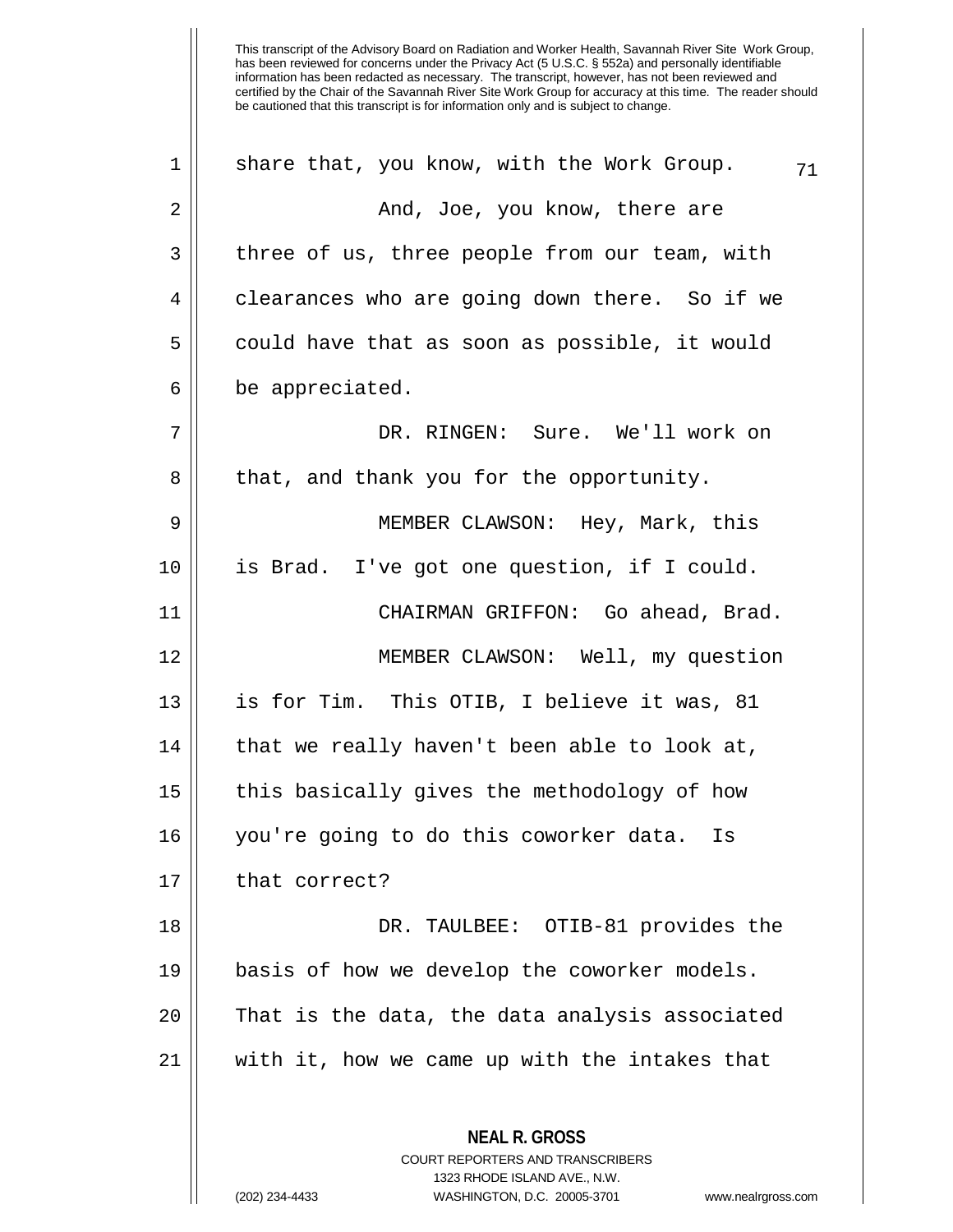| $\mathbf 1$    | we would be assigning to an unmonitored worker $72$ |
|----------------|-----------------------------------------------------|
| $\overline{2}$ | who we feel should have been monitored.             |
| 3              | MEMBER CLAWSON: This is part of                     |
| 4              | my question. What guidelines are the people         |
| 5              | going to have to meet to have this OTIB-81          |
| 6              | used? I was just wondering how these people         |
| 7              | are going to be chosen or what lack of              |
| 8              | information they need to have. Is there any         |
| 9              | kind of guidance of telling us which people?        |
| 10             | This kind of comes back to a little bit of          |
| 11             | what Knut just said of who these people are         |
| 12             | going to be and who are going to fall into          |
| 13             | this category. What criteria do they meet to        |
| 14             | have to have OTIB-81 used? Do we have any           |
| 15             | guidance for that?                                  |
| 16             | DR. TAULBEE: Let me get back to                     |
| 17             | you on that, Brad. I am not sure if it's in         |
| 18             | the TBD. Actually, I know it is not in the          |
| 19             | TBD because we didn't have coworker models          |
| 20             | back then. But I believe there are some other       |
| 21             | OTIBs where we have this particular guidance        |
|                |                                                     |

COURT REPORTERS AND TRANSCRIBERS 1323 RHODE ISLAND AVE., N.W. (202) 234-4433 WASHINGTON, D.C. 20005-3701 www.nealrgross.com

**NEAL R. GROSS**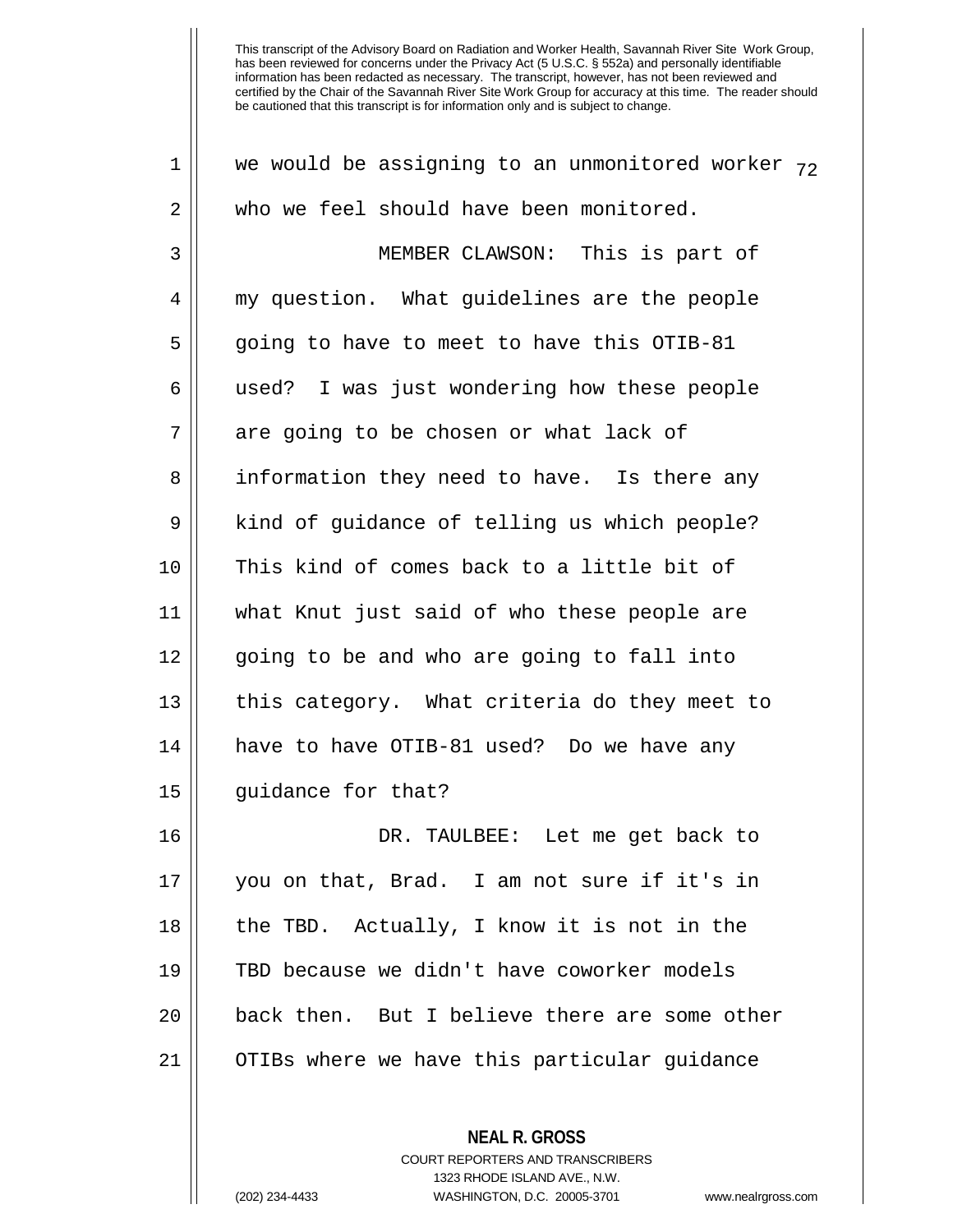This transcript of the Advisory Board on Radiation and Worker Health, Savannah River Site Work Group, has been reviewed for concerns under the Privacy Act (5 U.S.C. § 552a) and personally identifiable information has been redacted as necessary. The transcript, however, has not been reviewed and certified by the Chair of the Savannah River Site Work Group for accuracy at this time. The reader should be cautioned that this transcript is for information only and is subject to change. **NEAL R. GROSS** COURT REPORTERS AND TRANSCRIBERS 1323 RHODE ISLAND AVE., N.W. 1 || as to who it would be assigned to. But I need  $73$  $2 \parallel$  to research that a little and get back to you  $3 \parallel$  on that, Brad. 4 MEMBER CLAWSON: Okay. Well, what 5 I was just going to say in the -- I didn't 6 mean to put you in a predicament there, but  $7 \parallel$  the thing is, once we know how this is going 8 || to be applied, I think it's a question. And 9 | if you wouldn't mind kind of taking that as an 10 action item to get back to the Work Group on 11 how this will be applied and who it would 12 || apply to, I would greatly appreciate it. 13 || DR. TAULBEE: Will do. 14 CHAIRMAN GRIFFON: Okay. Are 15 || there any more -- before I close out, any more 16 || people who wish to speak on behalf of the 17 petitioner? 18 (No response.) 19 CHAIRMAN GRIFFON: All right. So,  $20$  || not hearing any, I think we can close this 21 meeting out. You know, I think we got a lot

(202) 234-4433 WASHINGTON, D.C. 20005-3701 www.nealrgross.com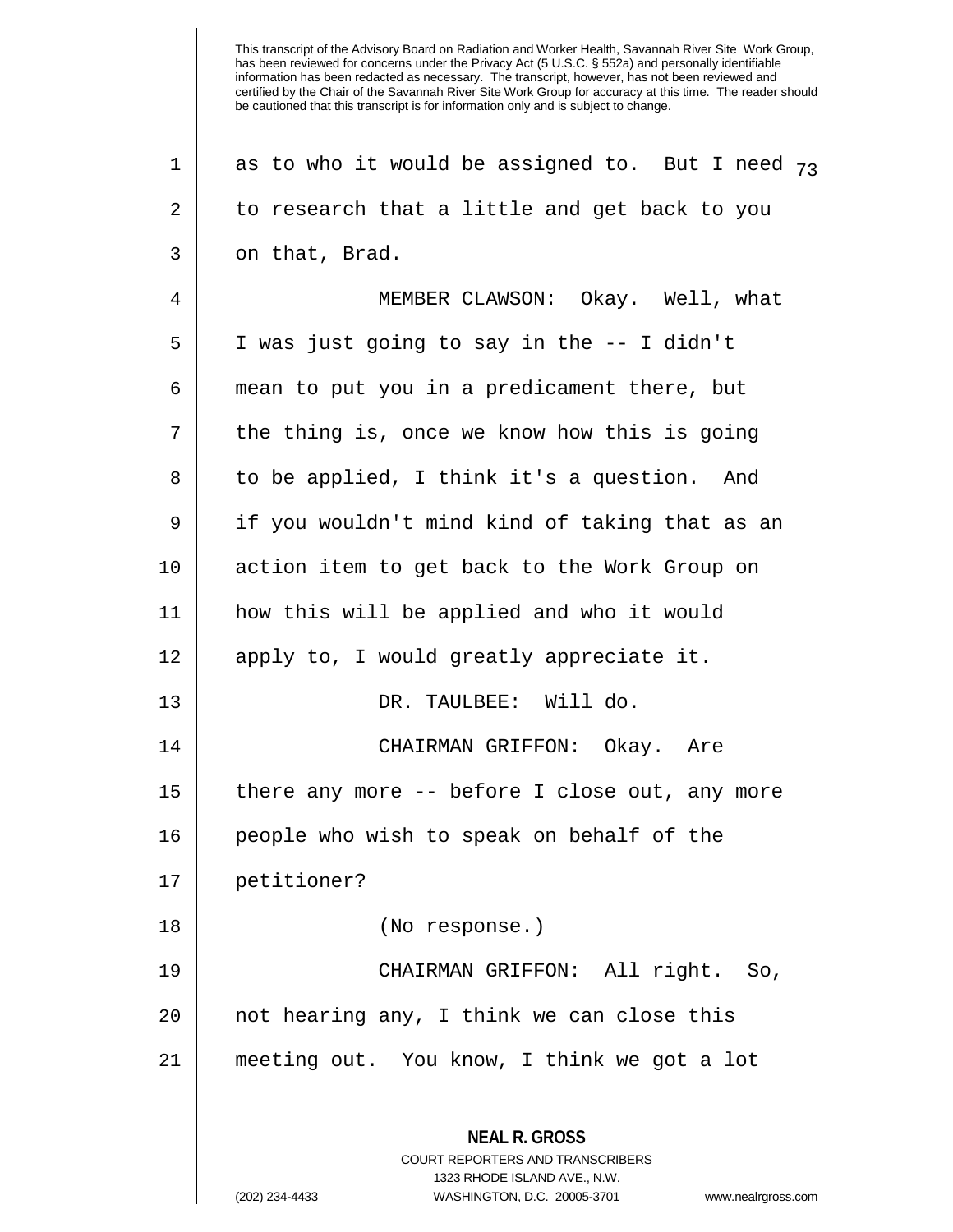This transcript of the Advisory Board on Radiation and Worker Health, Savannah River Site Work Group, has been reviewed for concerns under the Privacy Act (5 U.S.C. § 552a) and personally identifiable information has been redacted as necessary. The transcript, however, has not been reviewed and certified by the Chair of the Savannah River Site Work Group for accuracy at this time. The reader should be cautioned that this transcript is for information only and is subject to change.

| $\mathbf 1$    | of action items, the weight of which are on<br>74                                        |
|----------------|------------------------------------------------------------------------------------------|
| $\overline{2}$ | SC&A, but look forward to you moving ahead on                                            |
| 3              | this. And we'll at least do an update in                                                 |
| $\overline{4}$ | Augusta for the local community. And we'll                                               |
| 5              | just move ahead as quickly as we can.                                                    |
| 6              | Any other thoughts before we                                                             |
| 7              | close?                                                                                   |
| 8              | MR. KATZ: This is Ted. Just one.                                                         |
| 9              | Once we get better information from SC&A as to                                           |
| 10             | what they can do when, and more information                                              |
| 11             | about the site visits, I think, sometime in                                              |
| 12             | early March, middle March, we should book                                                |
| 13             | another Work Group meeting, in the May, early                                            |
| 14             | June time frame. I think it is always helpful                                            |
| 15             | to have, actually, a target to shoot at first.                                           |
| 16             | And at that point, we may be only ready to                                               |
| 17             | sort of get reconnaissance of how close we are                                           |
| 18             | with documents, but we probably should do                                                |
| 19             | that.                                                                                    |
| 20             | CHAIRMAN GRIFFON: Okay. Okay.                                                            |
| 21             | And I'll keep in touch with Tim and Arjun.                                               |
|                | <b>NEAL R. GROSS</b><br>COURT REPORTERS AND TRANSCRIBERS<br>1323 RHODE ISLAND AVE., N.W. |
|                | (202) 234-4433<br>WASHINGTON, D.C. 20005-3701<br>www.nealrgross.com                      |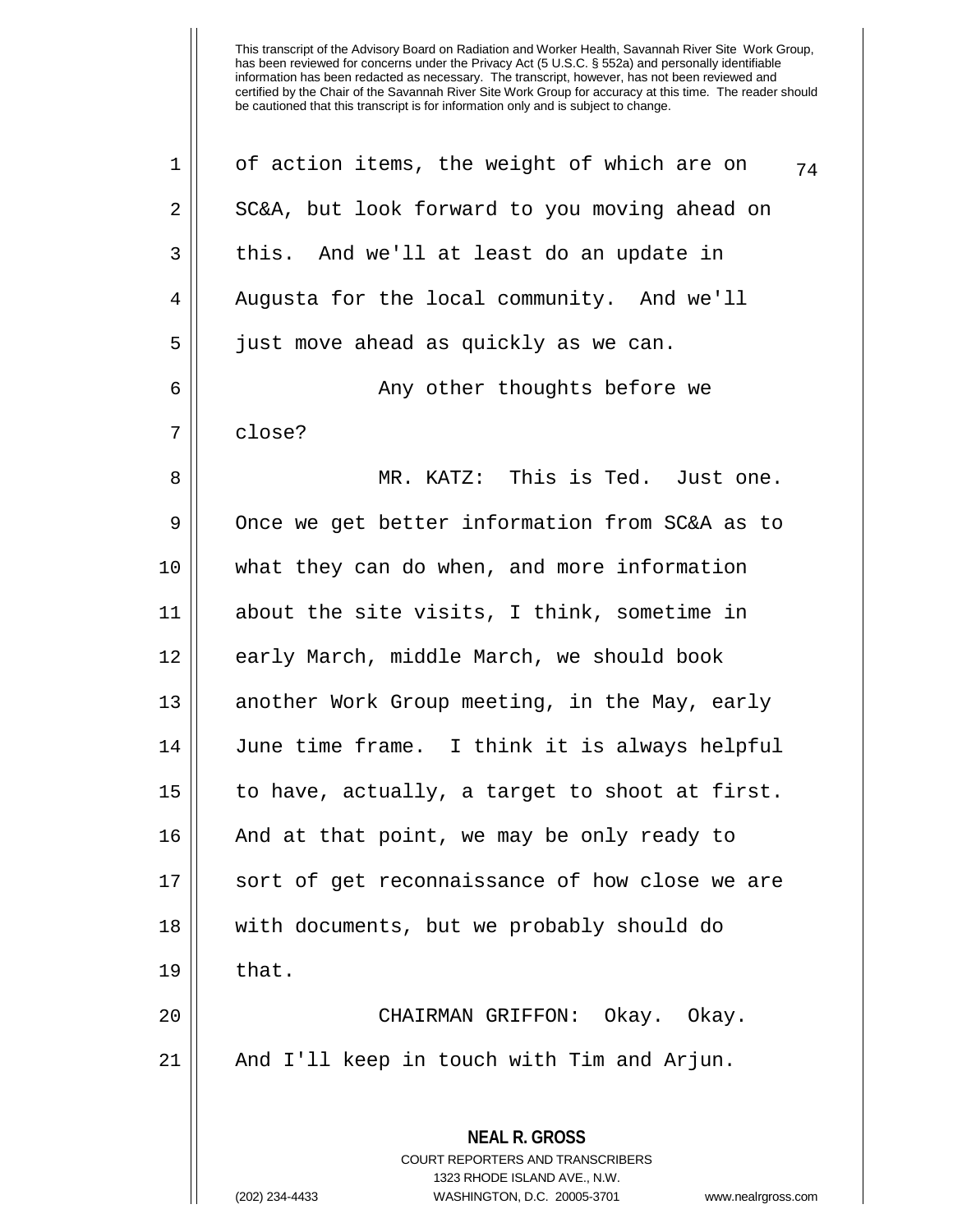This transcript of the Advisory Board on Radiation and Worker Health, Savannah River Site Work Group, has been reviewed for concerns under the Privacy Act (5 U.S.C. § 552a) and personally identifiable information has been redacted as necessary. The transcript, however, has not been reviewed and certified by the Chair of the Savannah River Site Work Group for accuracy at this time. The reader should be cautioned that this transcript is for information only and is subject to change. **NEAL R. GROSS** COURT REPORTERS AND TRANSCRIBERS 1323 RHODE ISLAND AVE., N.W. (202) 234-4433 WASHINGTON, D.C. 20005-3701 www.nealrgross.com 1 || And we can kind of pick a date. I think it is  $_{75}$  $2 \parallel$  a good idea, but we should pick a date that is 3 || going to be useful for all parties. We should 4 | do that. 5 All right. I think that should  $6 \parallel$  close it out. And thanks to everyone for 7 | attending. 8 MR. KATZ: Thanks, everybody. 9 CHAIRMAN GRIFFON: And we'll see 10 you soon. 11 MEMBER CLAWSON: We will see you  $12 \parallel$  all later. Bye. 13 || CHAIRMAN GRIFFON: Bye. 14 (Whereupon, the above-entitled 15  $\vert$  matter went off the record at 2:09 p.m.) 16 17 18 19 20 21